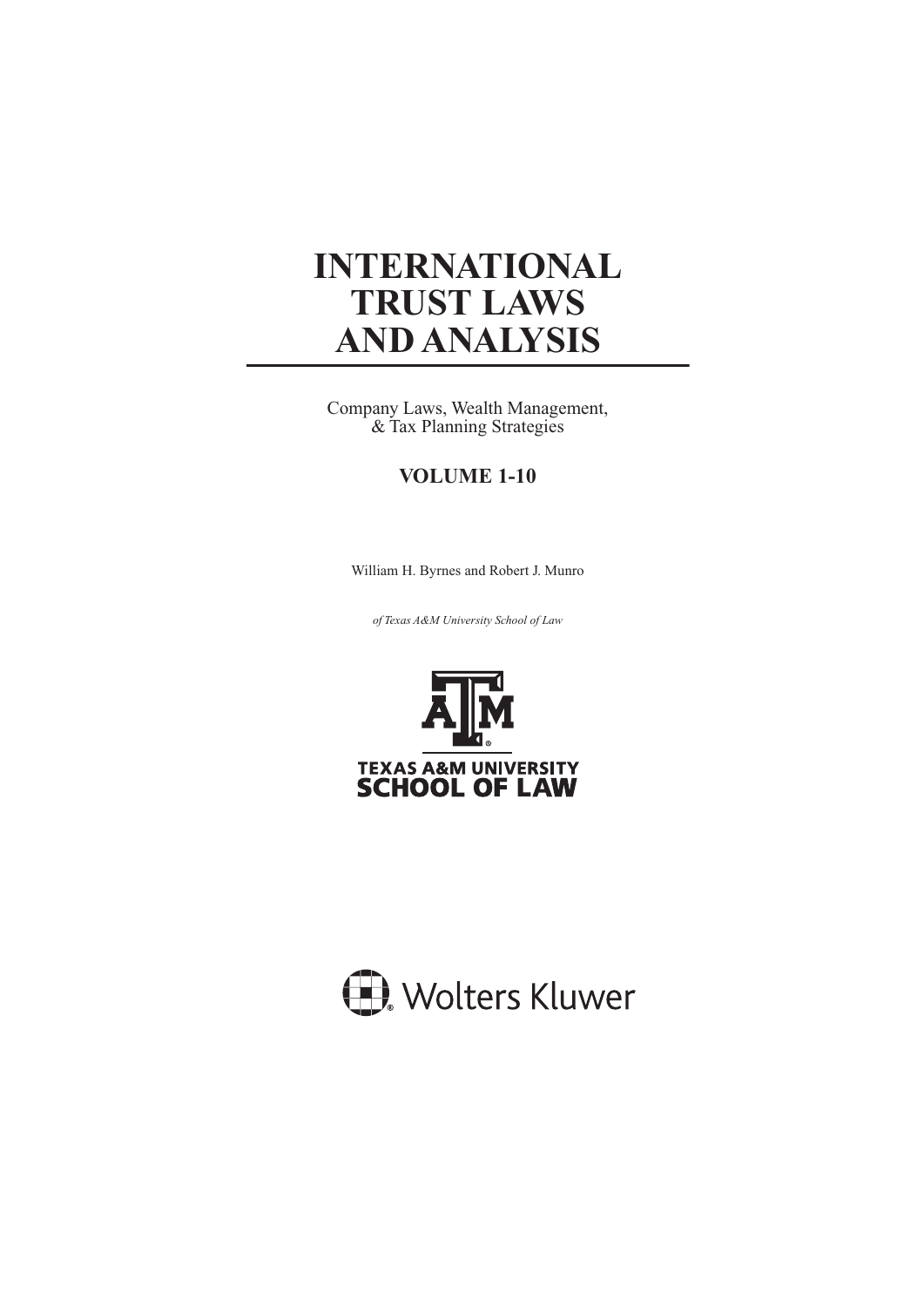*Published by:* Kluwer Law International B.V. PO Box 316 2400 AH Alphen aan den Rijn The Netherlands E-mail: sales@kluwerlaw.com Website: lrus.wolterskluwer.com

*Sold and distributed in North, Central and South America by: Wolters Kluwer Legal & Regulatory U.S.* 7201 McKinney Circle Frederick, MD 21704 United States of America Email: customer.service@wolterskluwer.com

*Sold and distributed in all other countries:* Air Business Subscriptions Rockwood House Haywards Heath West Sussex RH16 3DH United Kingdom Email: international-customerservice@wolterskluwer.com

*Printed on acid-free paper*

ISBN 978-90-411-9830-3

This title is available on lrus.wolterskluwer.com

© 2017, Kluwer Law International

All rights reserved. No part of this publication may be reproduced, stored in a retrieval system, or transmitted in any form or by any means, electronic, mechanical, photocopying, recording or otherwise, without the prior written permission of the publisher.

Permission to use this content must be obtained from the copyright owners. More information can be found at: lrus.wolterskluwer.com/policies/permissions-reprintsand-licensing.

Website: lrus.wolterskluwer.com

Printed in the United Kingdom.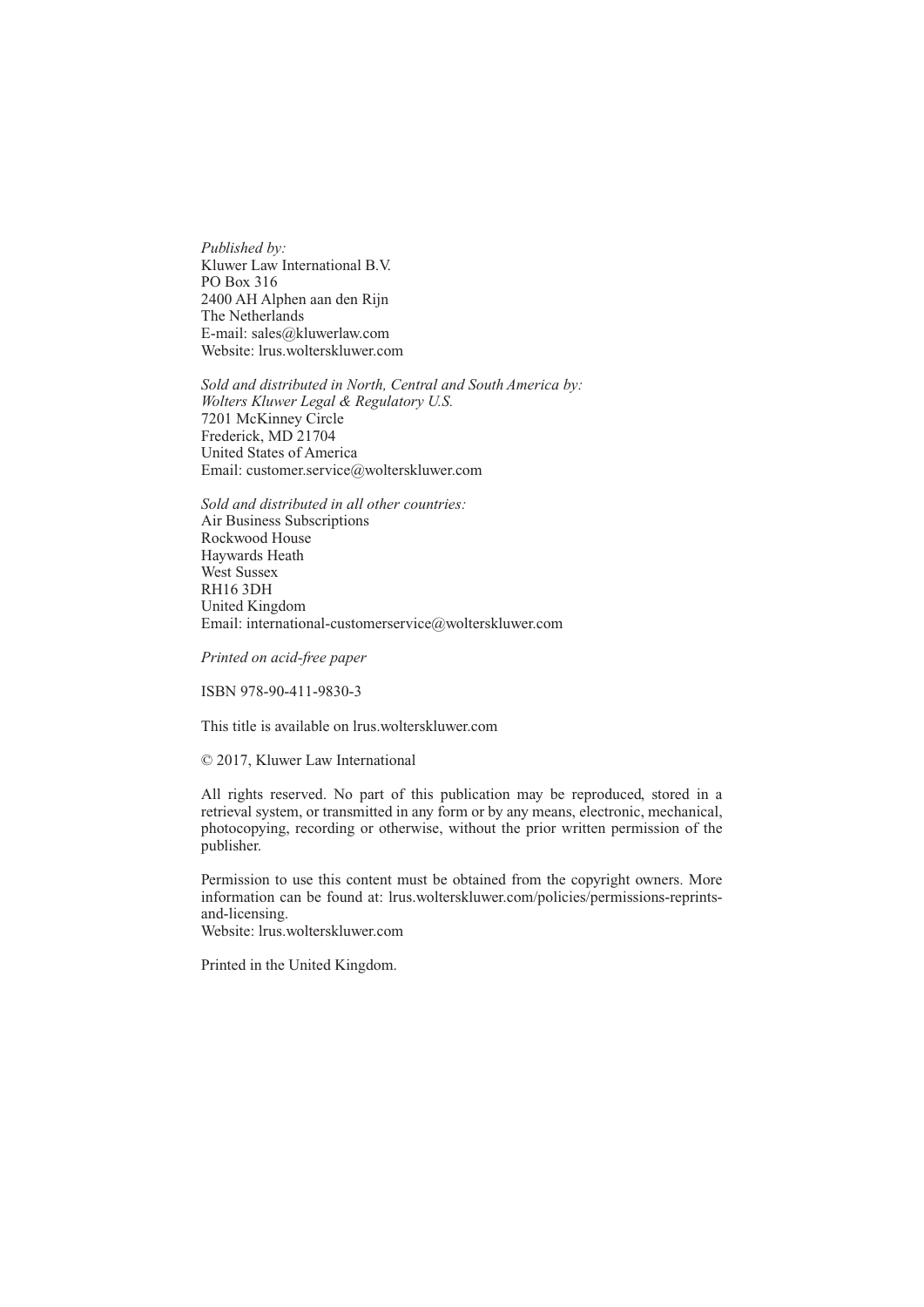# **ACKNOWLEDGEMENTS**

# **Primary Authors**

**Professor William H. Byrnes**, an Associate Dean of Texas A&M University School of Law, is one of the leading authors in the professional markets, authoring and coauthoring over 20 books and treatises that have sold in excess of 120,000 copies in print and online, with over 2,000 online database subscribers. He is the primary co-author of the Kluwer 10-volume compendium International Trust Laws and Analysis, Company Laws, Wealth Management & Tax Planning Strategies, as well as the U.S. contributor for the Kluwer International Tax Blog. At Texas A&M University School of Law, William Byrnes has established an online wealth management graduate program, having pioneered online legal education in 1995. William Byrnes held a senior position of international tax for Coopers & Lybrand and has been commissioned by a number of governments for fiscal and education policy. He may be contacted at williambyrnes $\omega$ gmail.com.

**Dr. Robert J. Munro** is the author of 35 published books including co-author of the Kluwer 10-volume compendium International Trust Laws and Analysis, Company Laws, Wealth Management & Tax Planning Strategies. He is an adjunct professor of Texas A&M University School of Law's risk management program. Dr. Munro retired after a distinguished career as a Law Librarian of the University of Florida College of Law, wherein he served as the Co-Director of the Center for International Financial Crimes Studies. He continues as a Senior Research Fellow and Director of Research for North America of CIDOEC at Jesus College, Cambridge University, England. Dr. Munro has addressed audiences at Cambridge University, the University of Florida, the University of London, the CIA and the U.S. State Department and created, organized and chaired over twenty conferences in Miami, Aruba, Curacao, the Bahamas, Washington, D.C., New York City, Cambridge, England and San Francisco. He may be contacted at wwrlm1320@hotmail.com.

## **Editorial Team**

**Joshua Wahl** is the managing student editor for Wolters Kluwer's International Trust and Company Laws and Analysis. Joshua earned an undergraduate degree in marketing, a Master of Business Administration degree, and five years of business experience, before transitioning to law school. He is a creative problem solver and enjoys writing. Joshua will graduate from Texas A&M School of Law in Spring of 2018. He can be contacted at josh9245@gmail.com.

**John Robinson** is the lead student editor on a forthcoming publication on private equity investing, and an assistant editor for publications on international corporate law. John is a second year law student at Texas A&M School of Law, and has previously worked as an analyst and management consultant. John graduated from the University of Texas at Austin in 2013.

**Cameron Frysinger** is the former managing student editor of the Kluwer 10-volume compendium International Trust Laws and Analysis, Company Laws, Wealth Management & Tax Planning Strategies, keeping abreast of the substantive changes in over 80 countries through research and interacting with foreign attorneys. Mr. Frysinger is engaged with the Texas A&M University Entrepreneurship Law Clinic advising small business clients cradle to grave, such as the process of corporate formation to business risk challenges, while pursuing his law degree with a business concentration. He is a graduate of the University of Oklahoma's Price College of Business where he received his Bachelor of Business Administration degree in Finance. Mr. Frysinger may be contacted at camfry@tamu.edu.

Trust Laws – Suppl. 4 (2017) **FRW 2.1**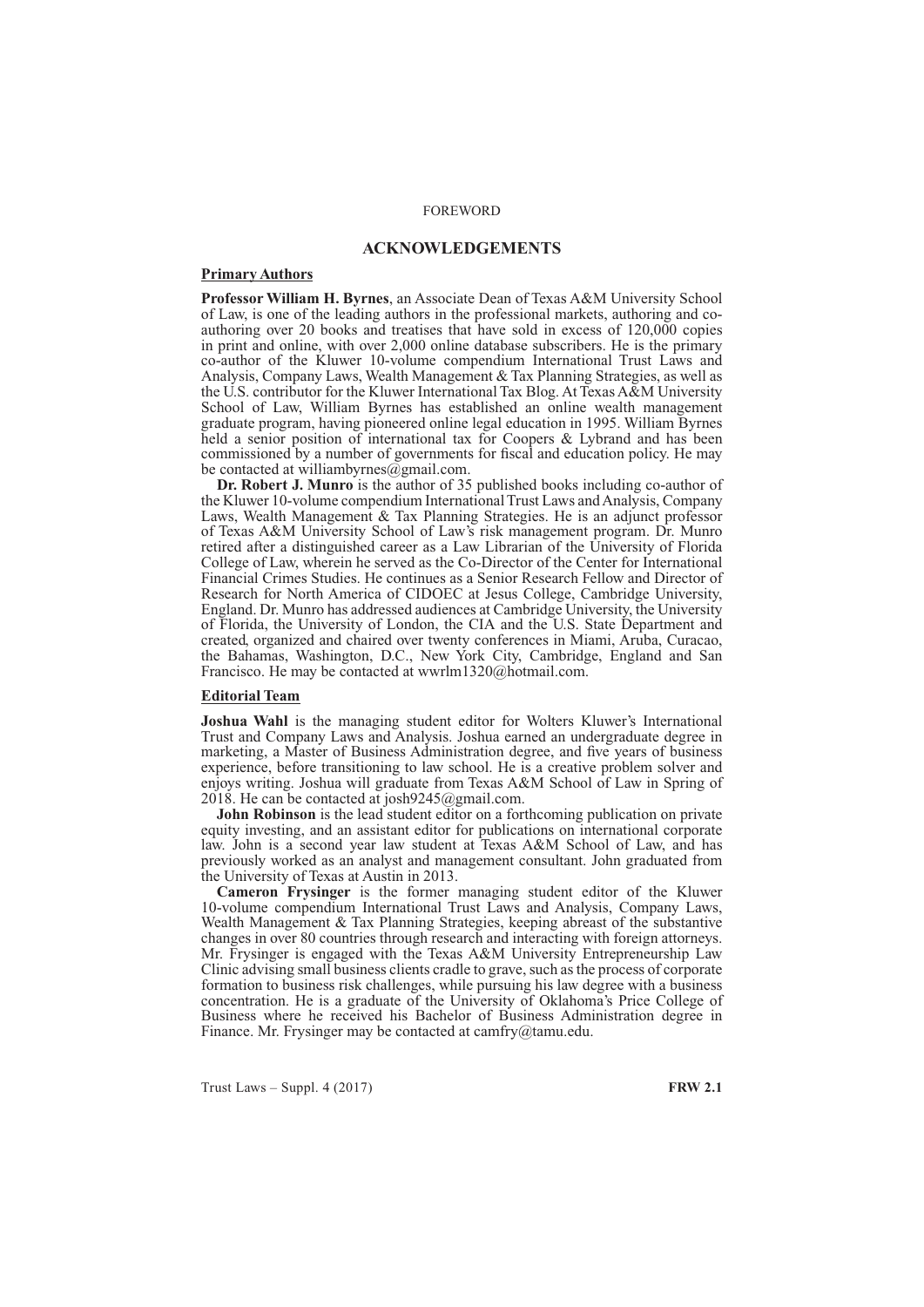**Sofia Malysheva** is the managing alumni editor of the Kluwer 10-volume compendium International Trust Laws and Analysis, Company Laws, Wealth Management & Tax Planning Strategies, keeping abreast of the substantive changes in over 80 countries through research and interacting with foreign attorneys. Ms. Malysheva is the Vice President of Business Development of Kettner Law, P.C. Ms. Malysheva is fluent in Russian, German and English, and works with U.S. and European clients with regard to corporate and strategic IP development, support of commercial activities, corporate finance, and tax planning. Professionally, Sofia worked for several years as an in-house counsel for a commercial firm in Russia advising on contract and labor law and supporting all its commercial activities. Moreover, she had a unique experience participating in a comparative legal research project on municipal bankruptcy and budgetary stability legislation in Russia, the United States and Europe (supported by the Russian Government). She has authored multiple publications for Russian and American law magazines. Academically, Sofia holds a Russian and an U.S. law degree as well as a German legal studies certificate. Ms. Malysheva may be contacted at malyshevasofia@gmail.com.

# **Contributing Experts**

The authors would like to acknowledge with thanks the following individuals and organizations for their contributions and cooperation in maintaining updated analysis of the trust and company laws of this 10-volume set. These experts are available for additional information and/or consultation in their respective jurisdictions and topic areas.

#### *AUSTRIA*

**Dr. Friedrich Schwank** is the senior partner of the Law Office of Dr. F. Schwank, based in Vienna, Austria. He speaks German, English, French and Spanish, and worked in London and Paris before heading his own international practice since 1986. He specializes in corporate and private tax planning, private foundations, philanthropy, international succession and cross-border taxation. His firm provides legal services of the highest quality to family offices, private and corporate clients with international operations in the European Union, Russia, Central and Eastern Europe. Dr. Schwank may be contacted at schwank@schwank.com.

#### *BANGLADESH*

**A.B.M. Nasirud Doulah** is a partner at a leading Dhaka based law firm Doulah & Doulah (www.doulah.net ). He completed his LLB from University of London and Master of Business Administration in Finance from IBA. His specialization is corporate law, taxation and infrastructure finance. Nasir is the contributor for Lexis' Foreign Tax and Trade Briefs, and update contributor of Money Laundering, Asset Forfeiture & Compliance. He may be contacted at ndoulah@doulah.com.

**Amina Khatoon** is a partner at a leading Dhaka based law firm Doulah & Doulah (www.doulah.net ). She completed her LLB from University of Dhaka. Her specialization is corporate law, taxation and employment law. Amina is the contributor for Law Business Research's Project Finance and Practical Law Company's Doing business in Bangladesh. She may be contacted at akhatoon@doulah.com.

#### *BARBADOS*

**Dr. Trevor A. Carmichael**, Barrister-at-Law, Chancery Chambers, Chancery House, High Street, Bridgetown, Barbados. Tel.: (246) 431-0070; Fax: (246) 431-0076.

**FRW 2.2** Trust Laws – Suppl. 4 (2017)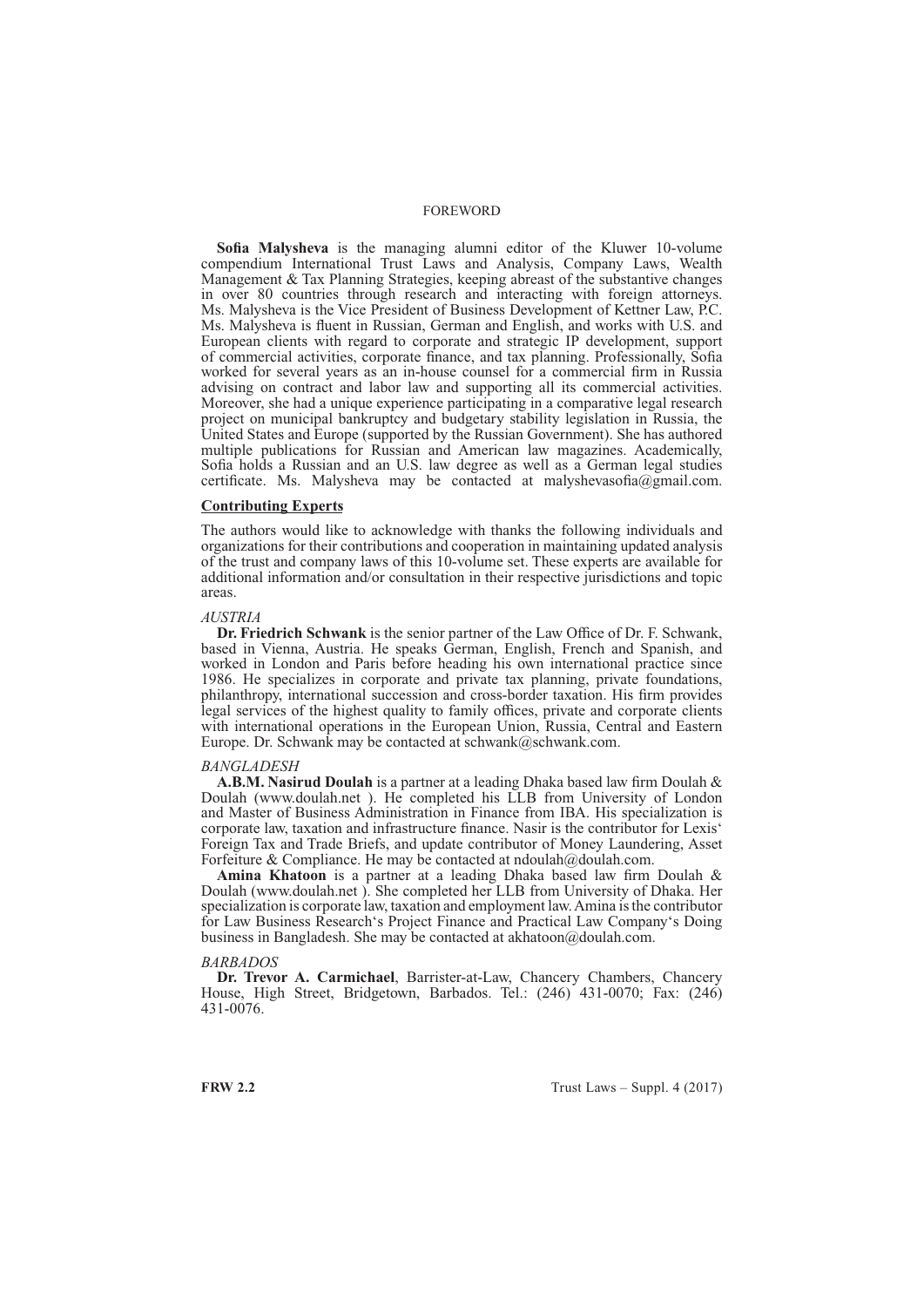#### *BRAZIL*

**Ana Paula Terra Caldeira** is a partner at Azevedo Sette and has over 15 years' experience advising clients in complex transactions involving commercial contracts, foreign investments, mergers and acquisitions, matters, especially in Mining sector. Ana is also a Professor of Corporate and M&A in the Program for Development of Shareholders – PDA of Fundação Dom Cabral. She may be contacted at anapaula $@$ azevedosette.com.br.

**Liliane Campos** is an associate attorney at Azevedo Sette Advogados. She may be contacted at lcampos@azevedosette.com.br.

#### *BULGARIA*

**Alexander Stefanov** is a junior partner at Penkov, Markov & Partners, a leading law firm in Bulgaria. He co-heads the firm's Corporate and M&A department as well as the Insolvency & Litigation department. He graduated with his LLM from Sofia University and obtained a Diploma in English and EU Law from the University of Cambridge. He has now been practicing law for over ten years. He may be contacted at alexander.stefanov@penkov-markov.eu.

## *CAYMAN ISLANDS*

**Daryl O'Brien** is based in Walkers' Cayman Islands office where he is an associate in the firm's Investment Funds Group. He advises on all aspects of funds work and has experience in a broad range of funds formations and funds transactions. Daryl advises asset managers, private equity houses and their onshore counsel in relation to Cayman Islands corporate and partnership structures. Daryl may be contacted at Daryl.OBrien@walkersglobal.com.

**Michael Padarin** is a partner in the Investment Funds group in Walkers' Cayman Islands office. He has over a decade's experience advising on all aspects of the formation, operation, governance and restructuring of investment funds, including hedge, private equity and venture capital funds. Michael frequently represents startup, emerging growth and public companies as well as venture capital investors, in relation to private financings, joint ventures and acquisition transactions. He previously spent over four years with the firm's Investment Funds and Corporate team in Walkers' Hong Kong office, and has a wealth of experience dealing with inbound and outbound china deals. Michael may be contacted at MICHAEL.PADARIN@ WALKERSGLOBAL.COM.

#### *CHILE*

**Jaime Munro** is a partner of Baker & Mckenzie Santiago. He holds a Master of Laws (LL.M degree) from the University of Chicago School of Law. Mr. Munro's practice covers major projects/project finance, merger & acquisitions, securities, capital markets, and real estate projects in the retail industry. Mr. Munro has assisted several clients with respect to all aspects of M&A Transactions (public and privates), international joint ventures, project financing, foreign investments, corporate and commercial arrangements, major infrastructure and power projects. He is fluent in Spanish and English. Mr. Munro may be contacted at Jaime.Munro@bakermckenzie.com.

**Cristóbal Larrain** is an associate of Baker & Mckenzie Santiago, and Assistant Professor of civil law with Pontificia Universidad Católica de Chile. He focuses his practice mainly on corporate matters, mergers and acquisitions, capital markets, private equity and banking and finance, advising Chilean and foreign clients from a variety of industries. He is fluent in Spanish and English. Mr. Larrain may be contacted at cristobal.larrain@bakermckenzie.com.

Trust Laws – Suppl. 4 (2017) **FRW 2.3**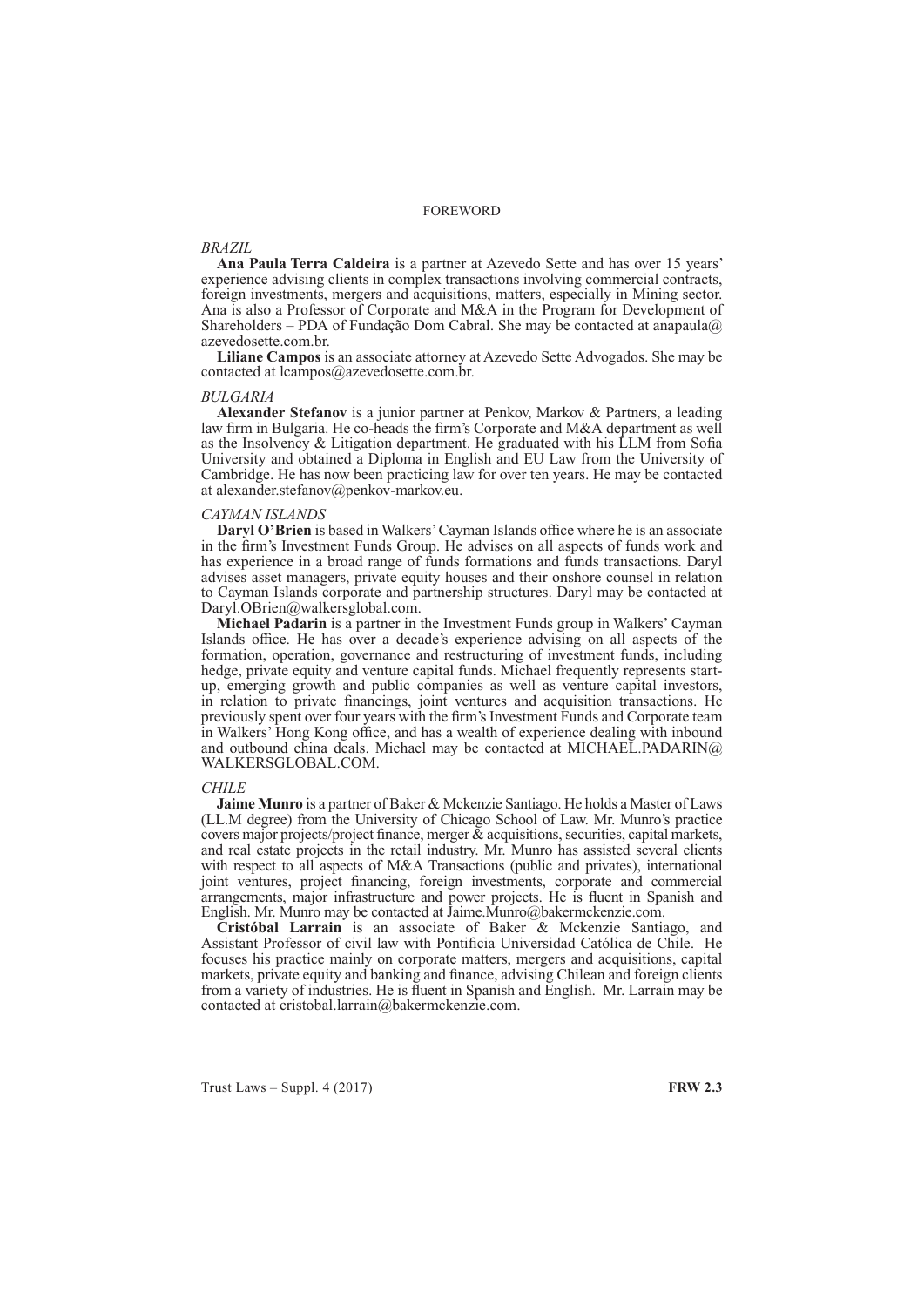## *CHINA*

**Mark Schaub** is an international partner and registered foreign lawyer for King & Wood Mallesons. He may be contacted at schaub@cn.kwm.com.

**Timothy Lamb** is the Managing Director of the Sovereign Group, China and may be contacted at tlamb@sovereigngroup.com.

#### *CUBA*

**Yosbel A. Ibarra, Esq.,** is a shareholder at Greenberg Traurig LLP, where he serves as Co-Chair of the firm's Latin American and Iberian practice, Co-Managing Shareholder of the firm's Miami office, and a member of the steering committee for the firm's Energy & Infrastructure practice. He may be contacted at ibarray $\omega$ gtlaw. com /+1 (305) 579 0706.

**Osvaldo Miranda** is a foreign law clerk with Greenberg Traurig LLP, where he practices on matters related to investment in Latin America, including Cuba. He practiced law in Cuba, where he represented foreign investors and served as a judge in one of Cuba's commercial courts. He may be contacted at mirandao@gtlaw.com / +1 (305) 579 0599.

#### *CYPRUS*

**David D.S. Stokes** is a consultant for Andreas Neocleous & Co LLC, one of the largest firms in south-east Europe and the Middle East. He has written several publications concerning the laws and financial regulation of Cyprus. He may be contacted at david.stokes@neocleous.com.

#### *DOMINICA*

**Aretha Frances**, Assistant Manager, International Business Unit, Ministry of Finance, Industry and Planning, Government Headquarters, Kennedy Avenue, Roseau, Commonwealth of Dominica, West Indies; Tel.: (767) 448-2401; Fax: (769) 448-0406.

### *ECUADOR*

**Agustín Acosta Cárdenas** is partner at Paz Horowitz Abogados in Quito, Ecuador. He is the author of numerous publications on international corporate law, and holds an L.L.M. from NYU. He can be reached at aacosta@pazhorowitz.com. Also contributing to the chapter are junior associates Isabel Samaniego and Esteban Vivero.

#### *ETHIOPIA*

**Fikadu Demmisie** is the founder and senior partner at Fikadu Asfaw & Associates in Addis Ababa, Ethiopia. He holds an L.L.M and an L.L.B. from Addis Ababa University. His firm practices the following areas of low: corporate and business, intellectual property, immigration, tax, mergers and acquisitions, labor and employment, insurance, infrastructure and commodities, mining and energy, competition, extra contractual liability/tort litigation and dispute resolution, property and real estate matters, inheritance and family law, criminal cases, non-profit and association (NGO/CSO), legal due diligence. He can be reached at fikadu $@$ ethiopianlaw.com.

#### *FINLAND*

**Mikko Heinonen** is the Managing Partner of the Hannes Snellman Attorneys Ltd Helsinki Office. Mr. Heinonen's practice focuses on public and private M&A, equity issues and general securities regulation. He also provides advice regarding governance matters to corporations and their boards, as well as industrial and technology companies in their acquisitions, joint ventures, financing and licensing transactions. Mr. Heinonen is entrusted with various non-executive board memberships and is

**FRW 2.4** Trust Laws – Suppl. 4 (2017)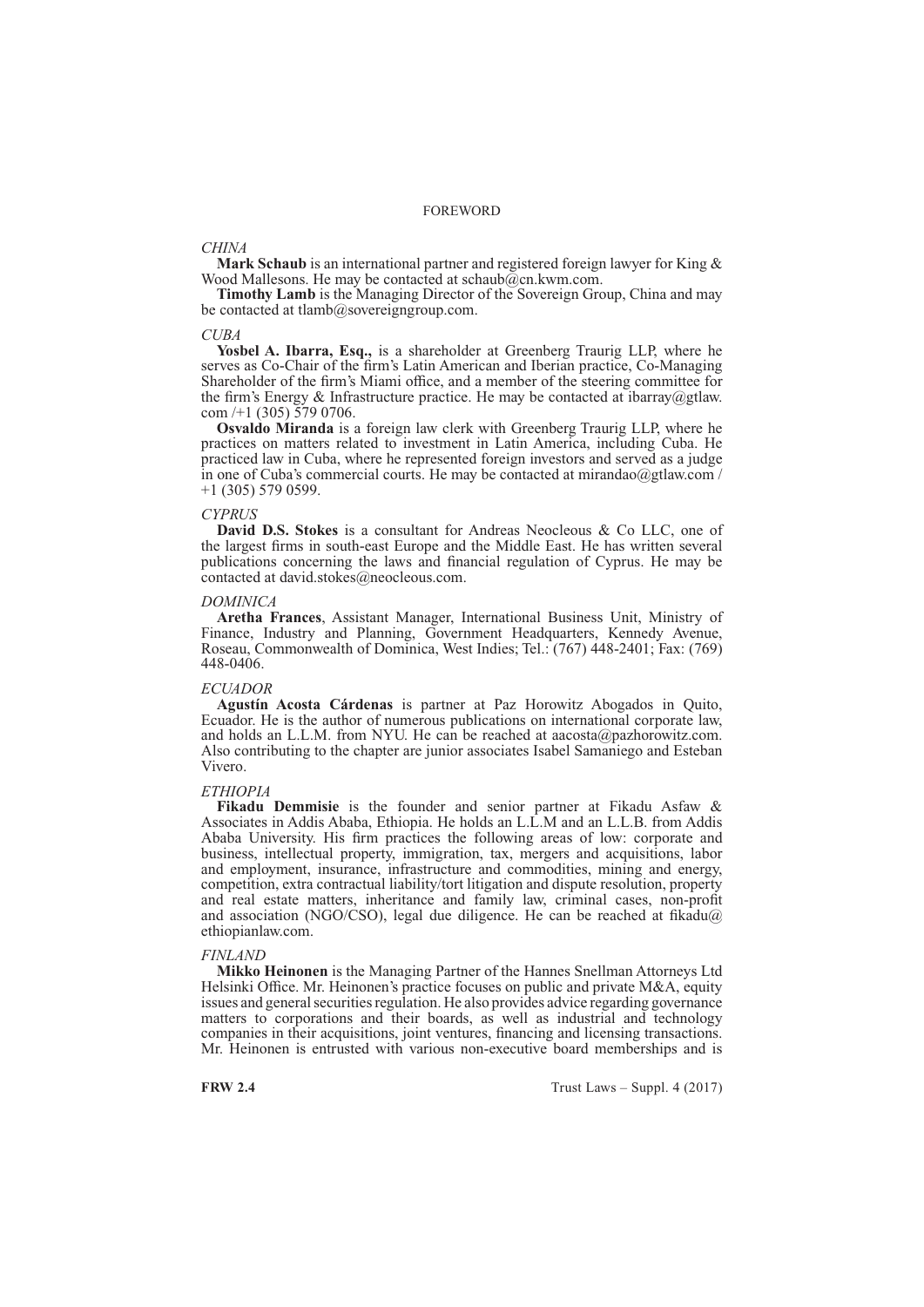acting as the secretary for boards of directors in various public and private companies. He holds the LL.M. from Harvard Law School and from the University of Turku, Finland. He may be contacted at mikko.heinonen@hannessnellman.com and his firm's website can be viewed at www.hannessnellman.com.

#### *FRANCE*

**Laura Tanganelli** is an Associate Attorney at The Ghilezan Law Firm, a litigation firm based in Los Angeles. She specializes in business litigation and employment law. Ms. Tanganelli is admitted to practice law before all courts in the State of California, as well as the United States District Courts for the Central and Northern Districts of California. Ms. Tanganelli is a French native. She received her LL.M from the Thomas Jefferson School of Law, USA. She also holds a LL.B from the University of Nice, France, and a LL.M in International and European Law from the University of Westminster, U.K. Ms. Tanganelli serves as a pro-bono attorney for the Legal Aid Society of San Diego and as a committee member of the Human Trafficking Task Force, Communications subcommittee. She is also a member of the San Diego and Los Angeles County Bar Associations, as well as the Lawyers Club of San Diego. Ms. Tanganelli can be contacted at  $laura@ghilezanlaw.com$ .

#### *GERMANY*

**Thomas Graedler** is an attorney-at-law with honert + partner mbB, Munich (Germany) and assistant professor with Steinbeis-University Berlin. He advises corporations and partnerships, as well as their shareholders and partners, on all corporate and tax law matters, and counsels companies and financial investors on  $M\&A$  transactions. He may be contacted by E-mail t.graedler@honert.de or phone Tel.:  $+ 49893883810$ .

#### *GHANA*

**Theophilus Tawiah** is the Managing Partner at NobisFields Attorneys at Law & Tax Advisors in Achimota, Ghana. His areas of practice include banking and finance, corporate and commercial law, energy, employment, corporate governance, mergers and acquisitions, capital markets, tax and litigation. He has provided legal and tax services to a number of multinational and local companies doing business in Ghana. He has a wide experience assisting clients in in financial services, energy, mining  $\&$ utilities, consumer and industrial products and telecommunications sectors. He holds an L.L.M. from Cardiff University in Wales, and an L.L.B. from the University of Leicester. He can be reached at theophilus.tawiah@nobisfields.com.

#### *GIBRALTAR*

**Kyra Romano-Scott** is a director of Sovereign Trust (Gibraltar) Limited, the Gibraltar office of Sovereign Group, the international corporate service provider. Kyra qualified as a Solicitor in the UK in 2000 and before moving to Gibraltar in 2006, she was in private practice in the UK specializing in matrimonial and children issues. She is a member of STEP and on the Board of the Association of Trust and Company Managers. Kyra can be contacted at kromano-scott@sovereigngroup.com and telephone +350 200 76173.

# *GREECE*

**Christos Vardikos** is an Attorney of Vardikos & Vardikos. He can be contacted at info@vardikos.com and Tel.:  $+30\,2103611505$ .

**Alexandra Botsiou** is an Attorney of Vardikos & Vardikos. Shee can be contacted at info@vardikos.com and Tel.:  $+30$  6937161618.

**Charles Edward Andrew Lincoln, IV**, is the chapter update editor for Wolters Kluwer's International Trust and Company Laws & Analysis, Greece company law chapter. In 2016, Charles Lincoln received his J.D. from Texas A&M University School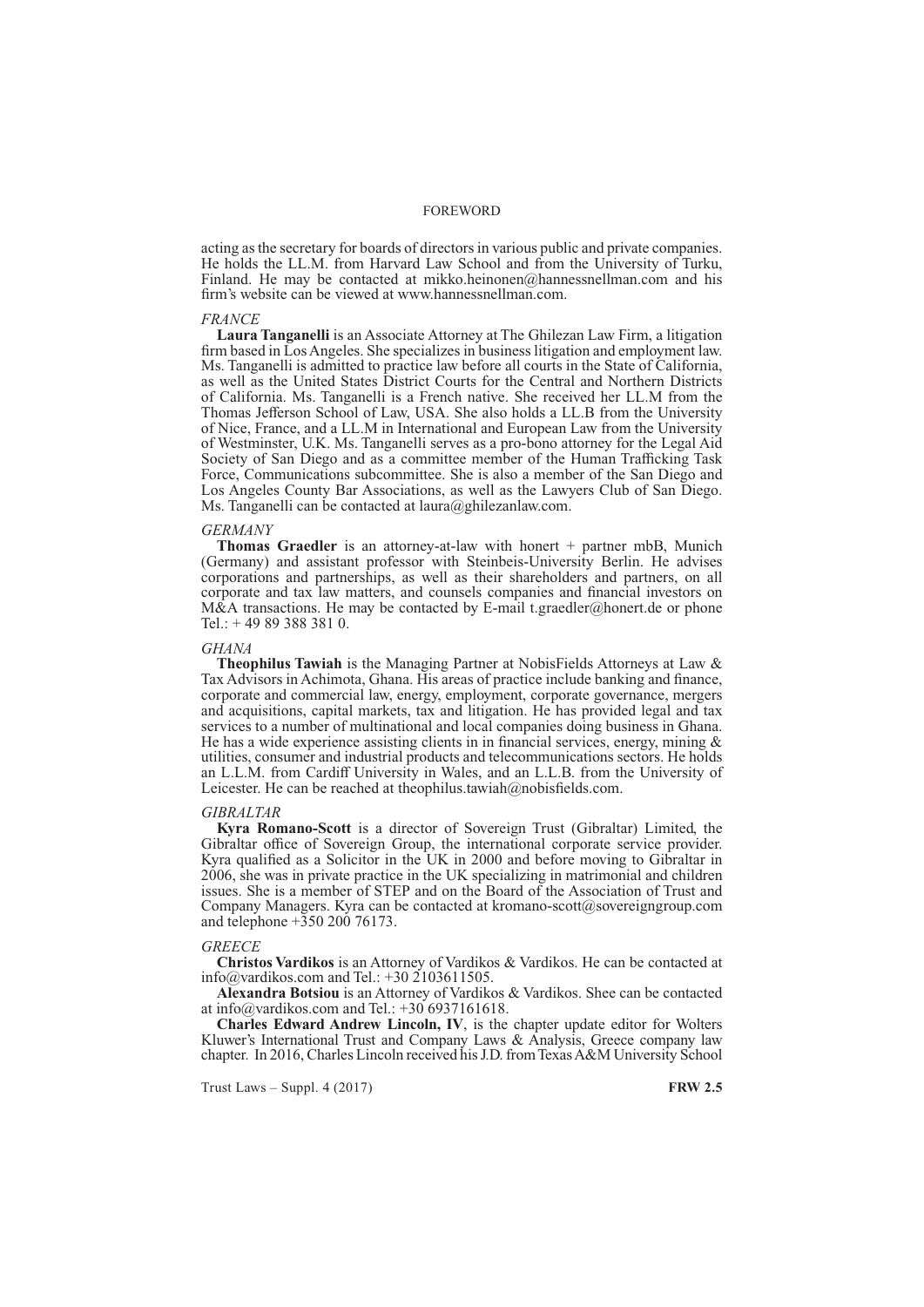of Law after completing his A.L.B. from Harvard University, cum laude, in 2013. Charles Lincoln will begin the LL.M. Program in International Tax Law at the University of Amsterdam in September. He may be reached at charlesedwardandrewlincolniv $\phi$ post.harvard.edu.

# *GUERNSEY*

**Stephen Hare** is Managing Director of Sovereign Trust (Channel Islands) Limited, the Guernsey office of The Sovereign Group, the international, privately-owned corporate service provider. Prior to opening the office in 2010, he was a director of the Group's Gibraltar operation. Stephen qualified as a Solicitor in the UK in 1998 and before moving to Gibraltar in 2004, he was a partner with CooperBurnett, a Tunbridge Wells boutique law firm, specialising in private client matters, including estate planning and trusts. He may be contacted at share@sovereigngroup.com.

#### *HONG KONG*

**Ernest Marais** is in-house legal counsel for Sovereign Trust (Hong Kong) Limited and assist in overseeing the legal operations of the Sovereign Group in both Asia and Africa. He has been admitted as an attorney in the High Court of South Africa and has specialized in the field of Tax and Trust law. Some of his written opinions on tax law has been internationally published in well recognized academic journals such as the African Tax Journal. He graduated from the University of Stellenbosch, South Africa with a B.Com LLB degree and later completed a postgraduate diploma in tax (cum laude) with the International Institute of Tax and Finance in association with Thomas Jefferson School of Law, San Diego. He may be contacted on emarais@ sovereigngroup.com or  $+85253626145$ . Contribution includes the company law chapter for Hong Kong.

#### *HUNGARY*

**Ágnes Bejó** is one of the leading corporate and commercial lawyers of the firm. She joined the firm in 2013. Earlier, she gained more than 12-year professional experience at a "Magic Circle" international law firm. Ágnes advises on commercial law issues as well as on commercial transactions, including mergers and acquisitions and private equity transactions. She also has deep knowledge and wide experience in employment law advisory work. She may be contacted at abejo@jalsovszky.com.

**Gábor Kerekes** is a trainee lawyer at the M&A and real estate groups of the firm. Gábor has been working for the firm since 2012. Before joining the firm, still during his university studies, he gained over 4-year experience in the field of corporate and commercial law by assisting the work of an international-oriented law firm. He assists the corporate and property law practices of the firm. Occasionally he is also involved in commercial law and intellectual property rights advisory. He may be contacted at gkerekes@jalsovszky.com.

## *INDIA*

**Rahul Sibal** is a student of the premier Nalsar University of Law. He is the editor of the Nalsar Journal of Corporate Affairs and Corporate Crimes and a founder member of the Centre for Corporate and Tax Law, Nalsar. He can be reached at sibbalrahul@gmail.com.

#### *IRELAND*

**John Alden**, Solicitor, A & L Goodbody, 1 Earlsfort Centre, Hatch Street, Dublin 2, Ireland. Tel.: 353-1-661-3311; Fax: 353-1-661-3278.

**FRW 2.6** Trust Laws – Suppl. 4 (2017)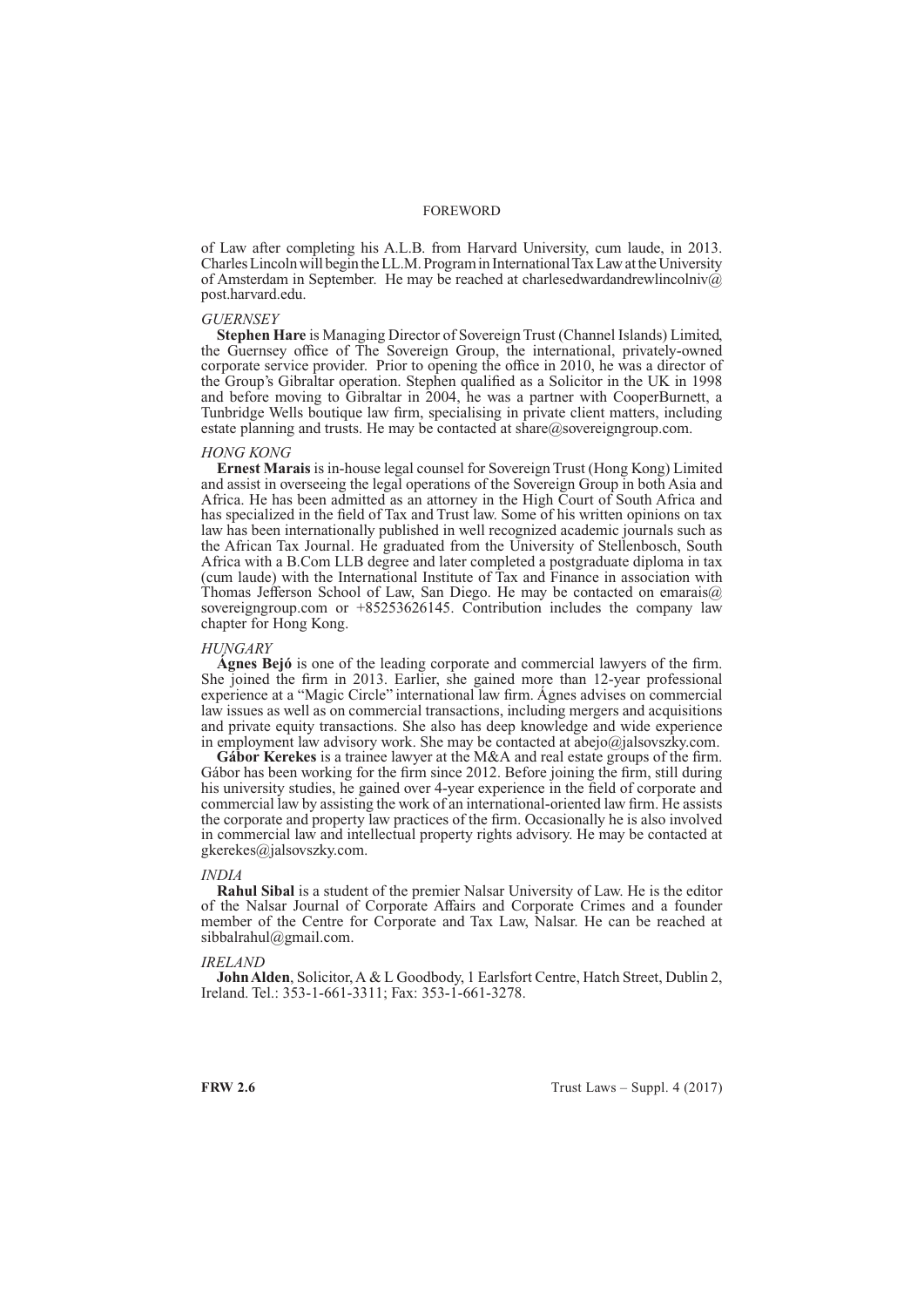### *ISLE OF MAN*

**Tess Bates** is a solicitor and the Money Laundering Reporting Officer for Sovereign Trust (Isle of Man) Limited, the Isle of Man office of Sovereign Group. She may be contacted at tbates  $@sovereigngroup.com$  and telephone +44 1624 699 800.

#### *ISRAEL*

**Dr. Alon Kaplan,** LLM (Jerusalem), PhD (Zurich), TEP, was admitted to the Israel Bar in 1970, and also was appointed notary in 1989. He is a member of the Israel, New York and Frankfurt Bar Associations. He practices law in Tel Aviv specializing in Trusts and Estates. He is General Editor of Trusts in Prime Jurisdictions (4th edition, April 2016), and author of Trusts and Estate Planning in Israel, Juris Publishing (2016). He may be contacted at alon@alonkaplan-law.com.

**Lyat Eyal**, LLB, TEP is a founding partner of Aronson, Ronkin-Noor, Eyal law firm, admitted in New York and Israel, managing the private client practice of the firm. Lyat is also a member of the New York state bar association trusts and estates and international section; tax specialist group; an academician of international academy of estate and trust law; and a fellow of ACTEC. Lyat publishes in leading professional journals and lectures widely in her areas of expertise. She may be contacted at  $\text{Ivat}(\omega)$  are-legal.com.

**Diana Apelboim Ladovsky**, BA (accounting), LLB, graduated in 2013 and was admitted to the Israel Bar in 2014. She worked as a legal intern at Alon Kaplan Law Firm, Tel Aviv, Israel, in the field of trust law, company's law, succession law, real property law. She practices law at Aronson, Ronkin-Noor, Eyal Law Firm specializing in trust, companies, estate planning, real property transactions and succession. She may be contacted at diana@are-legal.com.

**Orna Ronkin-Noor** is a partner at Aronson, Ronkin-Noor, Eyal Law Firm. Orna provides comprehensive legal advice in the areas of real estate, corporate, labor law, wills and probate, to high net worth private clients and families, Israelis and foreign residents. She also advises Israeli and foreign corporations on setting up operations in Israel and then ongoing legal advice on a wide variety of commercial matters including corporate, contracts, real estate and labor law. Orna is involved in the opening and management of bank accounts for clients including obtaining bank mortgages. She may be contacted at orna@are-legal.com.

#### *ITALY*

**Giovanni Battista Bruno**, LL.M. at Columbia Law School (Harlan Fiske Stone Scholar for superior academic achievements) and Ph.D. in Civil Law at the University of Rome La Sapienza, is a dual qualified attorney licensed to practice in the State of New York and in Italy. Mr. Bruno is an associate at Shearman & Sterling LLP, practicing in the areas of mergers and acquisitions, bankruptcy and reorganizations and arbitration. Giovanni has been an adjunct professor in Bankruptcy and is a teacher assistant in Civil Law at the University of Rome La Sapienza. Giovanni can be contacted at giovanni.bruno@shearman.com and his profile can be viewed at shearman.com.

## *KENYA*

**Wangui Kaniaru** is a senior associate at Anjarwalla & Khanna, Kenya's largest law firm. Her practice focuses on corporate law. Wangui has advised acquiring firms and targets in various commercial transactions, including structuring joint ventures in multiple jurisdictions, asset purchase acquisitions, disposals of businesses, share purchase acquisitions which require due diligence investigations and group restructurings in regulated and unregulated industries. She has also advised on many telecommunications and data protection matters. She can be contacted at  $wk@$ africalegalnetwork.com.

Trust Laws – Suppl. 4 (2017) **FRW 2.7**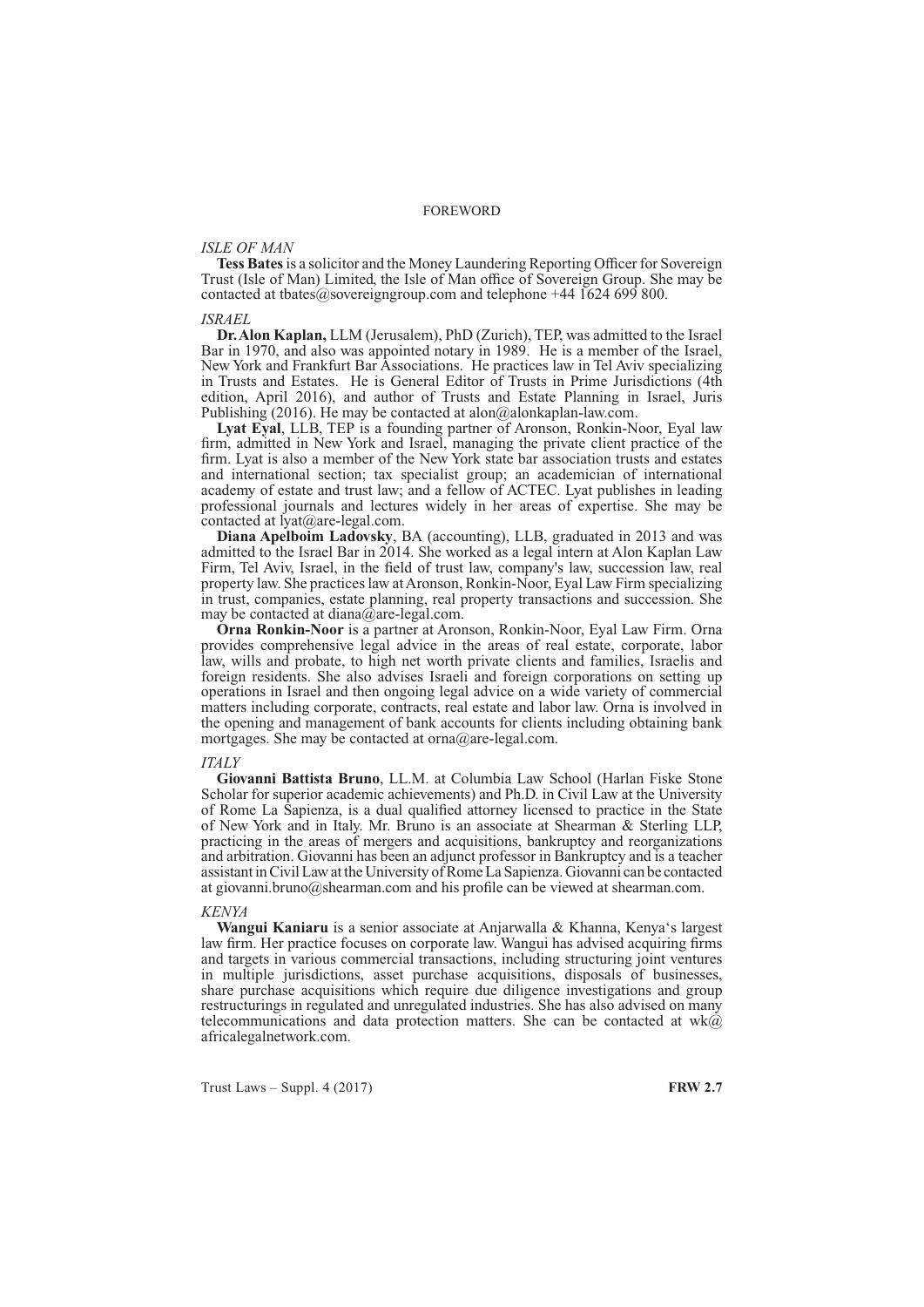#### *LIBERIA*

**Hilary Spilkin** is an international tax attorney and alumna of the Thomas Jefferson School of Law Master of Laws program. As Managing Director of the Liberian Corporate Registry, Hilary oversees the development and administration of the non-resident domestic business registry, while also being responsible for reviewing and recommending changes and providing policy determinations on the Liberian Associations Law and other legal provisions affecting Liberia's non-resident domestic business entities. Hilary may be contacted at hspilkin@liscr.com.

#### *LIECHTENSTEIN*

**Helene Rebholz** has been working in Liechtenstein as a trust practitioner since 2001 and as a lawyer (bar exam in Liechtenstein and Austria) since 2004. She is a partner of the law firm Anwaltskanzlei König Rebholz Zechberger and formerly a partner with Advokaturbüro Batliner & Gasser with a focus in her practice on financial markets, M&A, corporate law issues and litigation. Ms. Rebholz can be contacted at rebholz@akrz-law.com with further information on the law firm to be found at http://www.akrz-law.com

#### *LUXEMBOURG*

**Sonia Bellamine** is an Associate at Wildgen. She holds a Master degree in private Law and post-graduate diploma in Islamic finance. Sonia specialises in cross-border corporate transactions, international corporate restructuring, mergers and acquisitions and transactional business law and corporate finance. As member of Wildgen's Islamic Finance department, she has been involved in various projects relating to the setting up of Sharia compliant investment funds. She is also member of the editorial board of Jurisnews.

**Daniel Boone** is a partner in Wildgen's Corporate and Finance Department. With more than 15 years of legal practice, Daniel Boone is actively involved in both international M&A deals and major debt restructuring transactions in which he provides his sound corporate law, civil law and collaterals' law expertise. He has a large and international experience and in particular in the Asia-Pacific region. He is the author of numerous publications and lectured Private Law and Contract Law at Strasbourg and Metz Universities. He currently lectures Corporate Law at the University of Luxembourg.

# *MEXICO*

**Jorge Luna** studied law and international business at the University of Burgos, Spain and international business at the Universidad Iberoamericana. He developed his practice at González H. y Asociados, and also at Díaz de Rivera and Mangino, SC, participating mainly in mergers and acquisitions. He has also participated as a partner at Nava and González Martí, SC. Today he is dedicated to corporate law, representing clients in securities matters, mergers and acquisitions, financing and banking, intellectual property and has participated in arbitration proceedings related matters. Do not hesitate to contact him at jluna@knp.com.mx phone: +52 (55) 5257-5419 or (444) 812-2424.

# *PAKISTAN*

**Zainab Adam** is a family office advisor for her family's business interests in South Asia, MENA, and the Ubited States. She holds two undergraduate accounting degrees (Pakistan and USA), a law degree (USA), and is currently pursuing an LL.M. (tax). She may be contacted at mintzainab@gmail.com.

#### *POLAND*

**Tomasz Rysiak** is a senior associate at the Warsaw office of Magnusson. He is responsible for corporate law matters. Mr. Rysiak can be contacted at tomasz. rysiak@magnussonlaw.com.

**FRW 2.8** Trust Laws – Suppl. 4 (2017)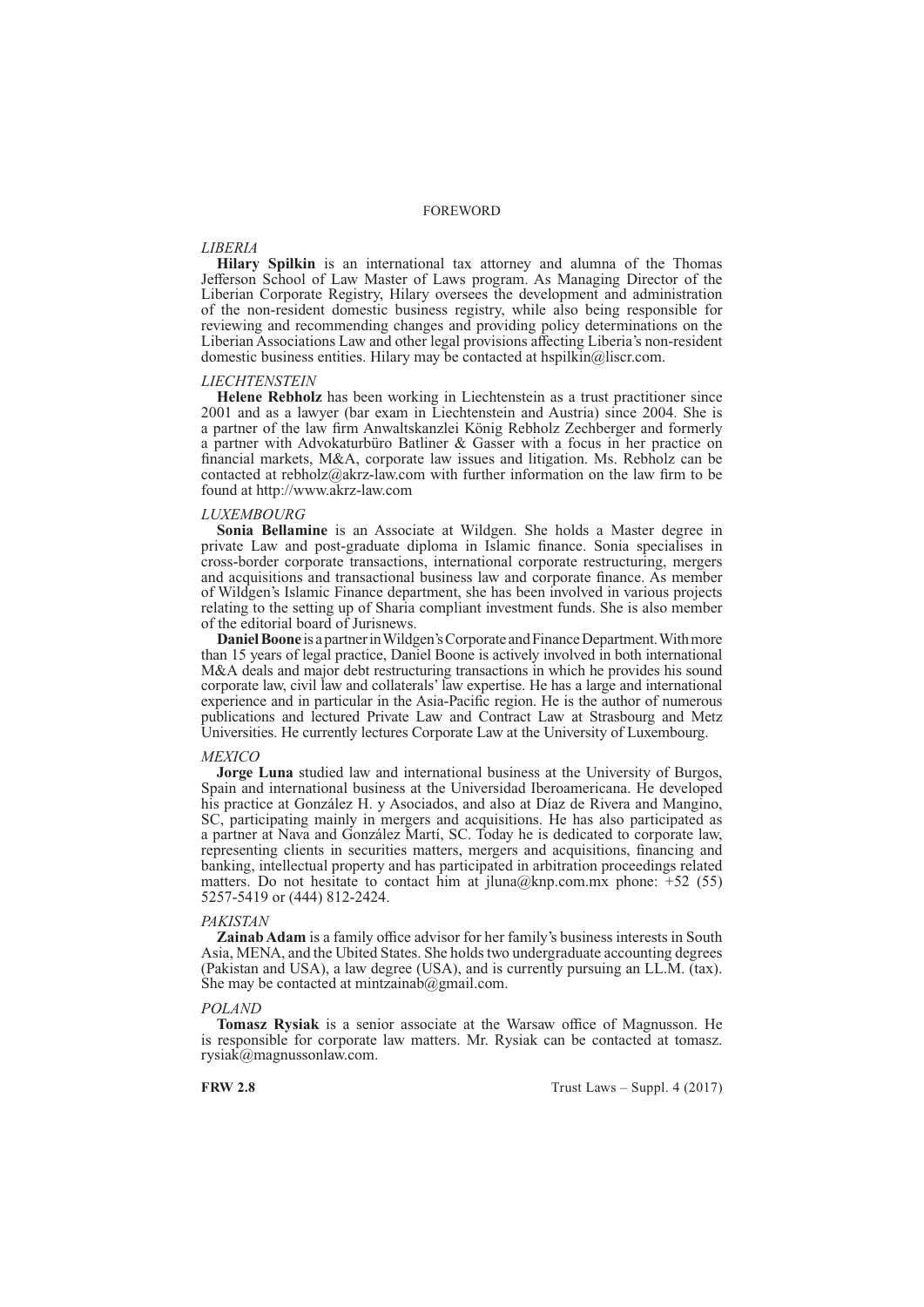#### *PORTUGAL*

**Fernando Messias** is a lawyer, PhD in Tourism, independent arbitrator and mediator (international commercial arbitration, litigation, mediation, transnational business disputes and other methods of dispute resolution), consultant in tourism and real estate (cruise shipping and international trade; leadership and hotel management; resort development; hotel operation projects; tourism projects; leadership and transnational strategic tourism management disputes), lawyer in commercial and investment litigation, intellectual property and business law. His offices are located in Portugal and he can be contacted at  $\text{fm}(\widehat{\omega})$  fernandomessias.pt.

# *PUERTO RICO*

**Stolberg Law, LLC** is a corporate law firm focused on providing solutions to clients in the areas of private equity, startup law and venture capital, mergers and acquisitions, product distribution and merchandising, art law, hospitality law, real estate and other transactional matters. Stolberg Law represents international clients expanding their businesses and operations to the United States and Puerto Rico, with a particular focus on Puerto Rico tax incentive certifications under Acts 20 and 22 of  $2012$ . Juan Stolberg may be reached at jcstolberg@stolberglaw.com.

#### *SOUTH AFRICA*

**Daan-Ribbens**, Ribbens Attorneys and Conveyors, Zuidervliet, Nuweland/ Rondebosch, 7700 Republic of South Africa; Tel.: 021 698-9780/1/2; Fax: 021 686 9783.

## *SPAIN*

**Guillermo García Berdejo and Jorge Azagra Malo** are attorneys admitted to practice in Spain. They earned their degrees on economics and law at Universitat Pompeu Fabra (Barcelona). Their practice focuses on civil and mercantile litigation. Guillermo and Jorge are currently associates at Uría Menéndez Abogados, S.L.P. and can be contacted at guillermo.garcia@uria.com and jorge.azagra@uria.com.

### *ST. LUCIA*

**Ellaine T. French**, LL.B. B.V.C., L.E.C is an Attorney at law who is a member of the Bars of England and Wales, Saint Lucia, St. Kitts & Nevis, OECS Bar Association and the International Trade Mark Association. Ms. French practices presently in Saint Lucia and while having special experience in the areas of corporate and intellectual property matters, also practices in other civil areas. She can be contacted at ellainefrench $\hat{a}$ legalstlucia.com and her website can be viewed at www.legalstlucia.com.

#### *SWITZERLAND*

**Nicolas Bonassi** is an attorney-at-law in Switzerland. He is a partner of the business law firm SwissLegal in Zurich and mainly practices in the fields of commercial and contract law, mergers & acquisitions as well as banking and financial markets law. Before joining SwissLegal, Nicolas was a senior associate with Lenz & Staehelin, Switzerland's largest law firm. Nicolas is a graduate of the Law Faculty of the University of Berne (Master of Law, summa cum laude) and the University of San Diego School of Law (LL.M. with specialization in business and corporate law). Nicolas can be contacted at **bonassi@swisslegal.ch.** 

# *UNITED ARAB EMIRATES*

**Chris Williams (Managing Partner, Dubai)** - Being resident in the UAE since 2008, Chris uses his keen understanding of the region to guide his leadership of Bracewell's Dubai office, as well as his own active corporate practice. Chris has particular experience in advising on mergers and acquisitions, joint ventures, complex commercial contracts and corporate advisory work, as well as experience advising on labour and employment matters (contentious and non-contentious), and managing litigation disputes in the UAE.

Trust Laws – Suppl. 4 (2017) **FRW 2.9**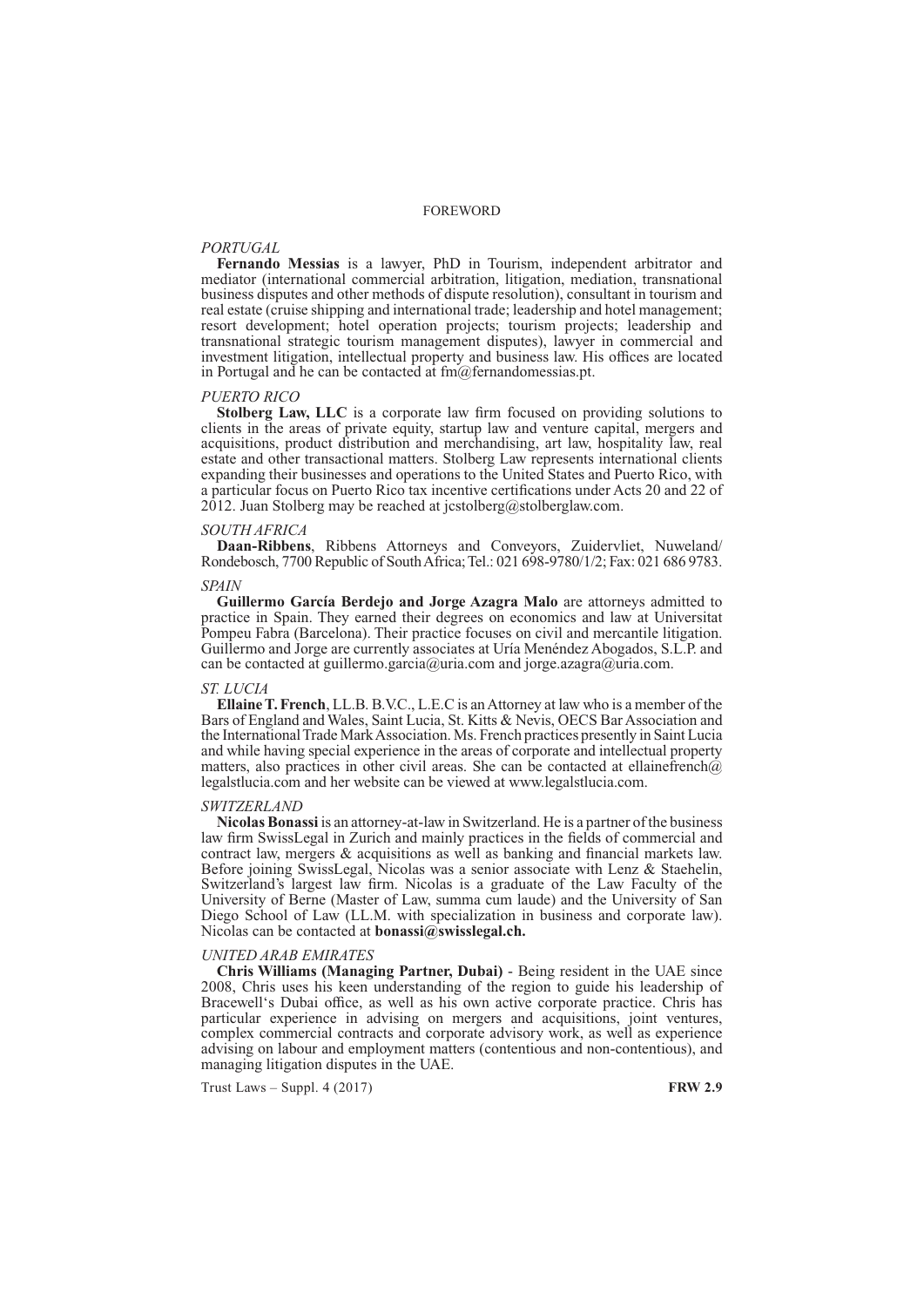**David Pang (Senior Associate, Dubai)** - David focuses his practice on corporate transactions and commercial matters. He advises on cross-border M&A, private equity investments, share and/or asset acquisitions/disposals, JVs, LDD, commercial contracts, corporate restructuring and corporate governance. He has represented a range of clients, including private and listed companies, high net worth individuals and family groups, sovereign wealth funds, private equity funds, banking and financial institutions, energy and utilities majors in the Middle East, U.S. and Europe.

**Suna Mirza (Associate, Dubai)** – Suna's practice focuses on corporate and commercial work throughout the Middle East and Europe with particular experience of advising on mergers and acquisitions, private equity and investment funds, and general company advisory work. Suna's clients are drawn from numerous sectors, including private equity, retail and energy. She also has experience advising on the corporate law aspects of international energy projects, with a particular focus on the acquisition of independent power projects in the Middle East.

#### *UNITED STATES*

**Charne van Biljon** is Legal Counsel for Sovereign Trust (Hong Kong) Ltd, one of the largest independent trust companies in the world. Sovereign offers a range of high value advisory and support services to assist investors to enter or expand into foreign markets, and to establish and manage structures to meet their personal or business objectives. Ms van Biljon graduated from the University of Pretoria with a Bachelor Degree of Laws (with distinction). Prior to being admitted as an Attorney in the High Court of South Africa, Charne completed her articles of clerkship and practiced in the Insolvency, Business Rescue and Corporate Recovery Department of ensafrica, Africa's largest law firm. She may be contacted at cvanbiljon $@s$ overeigngroup.com. Charne's contributions include updating the Company Law Analysis of Delaware.

**Roger A. Stong** is a director and shareholder of Crowe & Dunlevy, A Professional Corporation, Oklahoma City, Oklahoma. He may be reached at email roger.stong@ crowedunlevy.com and telephone number (405) 239-6614. Roger's contributions include creating the Company Law Analysis of Oklahoma.

**Scott G. Morita** is a member of the Honolulu, Hawaii, law firm of Schlack Ito, a limited liability law company, where he advises clients in the areas of business transactions and real estate. Mr. Morita is a graduate of the University of California, San Diego and the University of Hawaii at Manoa, William S. Richardson School of Law. He may be contacted at smorita@schlackito.com and (808) 532-6031. Scott's contributions include creating the Company Law Analysis of Hawaii.

**Anna Chaykina** holds the position of the Associate in the Corporate and M&A division of Borenius Attorneys LTD, based in St. Petersburg, Russia. Anna advises clients on corporate and employment law matters and assists in M&A transactions, including acquisition and legal due diligence of companies and assets. Anna is a graduate of St. Petersburg State University Law School (Bachelor of Laws) and Washington University in St. Louis (LL.M. in U.S. Law). She may be contacted at anna.chaykina@borenius.com. Anna's contributions include updating the Company Law Analysis of Nevada and of Wyoming.

**Spencer W. Romney** is a shareholder at the law firm of Parr Brown Gee & Loveless. His specializations include mergers, acquisitions, and divestitures; private equity fund formation; and general corporate law. Spencer has advised clients in transactions in a variety of industries in jurisdictions across the country. Spencer lives in Salt Lake City, Utah with his wife and daughter. He may be contacted at sromney@parrbrown.com and 801-532-7840.

**FRW 2.10** Trust Laws – Suppl. 4 (2017)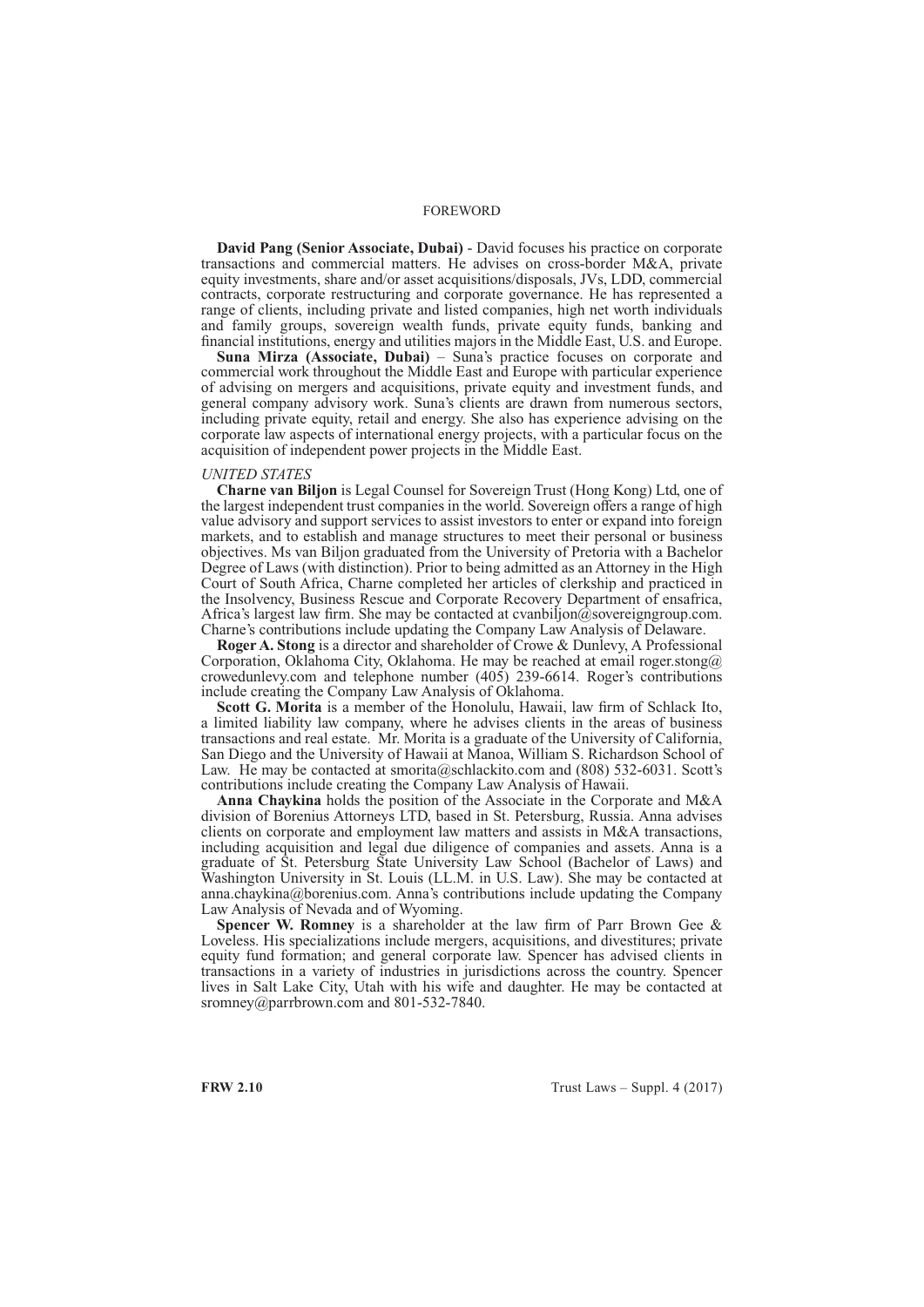#### *ALTERNATIVE RISK TRANSFER*

**Marion Frings** holds a BSc (Hons)|Dipl.-Betriebsw (FH) degree in business administration and economics with main focus on insurance management & financial services. Her studies specialized in particular on risk management and corporate governance. During her career she held positions with varying seniority, always working in an international environment. Marion is currently based in Gibraltar and serves as Executive Director at Sovereign Fund Management (SFM) where she has been instrumental in obtaining the AIFMD license under the EU Directive. She is primarily focused on sourcing new business opportunities for funds that come into scope. Ms. Frings also continues to work as Investment Consultant at Sovereign Asset Management (SAM) servicing UHNWI/HNWI, Trust or Family Office clients globally by providing tailored custody solutions. Prior to these positions, Ms. Frings was a Senior Account Manager in the institutional business division of the asset management firm AllianceBernstein (AB) with headquarters in New York. Her clients included state, sovereign and corporate pension funds, banks as well as insurance companies of the CEMEA region. Ms. Frings initially joined AB as Business Development Associate in 2005, specialized in pitches for RFP tenders on behalf of the firm and its investment platform. Pre-ceding the period with AllianceBernstein, where Marion was based in London, she worked in the audit department of KPMG in Frankfurt. She may be contacted at mfrings@sovereigngroup.com.

#### *MISCELLANEOUS*

**Dr. Shu-Chien Chen** is a researcher at the Amsterdam Centre for Tax Law of the University of Amsterdam. She is admitted to the Taiwanese Bar. She lectures at the University of Amsterdam on EU tax law and international tax law. She received her LL.M. degrees in European Law and European Business Law and she completed her Ph.D. in the Netherlands. She may be contacted at s.chen@uva.nl or  $93a21063@$ nru.edu.tw. Shu-chien's contribution includes Company Law Analysis updates for Australia, British Virgin Islands, Ireland, and New Zealand.

**Valeriya H Zamulko** has served as a Chief Specialist and a Counsel of the Deputy Head of the Russian Federation Tax Service. She completed her LL.M. at Voronezh State University, and is now pursuing her PhD and a BA of legal studies at Drexel University. Valeriya's contributions include the Company Law Analysis updates for Pennsylvania and for Czech Republic.

International trusts have been a popular mechanism in estate planning since the early Roman days when emperors hoped to retain plundered treasures for their descendants. These trusts were later refined by the Crusaders when they left their homes for foreign ventures. However, it is only since the 1980s trusts have leaped to the forefront as a prime avenue in offshore financial planning.

International Business Companies (IBCs), Limited Liability Companies (LLCs), Foundations and Offshore Life Insurance are also vehicles used in offshore financial planning.

For Americans, use of international trusts or entities may comply with Regulation S of the 1933 Securities Act allowing access to worldwide investments. Some investments are closed to Americans because the foreign funds do not want to register under the 1933 Securities Act and the Regulation S exemption can be met if the acquirer, such as a trustee of an international trust, is classified as a non-US person.

International trusts are commonly referred to as offshore trusts, offshore asset protection trusts or foreign asset protection trusts.

Trust Laws – Suppl. 4 (2017) **FRW 2.11**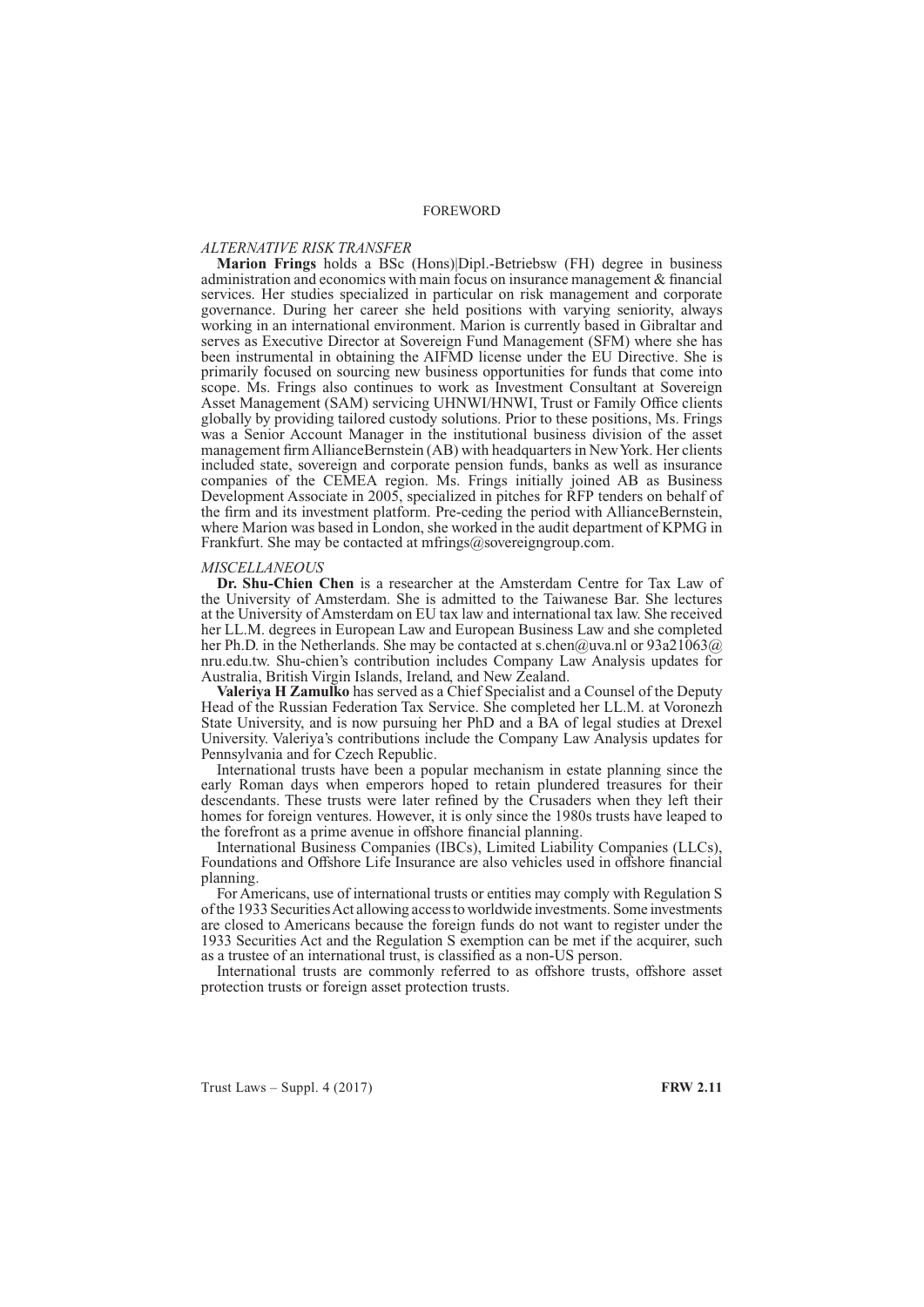# **FUNDS INVESTED IN FOREIGN TRUSTS**

Trillions of offshore funds are placed in tax havens of the world (or offshore financial centers, as they are widely known) and a substantial portion of these funds are moved abroad for safekeeping through foreign trusts, foreign entities and offshore life insurance. Multinationals, professionals, individuals, and entrepreneurs in every corner of the globe have learned to rely on these tax haven financial centers more than ever to secure their profits, savings, property, and other assets.

As of the mid 1980s, the so-called asset protection trust (APT) has emerged as one of the most dependable vehicles in the expanding world of cross — border trusts. Of the trillions of assets now converted into international trusts, approximately is represented by transfers to APTs. The remaining balance of offshore investment funds, consists of deposits in private financial institutions, real and personal property, captive insurance companies, ships and marine installations, aircraft and other leasing equipment, and various miscellaneous funds.

**Leading Offshore Investment Centers.** Some of the leading financial centers include the Cayman Islands, Switzerland, Luxembourg, Liechtenstein, Hong Kong, Singapore, the British Virgin Islands, The Bahamas, United Arab Emirates (particularly Dubai and Abu Dhabi) and the Channel Islands.

**Offshore Outlook.** Considerable attention was focused on a new element that may support an expanding offshore industry as a result of a Boston College research project based on a modest assumption covering transfer of wealth to younger generations. The latest study released estimates that \$41 trillion will be transferred between generations by 2050 based on a 2% annual inflationary indexation and \$136 trillion assuming a 4% annual real growth rate as adjusted for inflation. The revelation of the vast size of present wealth to be transferred to younger generations in the next 50 years opens up a huge market for the offshore industry heretofore overlooked by many persons providing off-shore services to clients. Based on statistics showing that roughly 10% of world wealth is placed in offshore accounts, a minimum of \$4.1 trillion over a 50-year period, or \$80 billion annually, would be added to offshore coffers.

However the high cost-of-living in certain of shore jurisdictions, especially in Bermuda, Hong Kong and Singapore, is behind the slowdown in the pace of globalization and will affect expansion of the financial services industry in the future, according to a survey of Pricewaterhouse Coopers. This study also found that 50% of the companies reported that that between  $10\%$  and  $20\%$  of their current activity was a result of outsourcing. Financial service entities provide offshore employment as a cost savings strategy or as a way to benefit from greater operational efficiency and increased shareholder value.

Asset protection trusts and other types of trust entities will continue to be the big drawing card in the 2000s. One may expect various new versions of offshore trusts to emerge in addition to the frequently used purpose, spendthrift, charitable, protective, special, unit, bare, blind, honorary, inter vivos, grantor, simple, testamentary, and support or accumulation trusts.

**Government's View of APT.** The incredible rush of overseas companies and individuals to establish trusts and other operations in the British Virgin Islands continues despite the decision of the government not to adopt an APT law. This sudden reversal in direction primarily is a result of (1) the government's decision not to disturb the course of the highly successful International Business Company Law and (2) the conflict between the business community and government officials on the time limit before a creditor's action to bring suit is no longer permissible. After several drafts of a proposed new trust act in which the business community sought

**FRW 2.12** Trust Laws – Suppl. 4 (2017)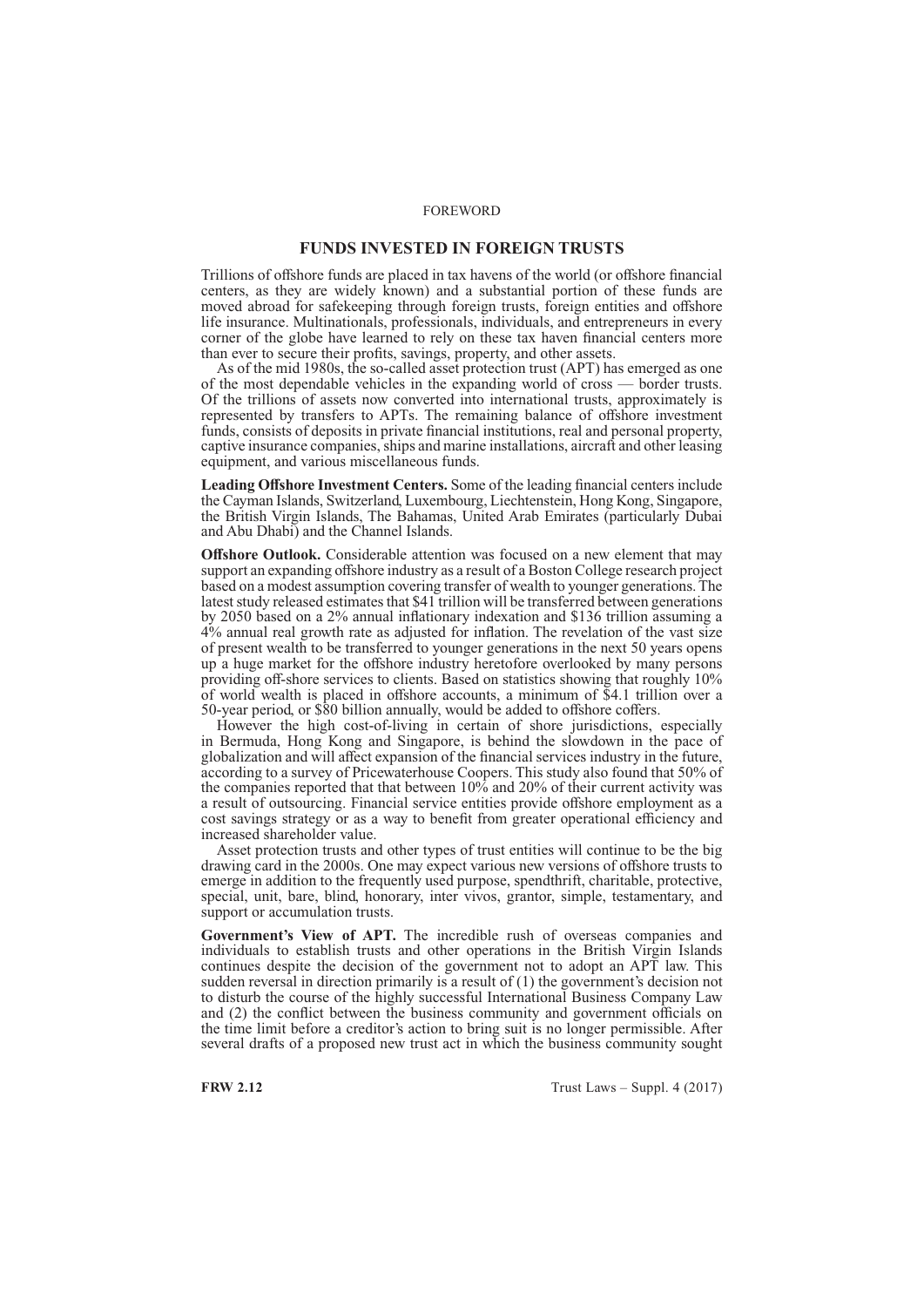a Belize-type trust of "instant immunity" versus a government preferred "Cayman Islands six — year period" for a creditor to bring suit, a three-year agreement was reached, and then the bill was finally phased out altogether.

# **MAJOR CONSIDERATIONS WHEN CREATING FOREIGN TRUSTS**

Surveys show that nine out of ten major legal and accounting firms in the key cities of the world (particularly in the United States and the United Kingdom) frequently are reluctant to recommend a specific nation among the tax havens that have adopted foreign trust legislation unless they have the actual laws as approved by the respective governments in their possession. With this in mind, *International Trust Laws and Analysis* is designed to fulfill these needs.

**Analysis and Comparative Country Charts.** To facilitate the selection of the offshore center most suitable for the potential settlor, we analyze 29 of the leading issues for each of the countries that should be considered by practitioners before a decision can be made. In an effort to further ease any anxiety a lawyer may confront, a comparison chart at the beginning of the text analyzes each of the 29 vital elements required to make a recommendation with confidence.

**Statute of Limitations.** The strategy of a settlor or his or her professional adviser may be to select a politically stable offshore center with a reasonably short statute of limitations period for protection against a creditor's suit.

The Cook Islands, the sophisticated Polynesian island country in the South Pacific, might be the adviser's first choice with a two-year statute. In contrast, the Central American republic of Belize (known as British Honduras prior to independence in 1969) because of its desire to become the world's most advantageous APT center, offers instant immunity from court action by creditors. Still the adviser may have reason to choose the Cook Islands with its two-year time limit. Even though liberal asset protection features of Belize's 1992 Trusts Act have made this Central

[*Next page is FRW 3.*]

Trust Laws – Suppl. 4 (2017) **FRW 2.13**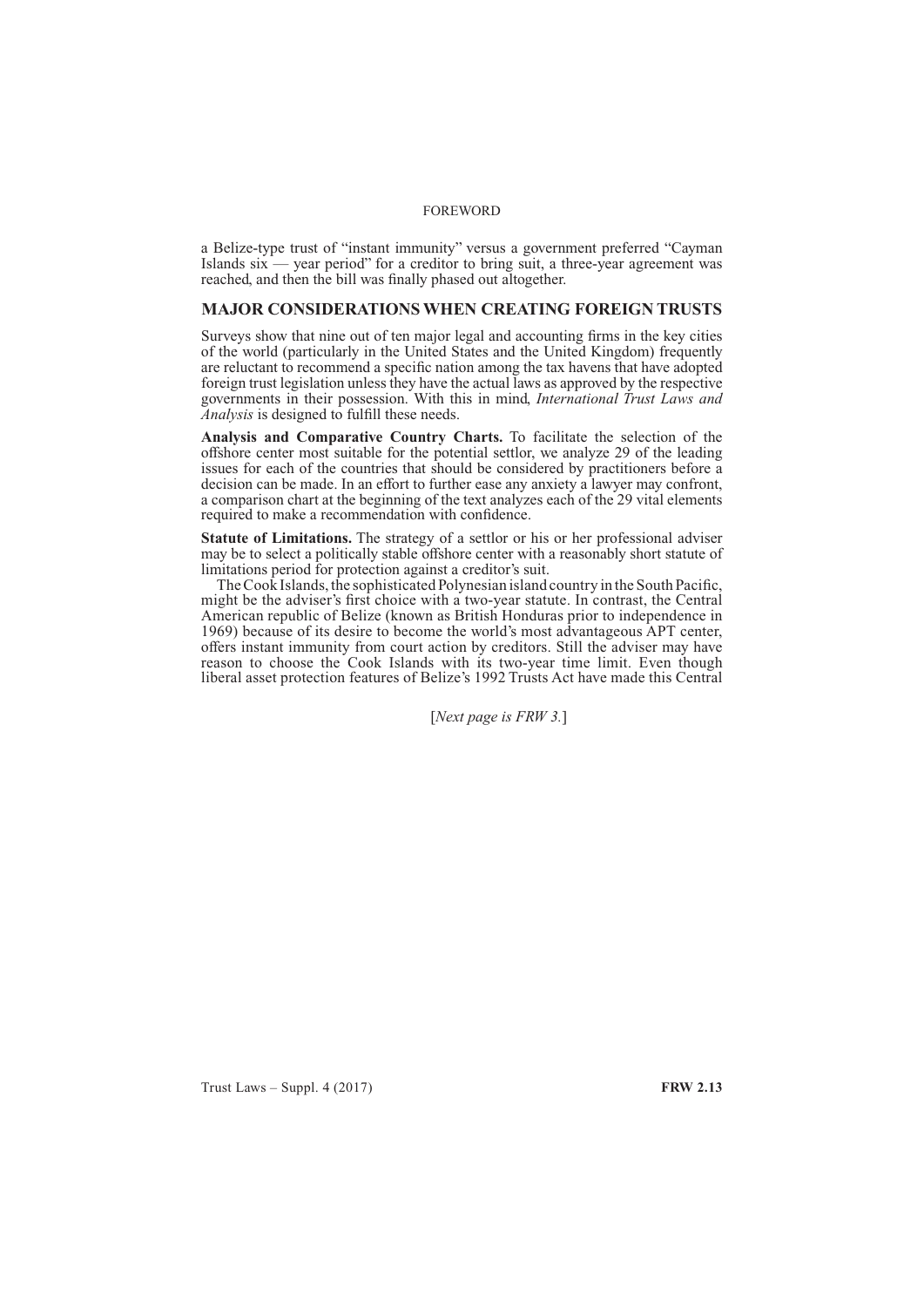**FRW 2.14** Trust Laws – Suppl. 4 (2017)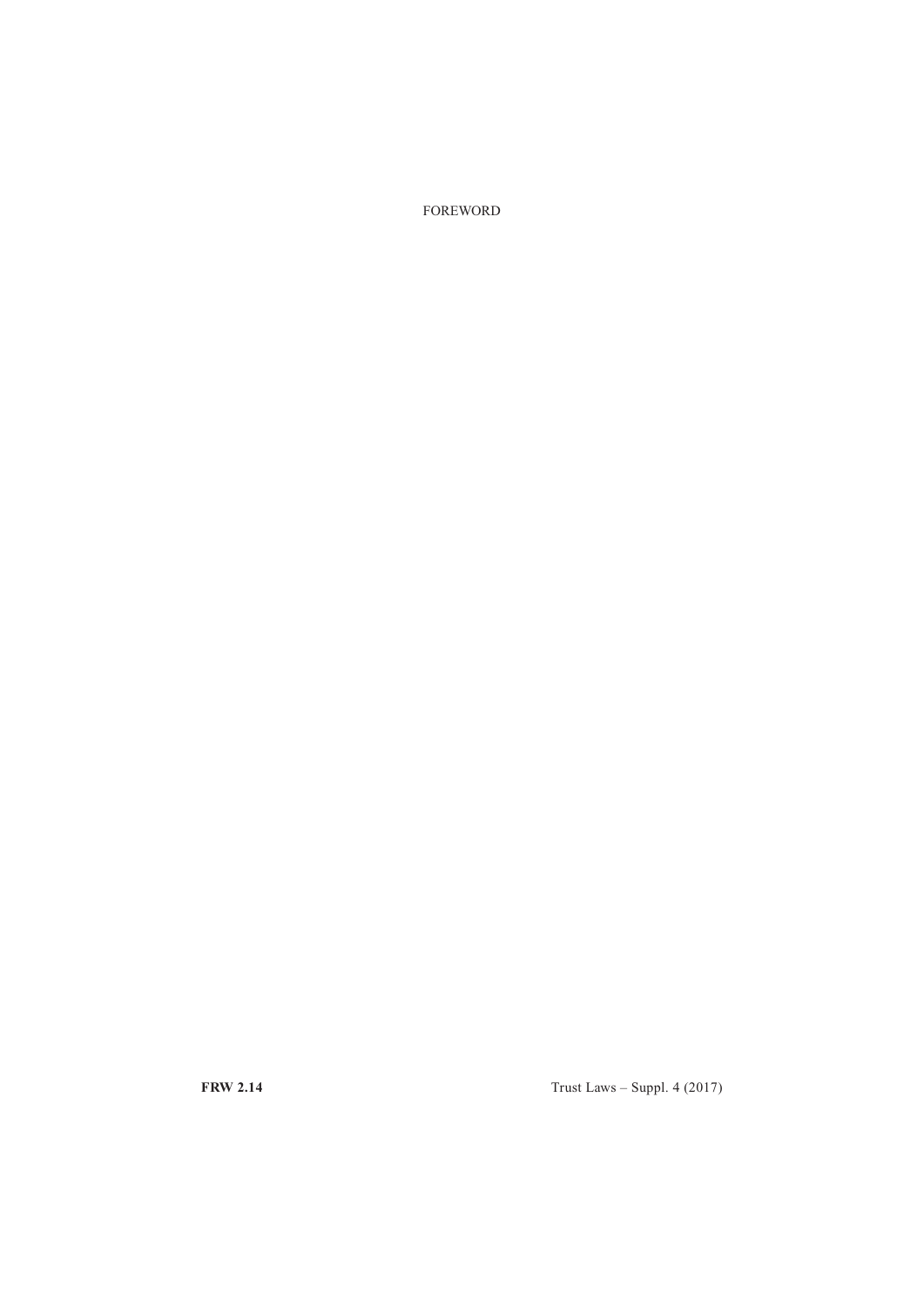This section summarizes on two facing pages the 29 vital elements that form the basic rules for creating and maintaining an international trust in each of 62 countries, 11 US states, and the Hague Convention.

You can use these uniformly arranged charts to find and compare essential information about each country's trust laws quickly and easily. For example, to determine whether Bermuda provides asset trust protection, simply page to the Bermuda chart on pages BER-a and BER-b. Asset protection can be found at **¶**23 on page BER-b in the middle column of the fourth row. Similarly, asset protection is denoted as **¶**23 and is located in the same position on all the other country charts.

Each of these 29 vital elements are described in more detail under each country's Analysis section, which precedes that country's trust statutes.

These comparative charts cover the jurisdictions listed below.

Andorra Anguilla Antigua and Barbuda Aruba Australia Austria Bahamas Bangladesh Barbados Belize Bermuda Brazil British Virgin Islands Bulgaria Cayman Islands China Cook Islands Costa Rica Cuba Cyprus Dominica Ethiopia **Germany Gibraltar** Grenada Guernsey Hague Convention on Trusts (includes Netherlands, Portugal, Italy, France, Belgium, Spain, Luxembourg, etc.) Hong Kong Hungary Ireland Isle of Man Israel Jersey Kenya Labuan Liberia Liechtenstein

Trust Laws – Suppl. 4 (2017) **CCC 1**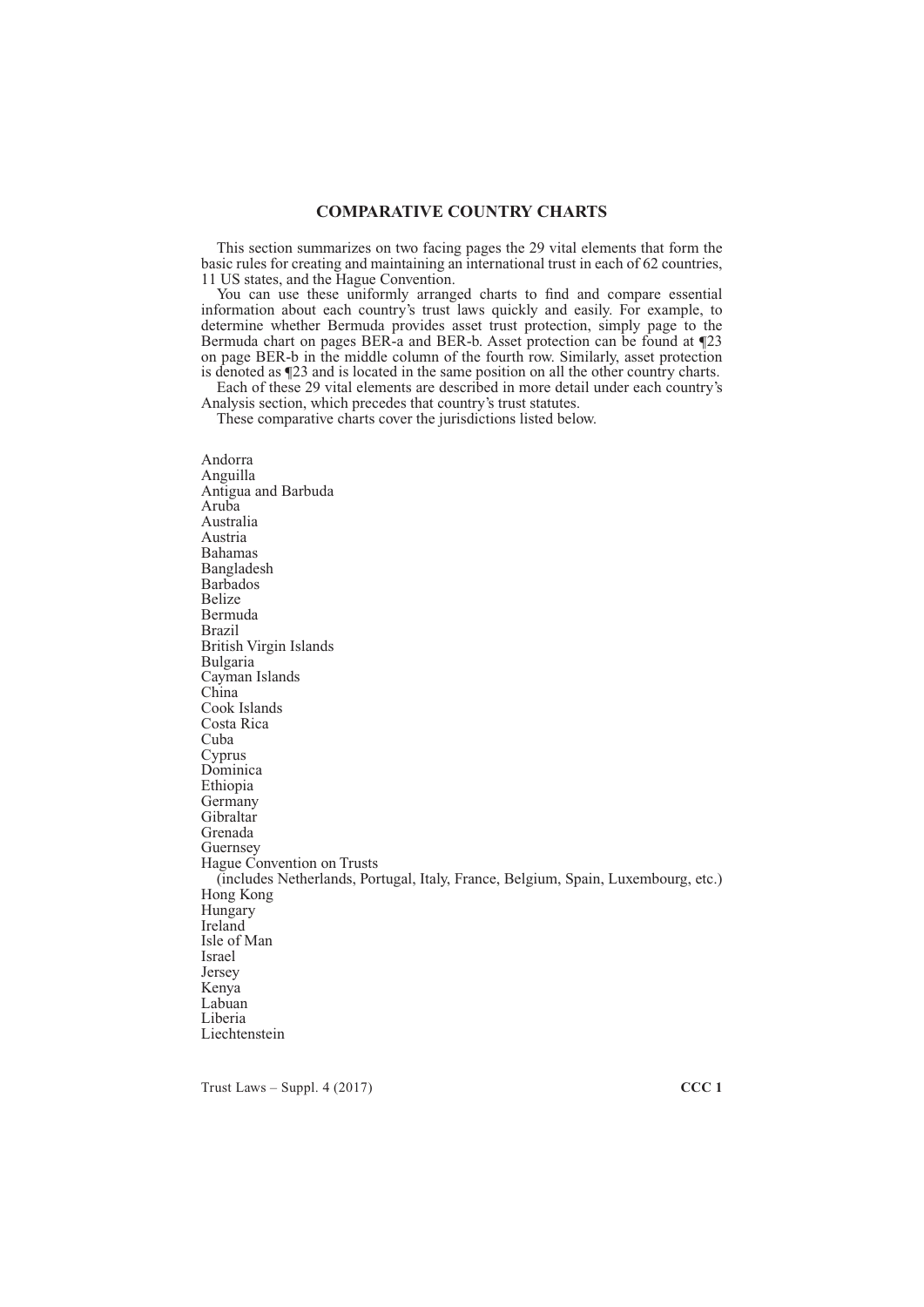Macau Madeira Malaysia Malta Marshall Islands Mauritius Mexico Monaco Montserrat Nauru Netherlands Antilles Nevis New Zealand Niue Northern Ireland (See United Kingdom) Panama Poland Prince Edward Island Puerto Rico Russian Federation St. Kitts St. Lucia St. Vincent and the Grenadines Samoa Scotland (See United Kingdom) Seychelles Singapore South Africa Switzerland Turkey Turks and Caicos United Kingdom (includes Northern Ireland and Scotland) United Arab Emirates United States Alaska California Colorado Delaware Hawaii Montana Nevada New York Oklahoma Rhode Island Tennessee Utah Vanuatu

**CCC 2** Trust Laws – Suppl. 4 (2017)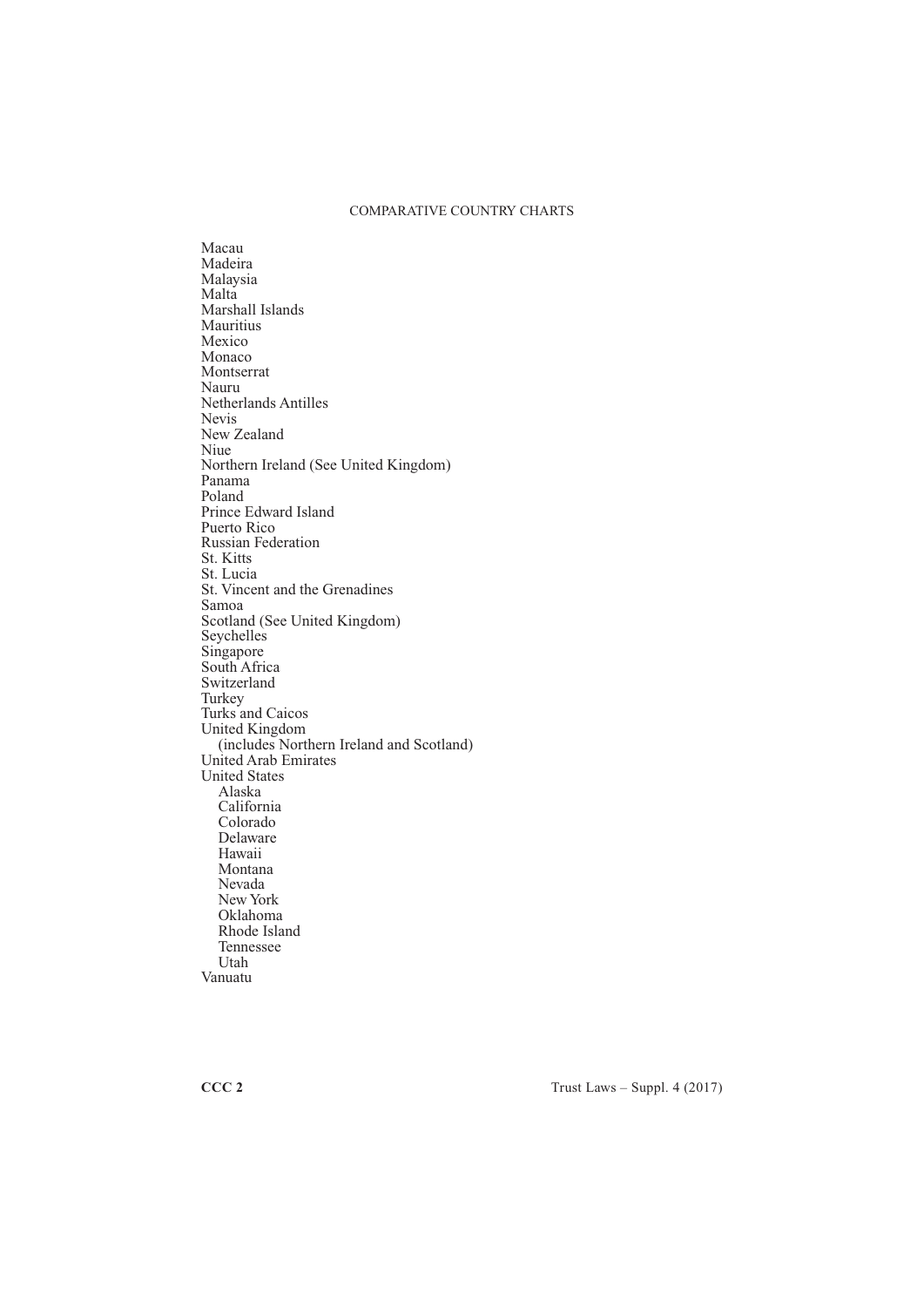# **UTAH**

# This chapter is up-to-date as of 1 September 2017

| <b>Company Types ¶1</b>                                                                                                                                                                                                                      | Licensing of ¶2<br><b>Corporate Agents</b>                                                                                                                     | Company Name ¶3                                                                                                                                                                                                                                                                                                                                                                                                                                                                                                                                                                                                                                                                                                          |
|----------------------------------------------------------------------------------------------------------------------------------------------------------------------------------------------------------------------------------------------|----------------------------------------------------------------------------------------------------------------------------------------------------------------|--------------------------------------------------------------------------------------------------------------------------------------------------------------------------------------------------------------------------------------------------------------------------------------------------------------------------------------------------------------------------------------------------------------------------------------------------------------------------------------------------------------------------------------------------------------------------------------------------------------------------------------------------------------------------------------------------------------------------|
| A list of business structures available<br>for companies in Utah includes<br>(but not limited to): Domestic<br>Corporation; Limited Partnership;<br>Limited Liability Company; Limited<br>Liability Partnership; and General<br>Partnership. | Every Utah corporation is required<br>to have and maintain a registered<br>agent in Utah.                                                                      | In general, a Utah corporation's<br>name must identify the entity as<br>a corporation by including the<br>word "Corporation," "Corp.,"<br>"Incorporated," "Inc.," "Company,"<br>or " $Co$ ".                                                                                                                                                                                                                                                                                                                                                                                                                                                                                                                             |
| <b>Registration Fees ¶4</b>                                                                                                                                                                                                                  | <b>Registered Office ¶5</b>                                                                                                                                    | <b>Registration ¶6</b>                                                                                                                                                                                                                                                                                                                                                                                                                                                                                                                                                                                                                                                                                                   |
| Incorporation Fee for a domestic<br>Utah corporation is USD 70.                                                                                                                                                                              | Every Utah corporation must<br>maintain a registered address in<br>Utah.<br>Registered Agent<br>Every corporation must maintain a<br>registered agent in Utah. | A Utah corporation is formed<br>by filing executed articles of<br>incorporation with the Utah Division<br>of Corporations and Commercial<br>Code.<br>Conversion<br>A foreign corporation may become<br>a Utah corporation by filing articles<br>of domestication with the Utah<br>Division of Corporations and<br>Commercial Code. A domestic<br>limited liability company may<br>convert to a Utah corporation by<br>filing articles of incorporation with<br>the Utah Division of Corporations<br>and Commercial Code.<br>Foreign Company Registration<br>Foreign corporations must<br>register with the Utah Division of<br>Corporations and Commercial Code<br>prior to conducting business in the<br>State of Utah. |
| Reporting and ¶7<br>Recordkeeping                                                                                                                                                                                                            | Formative ¶8<br><b>Documents</b>                                                                                                                               | Powers ¶9                                                                                                                                                                                                                                                                                                                                                                                                                                                                                                                                                                                                                                                                                                                |
| <b>Annual Filing</b><br>Every Utah corporation must<br>file an annual report and pay its<br>annual franchise taxes with the<br>Utah Division of Corporations and<br>Commercial Code.                                                         | Every Utah corporation must have<br>articles of incorporation.                                                                                                 | Generally, a Utah corporation has<br>the power to do all things necessary<br>or convenient to carry out its<br>permitted and lawful purposes,<br>activities, and affairs.                                                                                                                                                                                                                                                                                                                                                                                                                                                                                                                                                |

Trust Laws – Suppl. 4 (2017) **CCC UTA 1**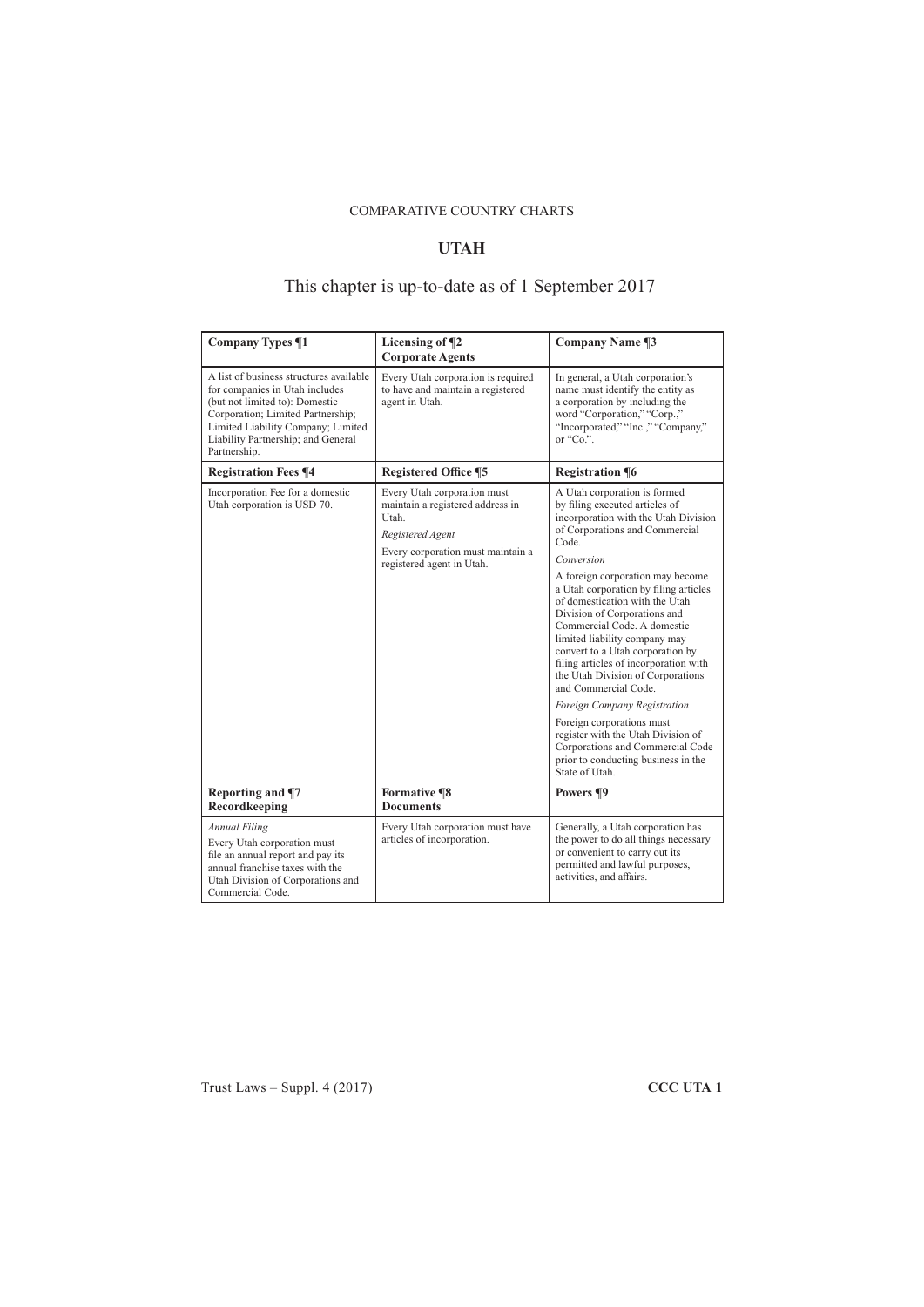# **UTAH**

| Shareholders ¶10                                                                                                                                                                                                                                                                                                                                                                                                                                                                                                                                                                                                                                                                                                                                                                                                                                                                                                                                                                                                                                                                                                                                                                                                       | <b>Single Member ¶11</b><br>Companies                                                                                                                                                                                                                                                                                                                                                                                                                                                                                                                                                                                                                                                                                                                               | Share Capital ¶12                                                                               |
|------------------------------------------------------------------------------------------------------------------------------------------------------------------------------------------------------------------------------------------------------------------------------------------------------------------------------------------------------------------------------------------------------------------------------------------------------------------------------------------------------------------------------------------------------------------------------------------------------------------------------------------------------------------------------------------------------------------------------------------------------------------------------------------------------------------------------------------------------------------------------------------------------------------------------------------------------------------------------------------------------------------------------------------------------------------------------------------------------------------------------------------------------------------------------------------------------------------------|---------------------------------------------------------------------------------------------------------------------------------------------------------------------------------------------------------------------------------------------------------------------------------------------------------------------------------------------------------------------------------------------------------------------------------------------------------------------------------------------------------------------------------------------------------------------------------------------------------------------------------------------------------------------------------------------------------------------------------------------------------------------|-------------------------------------------------------------------------------------------------|
| Every Utah corporation must have at<br>least one shareholder.                                                                                                                                                                                                                                                                                                                                                                                                                                                                                                                                                                                                                                                                                                                                                                                                                                                                                                                                                                                                                                                                                                                                                          | Single shareholder corporations are<br>permitted in Utah.                                                                                                                                                                                                                                                                                                                                                                                                                                                                                                                                                                                                                                                                                                           | Minimum Authorized Capital<br>There is no minimum authorized                                    |
| Registration and Reporting                                                                                                                                                                                                                                                                                                                                                                                                                                                                                                                                                                                                                                                                                                                                                                                                                                                                                                                                                                                                                                                                                                                                                                                             |                                                                                                                                                                                                                                                                                                                                                                                                                                                                                                                                                                                                                                                                                                                                                                     | capital requirement.                                                                            |
| Utah corporations are not required<br>to submit a list of shareholders to the                                                                                                                                                                                                                                                                                                                                                                                                                                                                                                                                                                                                                                                                                                                                                                                                                                                                                                                                                                                                                                                                                                                                          |                                                                                                                                                                                                                                                                                                                                                                                                                                                                                                                                                                                                                                                                                                                                                                     | <b>Bearer Shares</b>                                                                            |
| Utah Division of Corporations and                                                                                                                                                                                                                                                                                                                                                                                                                                                                                                                                                                                                                                                                                                                                                                                                                                                                                                                                                                                                                                                                                                                                                                                      |                                                                                                                                                                                                                                                                                                                                                                                                                                                                                                                                                                                                                                                                                                                                                                     | Bearer shares are permitted                                                                     |
| Commercial Code.                                                                                                                                                                                                                                                                                                                                                                                                                                                                                                                                                                                                                                                                                                                                                                                                                                                                                                                                                                                                                                                                                                                                                                                                       |                                                                                                                                                                                                                                                                                                                                                                                                                                                                                                                                                                                                                                                                                                                                                                     | Par/No-Par Value                                                                                |
| Residency and Nationality                                                                                                                                                                                                                                                                                                                                                                                                                                                                                                                                                                                                                                                                                                                                                                                                                                                                                                                                                                                                                                                                                                                                                                                              |                                                                                                                                                                                                                                                                                                                                                                                                                                                                                                                                                                                                                                                                                                                                                                     | A Utah corporation may issue<br>classes of shares with and also                                 |
| There are no residency or nationality<br>requirements for shareholders of a                                                                                                                                                                                                                                                                                                                                                                                                                                                                                                                                                                                                                                                                                                                                                                                                                                                                                                                                                                                                                                                                                                                                            |                                                                                                                                                                                                                                                                                                                                                                                                                                                                                                                                                                                                                                                                                                                                                                     | shares without a par value.                                                                     |
| Utah corporation.                                                                                                                                                                                                                                                                                                                                                                                                                                                                                                                                                                                                                                                                                                                                                                                                                                                                                                                                                                                                                                                                                                                                                                                                      |                                                                                                                                                                                                                                                                                                                                                                                                                                                                                                                                                                                                                                                                                                                                                                     | Redeemable Shares                                                                               |
|                                                                                                                                                                                                                                                                                                                                                                                                                                                                                                                                                                                                                                                                                                                                                                                                                                                                                                                                                                                                                                                                                                                                                                                                                        |                                                                                                                                                                                                                                                                                                                                                                                                                                                                                                                                                                                                                                                                                                                                                                     | A Utah corporation may issue<br>redeemable shares and may redeem<br>those shares at its option. |
| Directors and Officers ¶13                                                                                                                                                                                                                                                                                                                                                                                                                                                                                                                                                                                                                                                                                                                                                                                                                                                                                                                                                                                                                                                                                                                                                                                             | Meetings ¶14                                                                                                                                                                                                                                                                                                                                                                                                                                                                                                                                                                                                                                                                                                                                                        | <b>Resolutions</b> 15                                                                           |
| A Utah corporation must have at<br>least three (3) directors; provided,<br>that if after shares are issued the Utah<br>corporation has fewer than three (3)<br>shareholders, the Utah corporation<br>may have directors equal to or greater<br>than the number of shareholders.<br>Appointment<br>Directors are appointed by vote of<br>the shareholders.<br>Unless otherwise provided in the<br>Utah corporation's certificate or<br>bylaws, vacancies on the board may<br>be filled by vote of the board of<br>directors or the shareholders.<br>Removal/Resignation<br>A director may be removed from<br>office by shareholders holding a<br>majority of shares with voting power<br>on the election of directors.<br>Duties and Powers<br>Directors have the duty to discharge<br>his or her duties:<br>$-$ in good faith;<br>with the care that an ordinarily<br>prudent person in a like<br>position would exercise under<br>similar circumstances: and<br>in a manner that the director<br>reasonably believes to be in<br>the best interests of the Utah<br>corporation.<br>Officers.<br>Officers may be appointed as required<br>or permitted by a Utah corporation's<br>bylaws or by its board of directors. | <b>Organization Meeting</b><br>After filing the articles of<br>incorporation, the incorporator<br>(or initial directors, if named in<br>the articles of incorporation) must<br>hold an organizational meeting to<br>complete the organization of a Utah<br>corporation by appointing officers,<br>adopting bylaws, electing directors<br>and officers, and carrying on other<br>business<br><b>Annual Meeting</b><br>An annual meeting must be held at a<br>time state in or fixed in accordance<br>with the bylaws.<br><b>Special Meetings</b><br>Special meetings may be called by<br>the directors or shareholders holding<br>at least 10% of all the votes entitled<br>to be cast on any issue proposed<br>to be considered at the proposed<br>special meeting. | Shareholder resolutions are governed<br>by the Utah corporation's Bylaws.                       |

**CCC UTA 2** Trust Laws – Suppl. 4 (2017)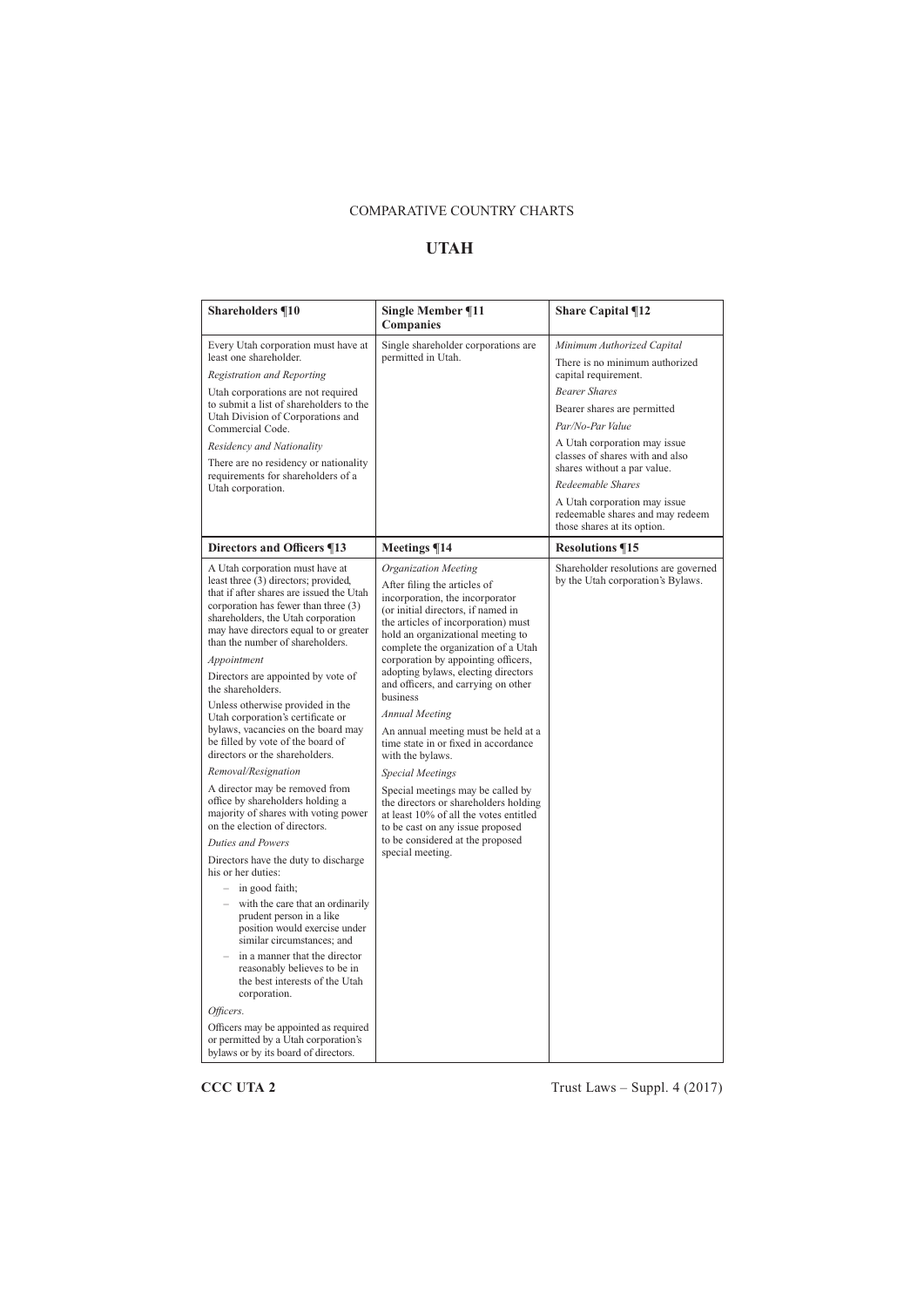# **UTAH**

| Directors and Officers ¶13                                                                                                                                                                                                                                                                                                                                                                                                                                                                                                                                                                                                  | Meetings ¶14                                                                                                                                                                                                                                                                                                                                                                                                                                                                                                                                                                                                                                                                                                                                                                                                                                                                                                                                                               | <b>Resolutions ¶15</b>                                                  |
|-----------------------------------------------------------------------------------------------------------------------------------------------------------------------------------------------------------------------------------------------------------------------------------------------------------------------------------------------------------------------------------------------------------------------------------------------------------------------------------------------------------------------------------------------------------------------------------------------------------------------------|----------------------------------------------------------------------------------------------------------------------------------------------------------------------------------------------------------------------------------------------------------------------------------------------------------------------------------------------------------------------------------------------------------------------------------------------------------------------------------------------------------------------------------------------------------------------------------------------------------------------------------------------------------------------------------------------------------------------------------------------------------------------------------------------------------------------------------------------------------------------------------------------------------------------------------------------------------------------------|-------------------------------------------------------------------------|
| Liability and Indemnification of<br>Directors and Officers<br>A Utah corporation may limit the<br>liability of its directors other than<br>liability arising from a financial<br>benefit received by a director to<br>which he or she is not entitled:<br>an intentional infliction of harm<br>on the Utah corporation or its<br>shareholders; a distribution by the<br>Utah corporation that exceeds the<br>amount allowed by the Utah Revised<br>Business Corporation Act; and an<br>intentional violation of criminal law.<br>A Utah corporation may indemnify<br>and advance expenses to its directors<br>and officers. | Shareholder meetings may be held<br>in or out of the State of Utah at the<br>place stated in or fixed in accordance<br>with the Bylaws.<br>Unless otherwise provide in<br>the Bylaws, any or all of the<br>shareholders may participate in<br>annual or special meetings by any<br>means of communication by which<br>all persons participating in the<br>meeting can hear each other during<br>the meeting.<br>Written notice of shareholder<br>meetings must be given to<br>shareholders at least 10, but no more<br>than 60, days prior to the meeting.<br>Shareholders may waive the notice<br>requirement either before or after the<br>time for notice.<br>Except as otherwise provided in the<br>URCBA, by applicable law, or in<br>the Articles, each outstanding share,<br>regardless of class, is entitle to one<br>vote, and each fractional share is<br>entitled to a corresponding fractional<br>vote, on each matter voted on at a<br>shareholders' meeting. |                                                                         |
| <b>General Accounting ¶16</b><br><b>Practices</b>                                                                                                                                                                                                                                                                                                                                                                                                                                                                                                                                                                           | Mergers & Acquisitions ¶17                                                                                                                                                                                                                                                                                                                                                                                                                                                                                                                                                                                                                                                                                                                                                                                                                                                                                                                                                 | <b>Liquidation/Dissolution ¶18</b>                                      |
| <b>Books</b> of Account<br>While a Utah corporation must<br>maintain appropriate accounting<br>records, the accounts need not be<br>filed with the Utah Division of<br>Corporations and Commercial Code.<br>Audit<br>There is no audit requirement for<br>Utah corporations.                                                                                                                                                                                                                                                                                                                                                | A Utah corporation may merge into<br>another domestic or foreign entity.<br>A subsidiary Utah corporation may<br>be merged with its parent, and vice<br>versa.                                                                                                                                                                                                                                                                                                                                                                                                                                                                                                                                                                                                                                                                                                                                                                                                             | A Utah corporation may<br>be dissolved voluntarily or<br>involuntarily. |
| Governing Law ¶19                                                                                                                                                                                                                                                                                                                                                                                                                                                                                                                                                                                                           | Forms ¶20                                                                                                                                                                                                                                                                                                                                                                                                                                                                                                                                                                                                                                                                                                                                                                                                                                                                                                                                                                  |                                                                         |
| Utah Code, Title 16, Chapter 10a,<br>enacted by L. 277, 1992 General<br>Session (Utah Revised Business<br>Corporation Act).                                                                                                                                                                                                                                                                                                                                                                                                                                                                                                 | Forms are available at.<br><https: <br="" corporations.utah.gov="">business/dp.html&gt;.</https:>                                                                                                                                                                                                                                                                                                                                                                                                                                                                                                                                                                                                                                                                                                                                                                                                                                                                          |                                                                         |

Trust Laws – Suppl. 4 (2017) **CCC UTA 3**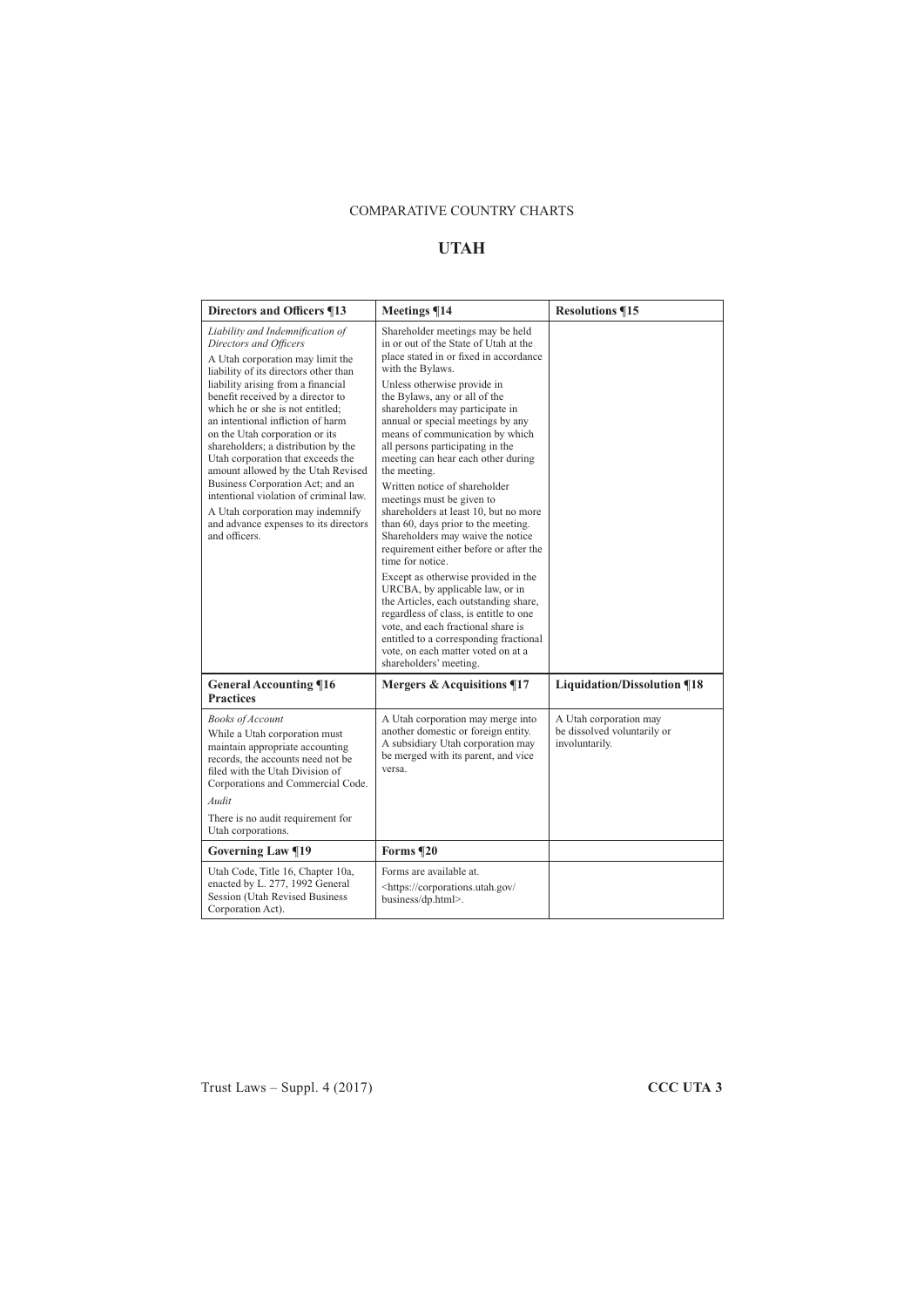**CCC UTA 4** Trust Laws – Suppl. 4 (2017)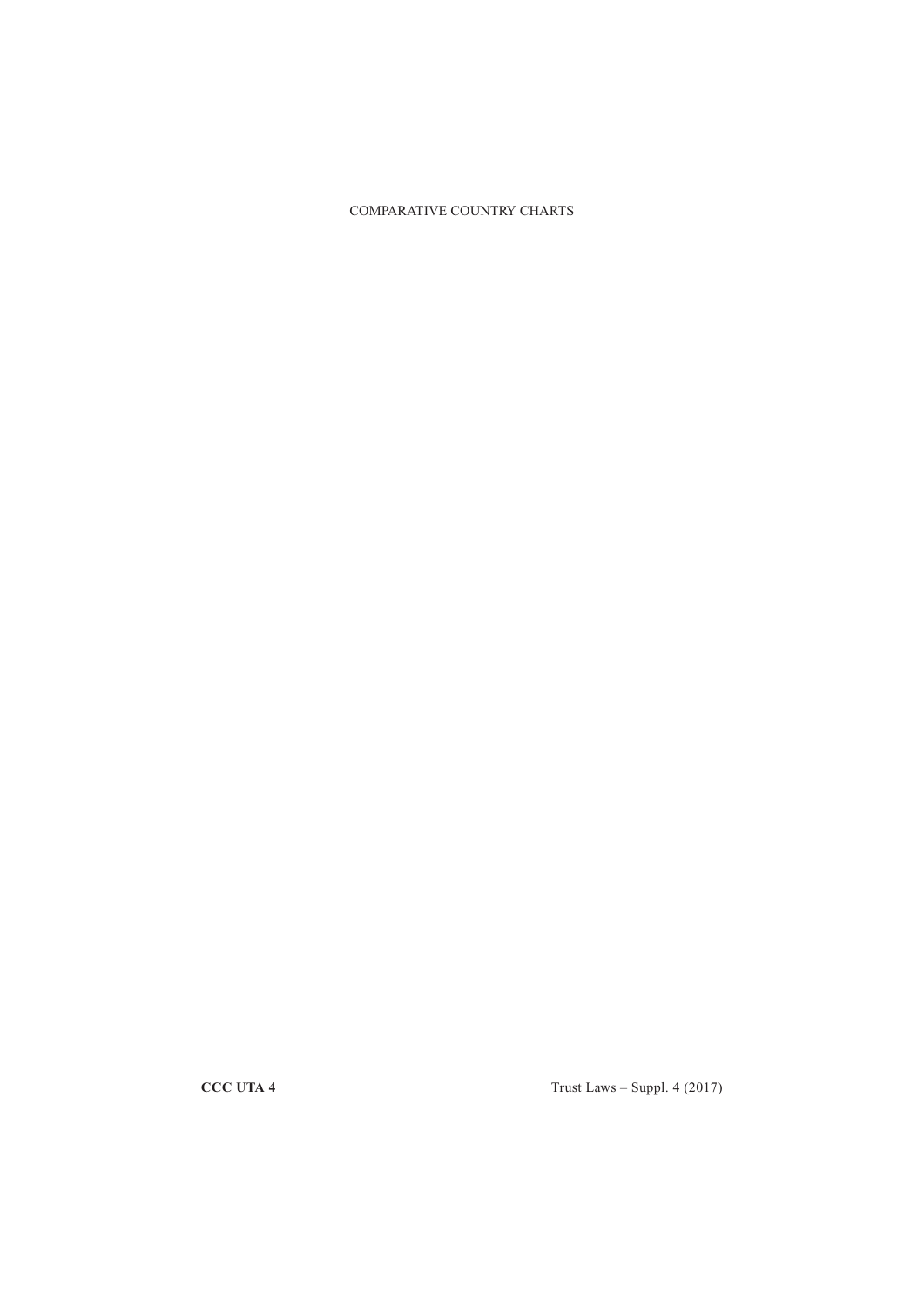This chapter is up-to-date as of 1 September 2017

Trust Laws – Suppl. 4 (2017) **UTA i**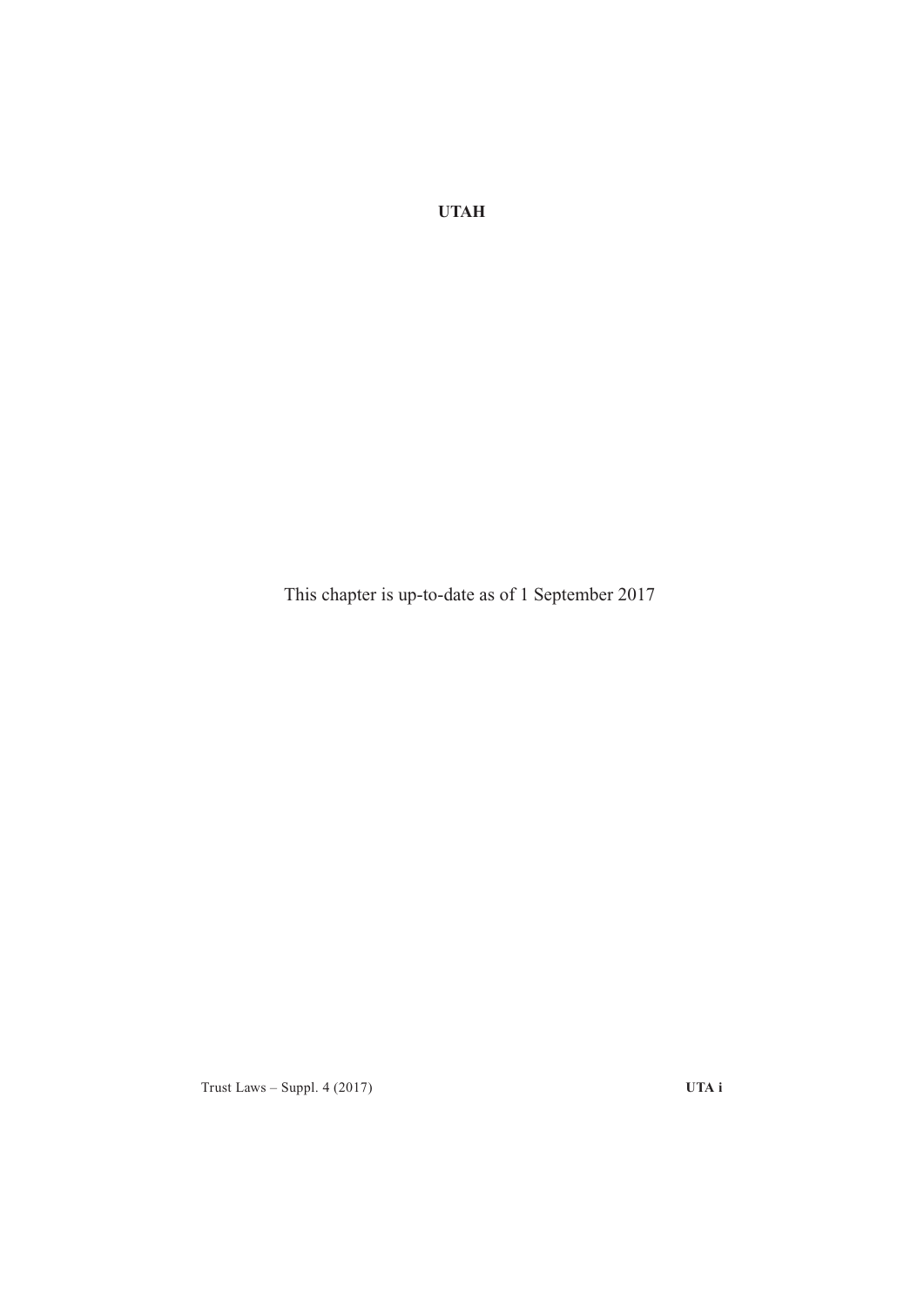**UTA ii** Trust Laws – Suppl. 4 (2017)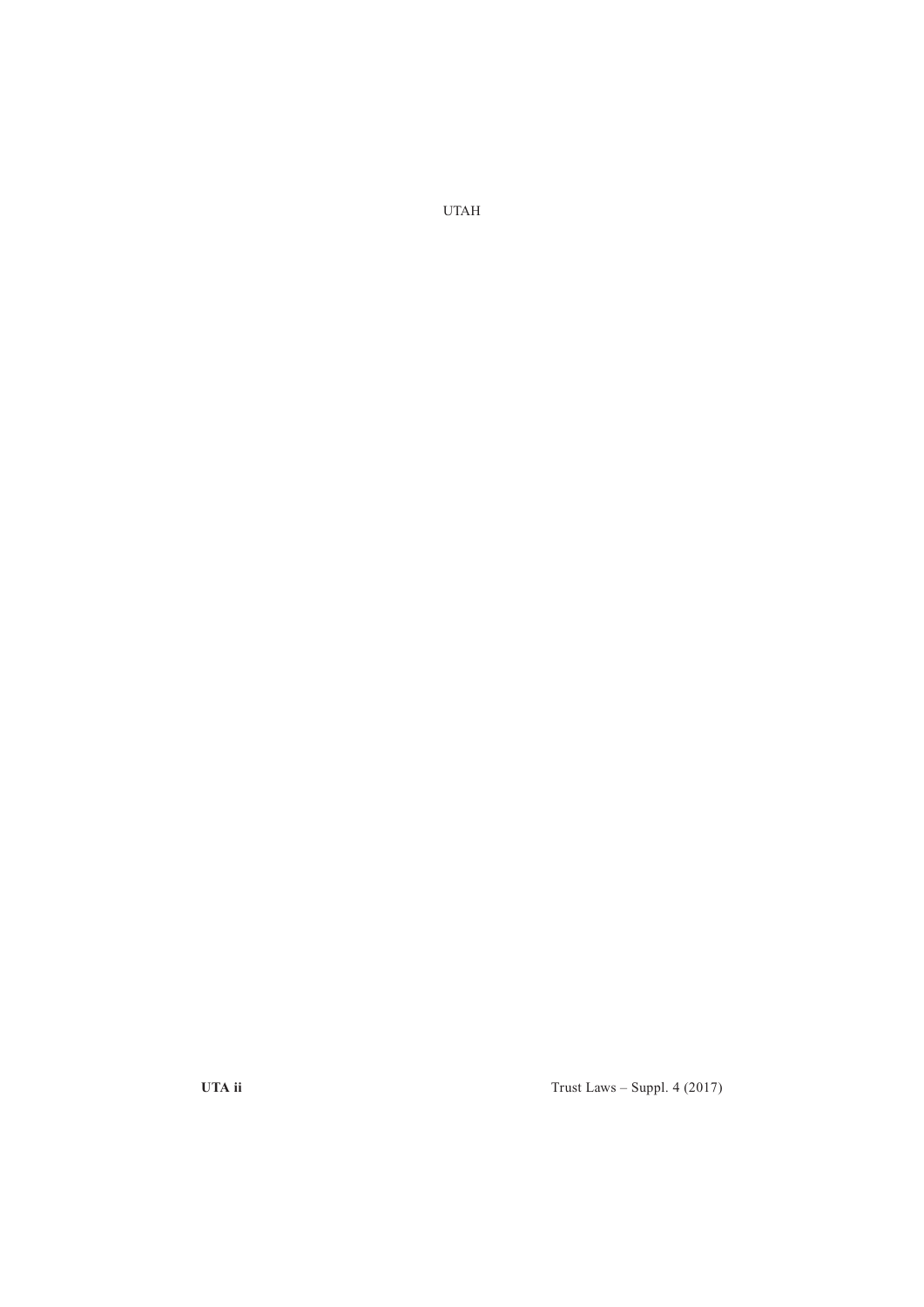| <b>Analysis of the Company Law</b> |                |  |
|------------------------------------|----------------|--|
|                                    |                |  |
|                                    | 2              |  |
|                                    | $\overline{3}$ |  |
|                                    |                |  |
|                                    | 5              |  |
|                                    |                |  |
|                                    |                |  |
|                                    | 8              |  |
|                                    | 9              |  |
|                                    | 10             |  |
|                                    | 11             |  |
|                                    | 12             |  |
|                                    | 13             |  |
|                                    | 14             |  |
|                                    | 15             |  |
|                                    | 16             |  |
|                                    | 17             |  |
|                                    | 18             |  |
|                                    | 19             |  |
|                                    | 20             |  |

Trust Laws - Suppl. 4 (2017)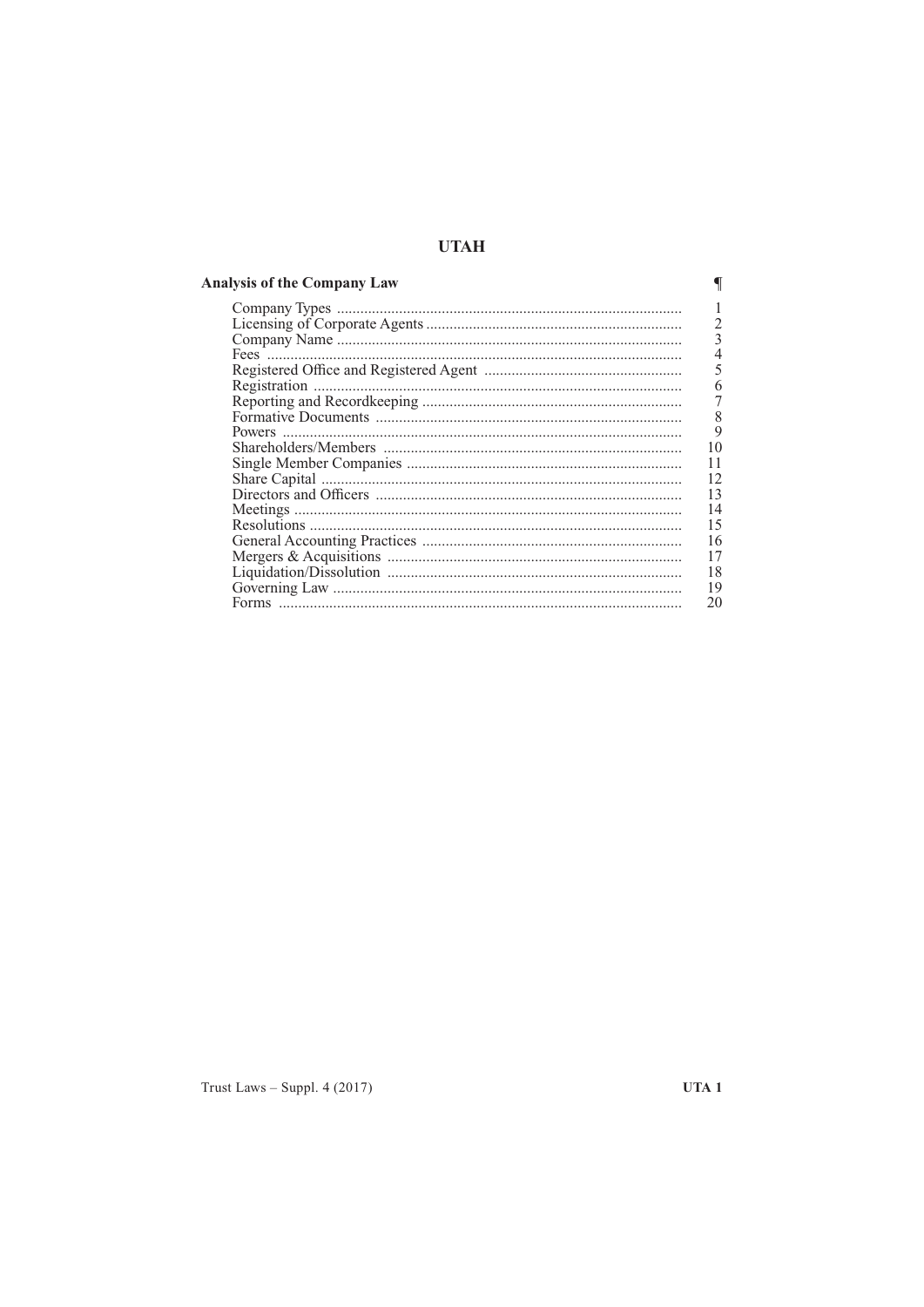**UTA 2** Trust Laws – Suppl. 4 (2017)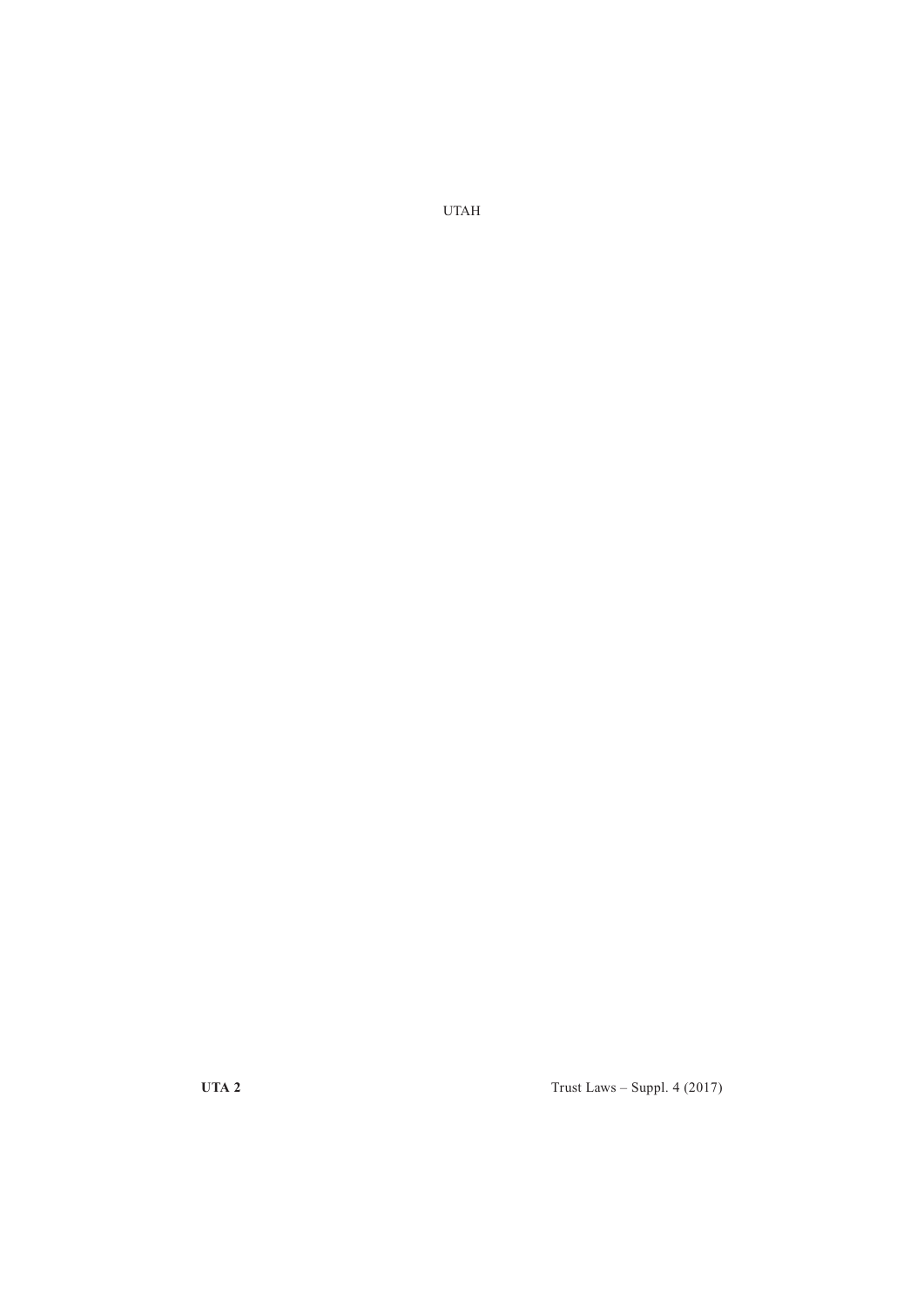# ANALYSIS **¶3**

# **UTAH\***

# **ANALYSIS OF THE COMPANY LAWS**

Utah corporate filings and governance are administered by the Utah Divisions of Corporations and Commercial Code (the "Division").

**[¶1] Company Types.** A list of business structures available for companies in Utah includes (but not limited to): – Domestic Corporation;

- 
- Limited Partnership;
- Limited Liability Company;
- Limited Liability Partnership;
- General Partnership.

This guide focuses on corporations with a share capital and does not address other forms of companies.

**[¶2] Licensing of Corporate Agents.** Every Utah corporation is required to designate a registered agent in the State of Utah in its articles of incorporation (its "Articles").<sup>1</sup> The Utah corporation's Articles shall state:

- (1) the name of the Utah corporation's commercial registered agent; or
- (2) the title of an office or other position with the corporation, and the address of the business office of that person, to whom service of process should be sent.<sup>2</sup>

**[¶3] Company Name.** The name of a Utah corporation must contain the following words or abbreviations (or similar words in a different language):

- Corporation or corp.;
- Incorporated or Inc.; or
- Company or  $\cos^3$

The name of a Utah corporation may not contain language stating or implying that the corporation is organized for a purpose other than that permitted by the Utah Revised Business Corporation Act (the "URBCA"). Additionally, the name of a Utah corporation may not contain any of the following words without consent from the US Olympic Committee:

- Olympic;
- Olympiad; or

– Citius Altius Fortius.4

Without the written consent of the Utah Division of Consumer Protection issued under Section 13-34-114 of the Utah Code, the name of a Utah corporation may not contain the following words:

- University;
- College;
- Institute; or
- $-$  Institution.<sup>5</sup>

**<sup>\*</sup>**Chapter by Spencer W. Romney, shareholder at Parr Brown Gee & Loveless. He may be contacted at sromney@parrbrown.com and 801-532-7840.

<sup>1</sup>Utah Code § 16-10a-202(1).

<sup>2</sup>Utah Code § 16-17-203(1).

<sup>3</sup>Utah Code § 16-10a-401(1)(a).

<sup>4</sup>Utah Code § 16-10a-401(1)(c).

<sup>&</sup>lt;sup>5</sup>Utah Code § 16-10a-401(1)(d).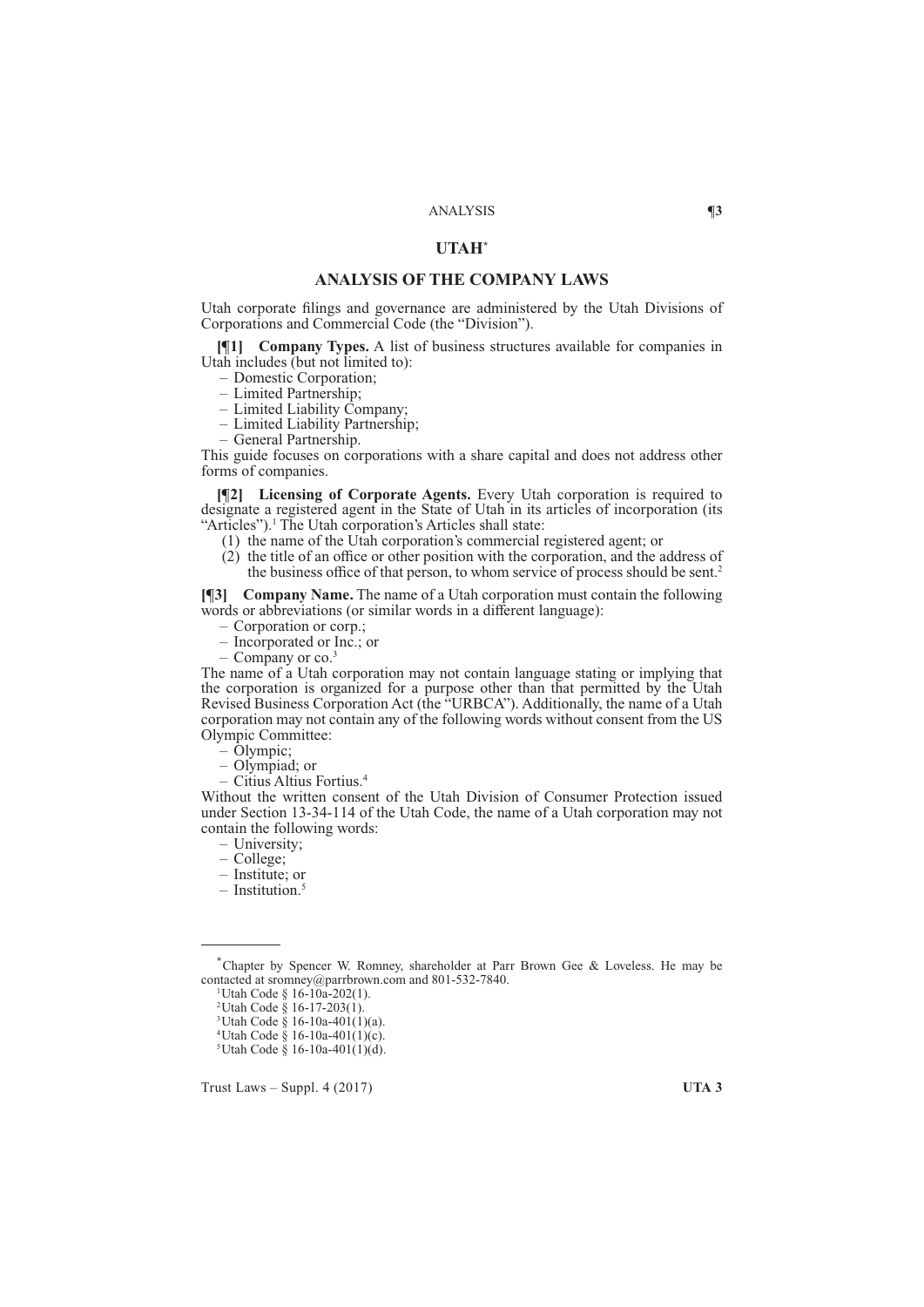| $\P 5$ | <b>UTAH</b> |
|--------|-------------|
|--------|-------------|

| $\P[4]$<br>Fees.                         |                                 |  |
|------------------------------------------|---------------------------------|--|
| <b>Service Type</b>                      | Fee                             |  |
| <b>Corporation Filings/Services</b>      |                                 |  |
| Articles of Incorporation                | <b>USD 70.00</b>                |  |
| Reinstatement                            | <b>USD 70.00</b>                |  |
| Voluntary Dissolution or Withdrawal      | Free                            |  |
| Merger/Amendment/Restated Articles       | <b>USD 37.00</b>                |  |
| Conversion                               | <b>USD 37.00</b>                |  |
| Domestication/Transfer                   | <b>USD 37.00</b>                |  |
| <b>Statement of Correction</b>           | <b>USD 12.00</b>                |  |
| Registration Information Change Form     | <b>USD 15.00</b>                |  |
| Annual Renewal                           | <b>USD 15.00</b>                |  |
| Late Annual Renewal                      | <b>USD 25.00</b>                |  |
| <b>DBA</b> Registration/Renewal          | <b>USD 22.00</b>                |  |
| DBA Change Form                          | <b>USD 15.00</b>                |  |
| <b>DBA</b> Cancellation/Transfers        | Free                            |  |
| <b>Business Name Reservation</b>         | <b>USD 22.00</b>                |  |
| Foreign Name Registration                | <b>USD 22.00</b>                |  |
| <b>Certified Items</b>                   |                                 |  |
| <b>Certified Copies</b>                  | USD $12.00 +$ USD 0.30 per page |  |
| Certification of Status                  | <b>USD 12.00</b>                |  |
| Certification of Good Standing/Existence | <b>USD 12.00</b>                |  |
| Long Form Good Standing                  | <b>USD 20.00</b>                |  |
| Letter of Nonexistence                   | <b>USD 12.00</b>                |  |

The Division charges an expedited processing fee of USD 75.00 (per filing/transaction). Additionally, the Division charges a fee for telecopier (FAX) transmittals of USD 5.00 for the first page and USD 1.00 for each additional page.

**[¶5] Registered Office and Resident Agent.** Every Utah corporation is required to designate a registered agent in the State of Utah in its Articles.<sup>6</sup> Every Utah corporation must also designate an address in the State of Utah for its registered agent. The Utah corporation's Articles shall state:

- (1) the name of the Utah corporation's commercial registered agent; or
- (2) the title of an office or other position with the corporation, and the address of the business office of that person, to whom service of process should be sent.<sup>7</sup>

**UTA 4** Trust Laws – Suppl. 4 (2017)

<sup>6</sup>Utah Code § 16-10a-202(1).

<sup>7</sup>Utah Code § 16-17-203(1).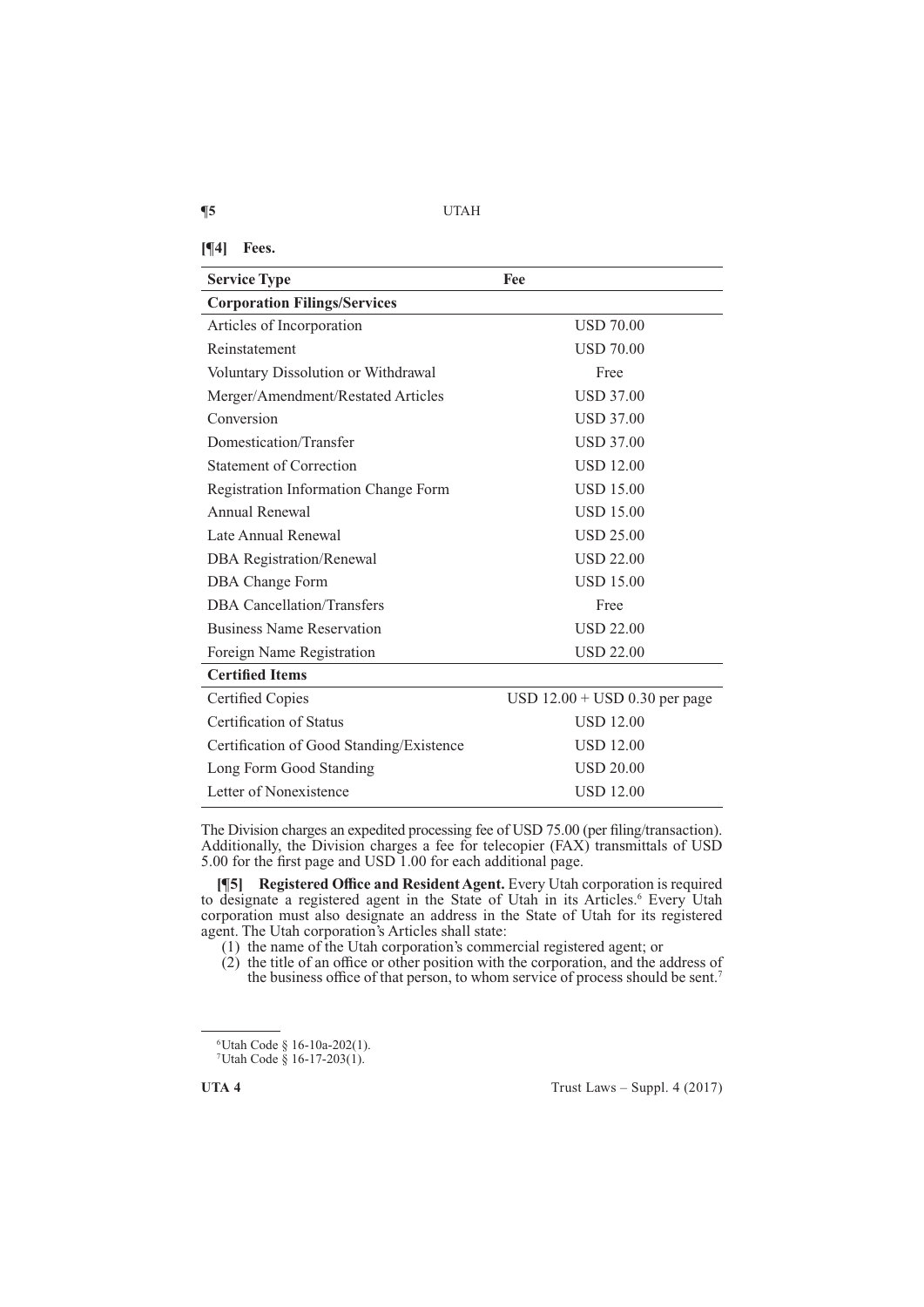# ANALYSIS **¶7**

**[¶6] Registration.** A Utah corporation is formed by filing executed Articles with the Division.<sup>8</sup> The corporation's existence begins on the date the Articles are filed.<sup>9</sup>

*Conversion*. A foreign corporation may become a Utah corporation by filing articles of domestication with the Division.<sup>10</sup> Domestic limited liability companies may convert to a Utah corporation by filing articles of incorporation with the Division and complying with the applicable provisions of the Utah Revised Uniform Limited Liability Company Act.<sup>1</sup>

*Foreign Corporation Registration*. Foreign corporations must register with the Division prior to conducting business in the State of Utah.Foreign corporations are not "transacting business" if they are only carrying on one or more of the following activities: – maintaining, defending, or settling a legal proceeding;

- 
- holding meetings;
- maintaining bank accounts;
- selling through independent contractors;
- soliciting orders (if the orders require acceptance outside of the state before they become contracts);
- creating as borrower or lender or acquiring indebtedness, mortgages, or security interests in real or personal property;
- securing or collecting debts on their own behalf, or enforcing mortgages or security interests;
- owning real or personal property;
- conducing isolated transactions;
- transacting business in interstate commerce; and
- other activities at the discretion of the Division.12

*Time Requirement*. The Division offers expedited services for an additional fee.

*Confidentiality*. Utah does not require disclosure of shareholder or director names. Only registered agents and principal officers are a matter of public record. Utah has an information sharing agreement with the Internal Revenue Service and certain other federal, governmental agencies.

# **Reporting and Recordkeeping.**

A Utah corporations is required to keep the following records at its principal office:

- its Articles currently in effect;
- its bylaws currently in effect;
- the minutes of all shareholders' meetings, and records of all actions taken by shareholders without a meeting, for the past three years;
- all written communications within the past three years to shareholders as a group;
- a list of the names and business addresses of its current officers and directors;
- its most recent annual report; and
- all financial statements prepared for period ending during the previous three years that meet the requirements of Utah Code Section 16-10a-1605.13

Any shareholder or director of a Utah corporation is entitled to inspect and copy, during regular business hours at the Utah corporation's principal office, any records of the Utah corporation described in Utah Code Section 16-10a-1601(5) if he or she gives the Utah corporation at least five business days' advance written notice.<sup>14</sup>

<sup>8</sup>Utah Code § 16-10a-203(1).

|  | <sup>9</sup> Utah Code § 16-10a-203(1). |
|--|-----------------------------------------|
|--|-----------------------------------------|

<sup>10</sup>Utah Code § 16-10a-1533(1).

Trust Laws – Suppl. 4 (2017) **UTA 5**

<sup>11</sup>Utah Code § 16-10a-1501(1).

<sup>12</sup>Utah Code § 16-10a-1501(2).

<sup>13</sup>Utah Code § 16-10a-1601(5).

<sup>&</sup>lt;sup>14</sup>Utah Code § 16-10a-1602(1).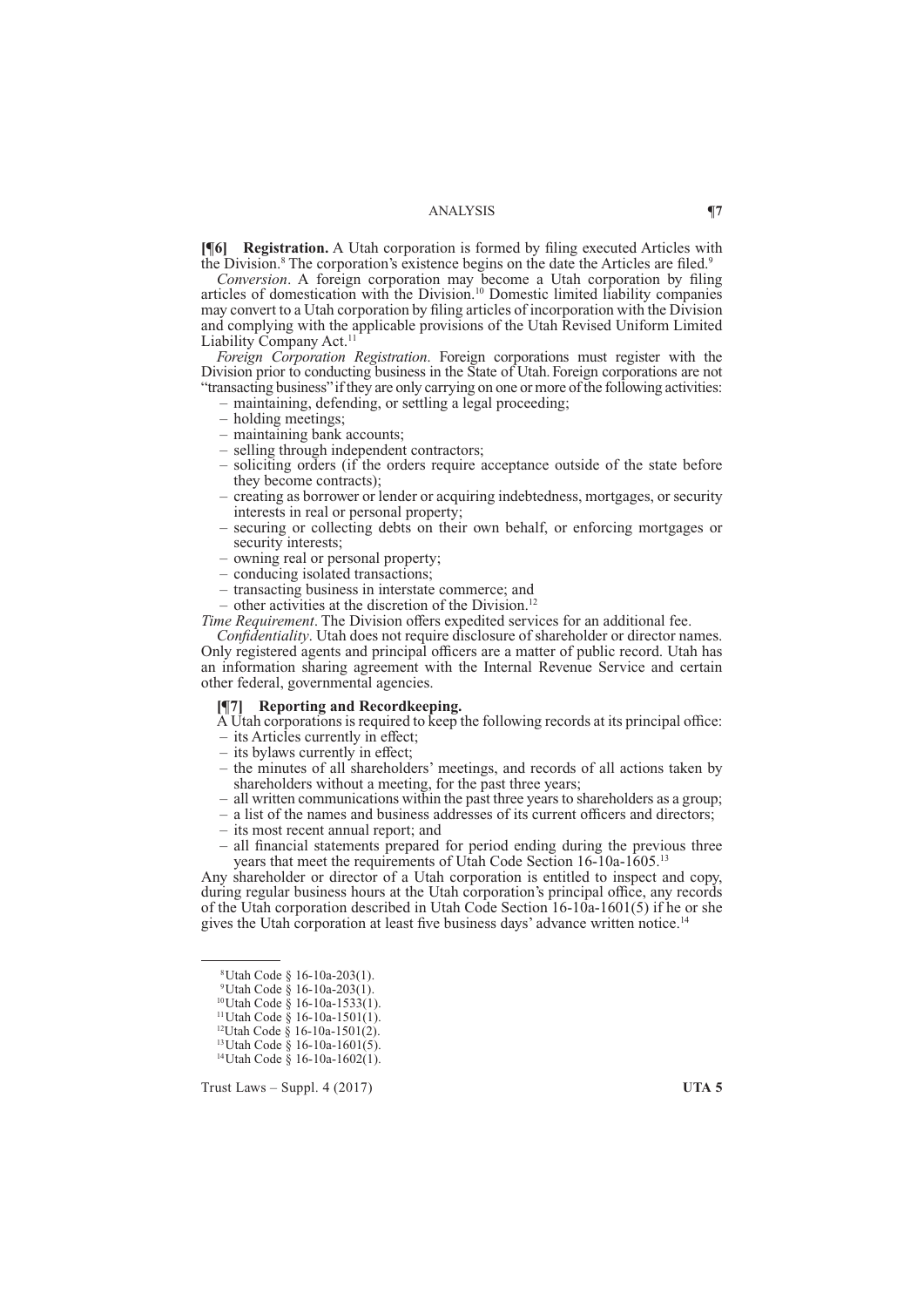*Annual Reports*. All Utah corporations must file an annual report with the Division. The annual report may filed electronically or by mail. The annual report is filed on a form provided by the Division and includes the following information:

- the Utah corporation's name and its assumed name, if any;
- the Utah corporation's jurisdiction of incorporation;
- the registered agent information for the Utah corporation;
- the street address of the Utah corporation's principal address; and
- the name of the Utah corporation's principal officers.

The annual report must be filed annually with the Division, no later than the second calendar month following the calendar month in which the Division mails the report form to a Utah corporation. The filing fee for the annual report is USD 15.00, with an additional USD 10.00 for late filings.

*Franchise Returns*. All Utah corporations must file an annual franchise tax return. Franchise tax returns may be filed electronically or by mail. All Utah corporations must pay the annual franchise tax, with the exception of S-corporations or corporations that have received an exemption from the Utah state tax commission. The franchise tax rate is computed at  $5\%$  of a Utah corporation's net income, with a minimum payment of USD 100.00. The franchise tax returns are due by April 15 of each calendar year.

**[¶8] Formative Documents.** *Articles of Incorporation*. Every Utah corporation must have Articles. The Articles must include the following information:<sup>1</sup>

- the purpose or purposes for which the Utah corporation is incorporated;
- a corporate name for the Utah corporation that satisfies Utah Code Section 16-10a-401;
- the number of shares that the Utah corporation is authorized to issue;
- the information required by Utah Code Section 16-10a-601 regarding each class of stock that the Utah corporation is authorized to issue;
- the registered agent information required under Utah Code Section 16-17-203(1); and

the name and address of each incorporator.

Additionally, the Articles may include the following information so long as it is not inconsistent with law:16

- the names and addresses of the persons who will serve as the initial directors of the Utah corporation;
- provisions for the management of the business and affairs of the Utah corporation;
- provisions defining, limiting, and regulating the powers of the Utah corporation, its board of directors and its shareholders;
- a par value for authorized shares or classes of shares;
- the imposition of personal liability of shareholders for debts of the Utah corporation to a specified extent on specified conditions; and
- any provision that Utah law requires or permits to be included in the bylaws of a Utah corporation.<sup>17</sup>

The Articles must be signed by the incorporator(s).

*Amendment to Articles*. To amend its Articles, a Utah corporation must file articles of amendment. Articles of amendment must contain the following information:18

**UTA 6** Trust Laws – Suppl. 4 (2017)

<sup>15</sup>Utah Code § 16-10a-202(1).

<sup>16</sup>Utah Code § 16-10a-202(2).

<sup>17</sup>Utah Code § 16-10a-202(2).

<sup>18</sup>Utah Code § 16-10a-1006.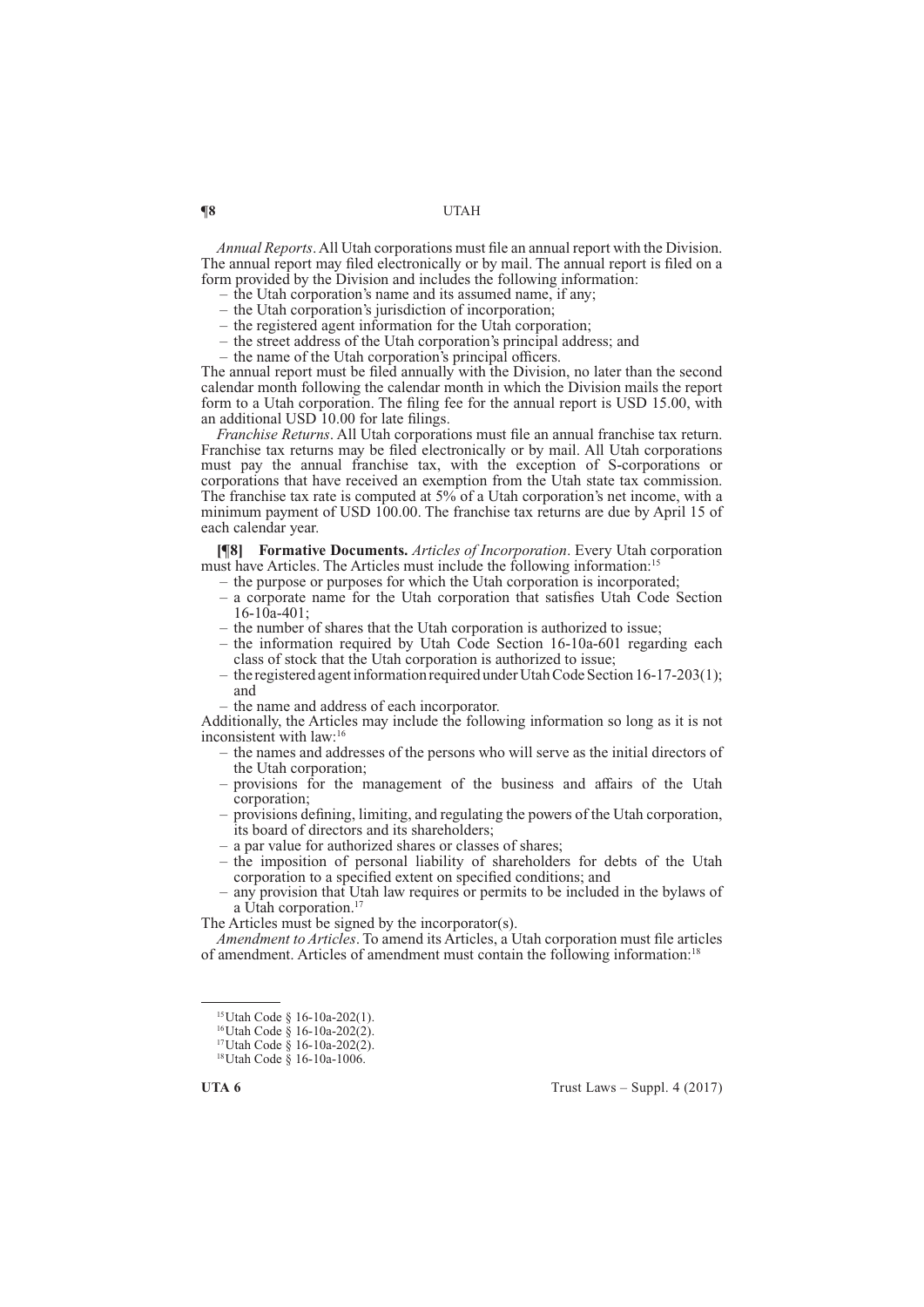# ANALYSIS **¶9**

- the name of the Utah corporation;
- the text of each amendment adopted;
- if an amendment provides for an exchange, classification, or cancellation of issued shares, provisions for implementing the amendment (if not contained in the amendment itself);
- the date of each amendment's adoption; and
- if an amendment was adopted by the incorporators or board of directors without shareholder action, a statement to that effect and a statement that shareholder action was not required.

If an amendment was approved by the shareholders of a Utah corporation, the articles of amendment must also include the following information:19

- the designation, number of outstanding shares, number of votes entitled to be cast by each voting group entitled to vote separately on the amendment, and number of votes by each voting group indisputably represented at the meeting; and
- either the total number of votes cast for and against the amendment by each voting group entitled to vote separately on the amendment or the total number of undisputed votes cast for the amendment by each voting group and a statement that the number of votes cast for the amendment by each voting group entitled to vote separately on the amendment was sufficient for approval by that voting group.

*Bylaws*. The bylaws ("Bylaws") of a Utah corporation may contain any provision for managing the business and affairs of the Utah corporation that is consistent with its Articles. In the event of a conflict between the Articles and the Bylaws, the Articles will control.<sup>20</sup>

Initial Bylaws may be adopted by any of the following: $21$ 

- the board of directors;
- the incorporators, if no directors have been elected; or
- the shareholders, if neither incorporators nor directors have adopted initial Bylaws.

*Amendment to Bylaws*. The Bylaws may be amended at any time by:

- the board of directors, unless the Articles, the Bylaws, or Utah law reserves this power to the shareholders; or
- the shareholders, even if the board of directors can amend the Bylaws.<sup>22</sup>

**[¶9] Powers.** Unless its Articles provide otherwise, and except as restricted by the Utah Constitution, every Utah corporation has perpetual duration and succession in its corporate name and has the same powers as an individual to do all things necessary or convenient to carry out its permitted and lawful purposes, activities, and affairs, including without limitation the following powers:<sup>23</sup>

- (1) to sue and be sued, complain and defend in the Utah corporation's corporate name;
- (2) to have a corporate seal, which may be altered at will, and to use the corporate seal, or a facsimile of the corporate seal, by impressing or affixing the corporate seal or in any other manner reproducing the corporate seal;
- (3) to make and amend Bylaws, not inconsistent with the Utah corporation's Articles or with Utah law, for managing the business and regulating the affairs of the Utah corporation;

Trust Laws – Suppl. 4 (2017) **UTA 7**

<sup>19</sup>Utah Code § 16-10a-1006.

<sup>20</sup>Utah Code § 16-10a-206(2).

<sup>21</sup>Utah Code § 16-10a-206(1).

<sup>22</sup>Utah Code § 16-10a-1020.

<sup>23</sup>Utah Code § 16-10a-302.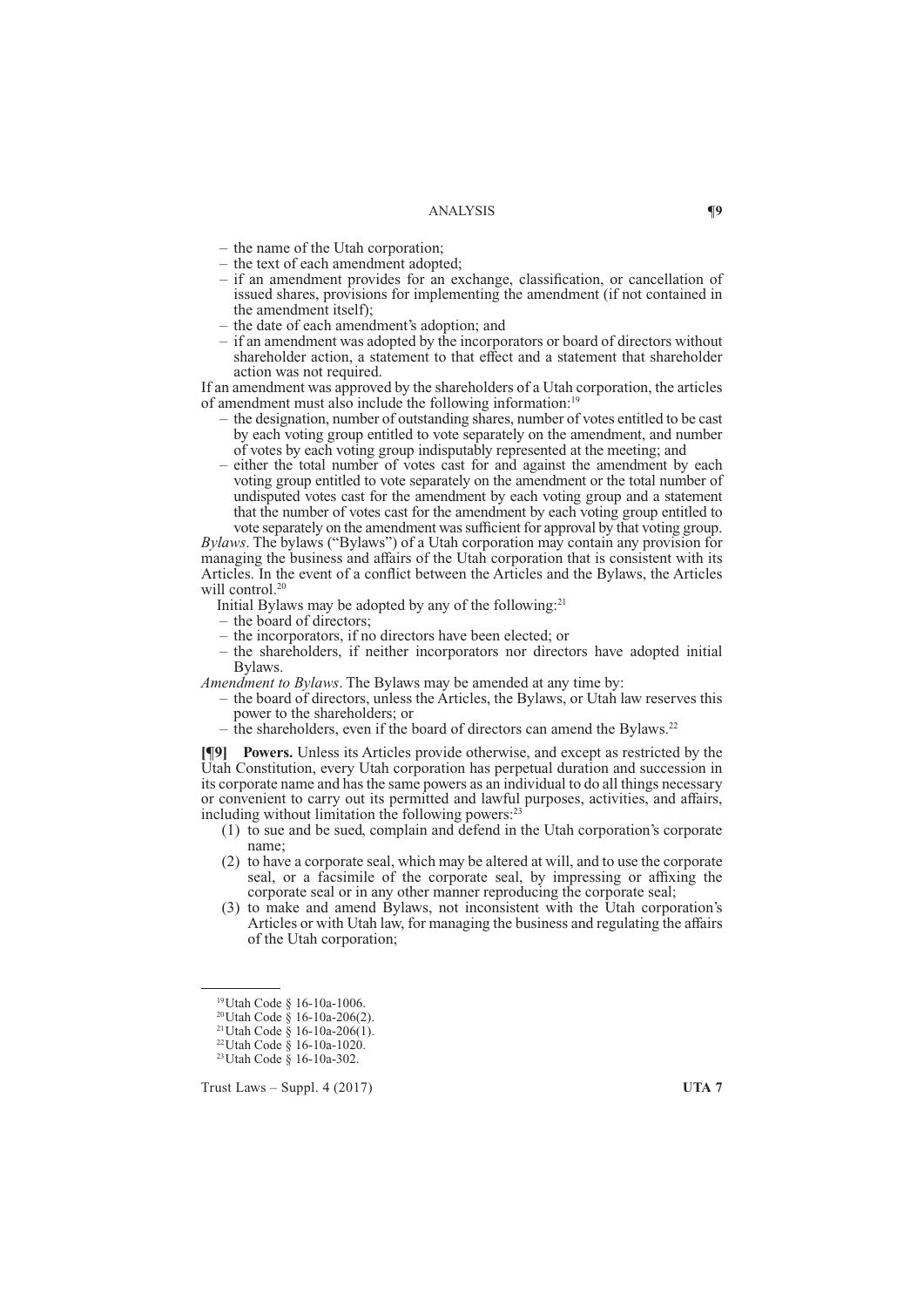# **¶10** UTAH

- (4) to purchase, receive, lease, or otherwise acquire, and own, hold, improve, use, and otherwise deal with, real or personal property, or any legal or equitable interest in property, wherever located;
- (5) to sell, convey, mortgage, pledge, lease, exchange, and otherwise dispose of all or any part of the Utah corporation's property and assets;
- (6) to purchase, receive, subscribe for, or otherwise acquire, own, hold, vote, use, sell, mortgage, lend, pledge, or otherwise dispose of, and deal in and with shares or other interests in, or obligations of, any other entity;
- (7) to make contracts and guarantees, incur liabilities, borrow money, issue the Utah corporation's notes, bonds, and other obligations that may or may not be convertible into or include the option to purchase other securities of the Utah corporation, and secure any of the Utah corporation's obligations by mortgage or pledge of any of the Utah corporation's property, assets, franchises, or income;
- (8) to lend money, invest and reinvest the corporation's funds, and receive and hold real and personal property as security for repayment;
- (9) to be a promoter, partner, member, associate, or manager of any partnership, joint venture, trust, or other entity;
- (10) to conduct the Utah corporation's business and activities, locate offices, and exercise the powers granted by this chapter within or without this state;
- (11) to elect directors and appoint officers, employees, and agents of the Utah corporation, define their duties, fix their compensation, and lend them money and credit;
- (12) to pay pensions and establish pension plans, pension trusts, profit sharing plans, share bonus plans, share option plans, and benefit or incentive plans for any or all of the Utah corporation's current or former directors, officers, employees, and agents;
- (13) to operate, and to make donations, for the public welfare or for charitable, religious, scientific, or educational purposes;
- (14) to transact any lawful business that will aid governmental policy;
- (15) to make payments or donations, or do any other act, not inconsistent with law, that furthers the business and affairs of the Utah corporation; and
- (16) to establish rules governing the conduct of the business and affairs of the Utah corporation in the event of an emergency.

A Utah corporation's power to act may be challenged by:24

– in a proceeding by a shareholder against the Utah corporation to enjoin the act; – in a proceeding by the Utah corporation, directly, derivatively, or through a receiver, trustee, or other legal representative, against an incumbent or former director, officer, employee, or agent of the Utah corporation; or

– in a proceeding by the Utah attorney general under Utah Code Section 16-10a-1430.

Except as set forth above, the validity of a Utah corporation to act may not be challenged on the grounds that the Utah corporation lacks or lacked the power to act.<sup>25</sup>

# **[¶10] Shareholders/Members.**

*Registration and Reporting*. Utah corporations are not required to submit a list of shareholders to the Division.

*Residency and Nationality*. There are no residency or nationality requirements for shareholders.

<sup>24</sup>Utah Code § 16-10a-303(2).

<sup>&</sup>lt;sup>25</sup> Utah Code § 16-10a-303(1).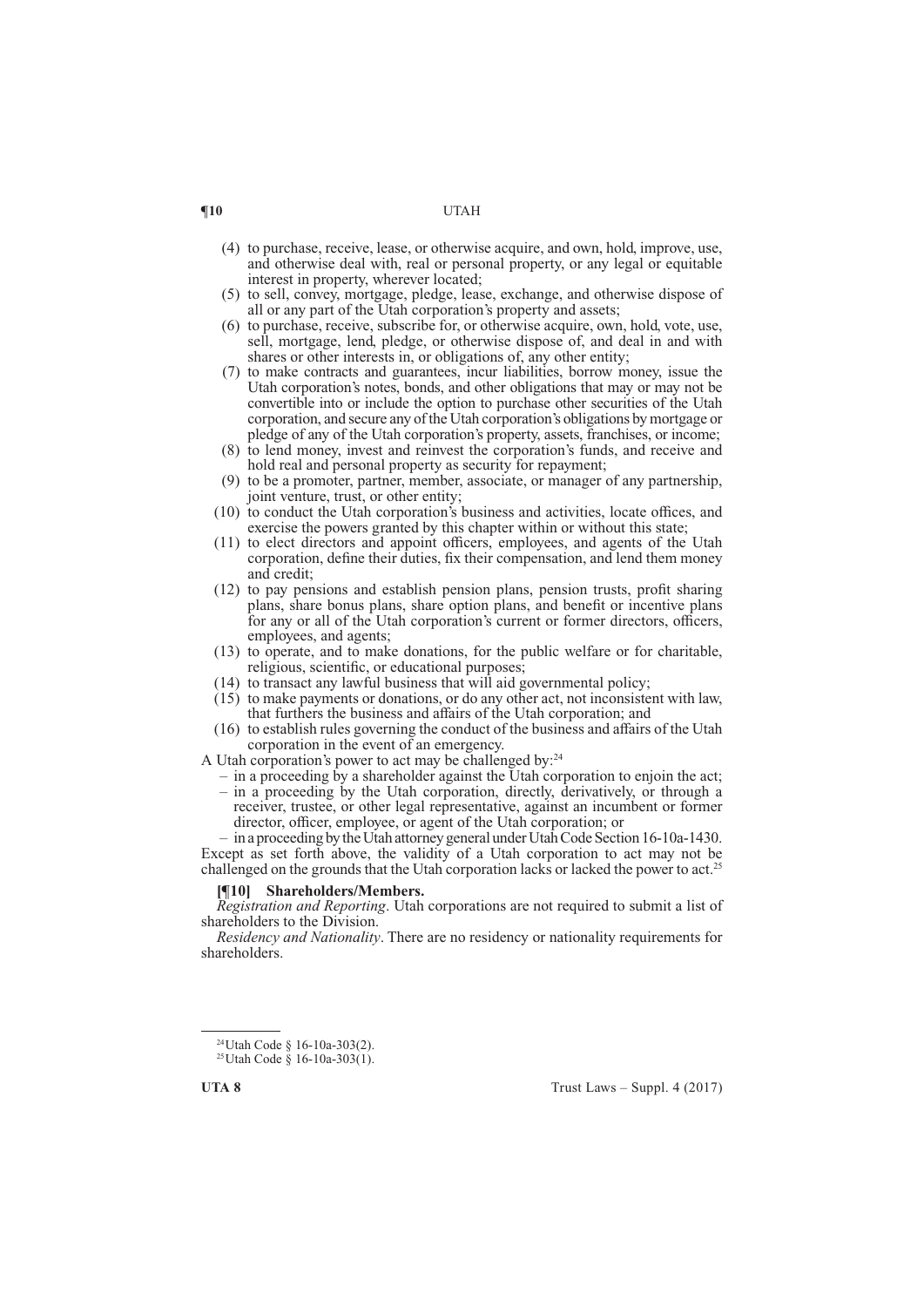# ANALYSIS **¶12**

*Nominees*. A Utah corporation may establish a procedure by which the beneficial owner of shares that are registered in the name of a nominee is recognized by the Utah corporation as the shareholder.<sup>26</sup>

**[¶11] Single Member Companies.** Single shareholder Utah corporations are permitted.

**[¶12] Share Capital.** *Share Certificates*. Shares may, but need not be, represented by certificates.<sup>27</sup> Unless the Articles or Bylaws provide otherwise, the board of directors of a Utah corporation may authorize the issuance of some or all of the shares of any or all of its classes or series without certificates.<sup>28</sup> Each share certificate must state on its face:<sup>29</sup>

- the name of the issuing Utah corporation and that it is organized under the laws of the State of Utah;
- the name of the person to whom the certificate is issued; and
- the number and class of shares and the designation of the shares, if any, the certificate represents.

Each share certificate: $30$ 

- shall be signed by two officers designated in the Bylaws or by the board of directors;
- may bear the corporate seal or its facsimile; and
- may contain any other information as the Utah corporation considers necessary or appropriate.

*Shares*. Unless the Articles or Utah law provide otherwise, a majority of the votes entitled to be cast on the matter by the voting group constitutes a quorum of that voting group for action on that matter.31 The Articles may provide for a greater quorum or voting requirement for shareholders, or voting groups of shareholders, than is provided by Utah law.<sup>32</sup>

If the issuing Utah corporation is authorized to issue different classes of shares or different series within a class, the designations, preferences, limitations, and relative rights applicable to each class, the variations in preferences, limitations, and relative rights determined for each series, and the authority of the board of directors to determine variations for any existing or future class or series, shall be summarized on the front or back of each share certificate.<sup>33</sup> Alternatively, each certificate may state conspicuously on its front or back that the Utah corporation will furnish the shareholder this information on request in writing and without charge.<sup>34</sup>

*Minimum Authorized Capital*. There is no minimum authorized capital requirement. *Scrip/Bearer Shares*. A Utah corporation may issue scrip in registered or bearer form entitling the holder to receive a full share upon surrendering enough scrip to equal a full share.<sup>35</sup> Each certificate representing scrip shall be conspicuously labeled "scrip" and shall contain the information required to be included on a share certificate by Utah Code Subsections  $16-10a-625(2)$  and (3) and Section  $16-10a-627$ .<sup>36</sup> The holder of scrip is not entitled to exercise the rights of a shareholder, including the right

| <sup>26</sup> Utah Code § 16-10a-723. |                                          |
|---------------------------------------|------------------------------------------|
|                                       | <sup>27</sup> Utah Code § 16-10a-625(1). |

28Utah Code § 16-10a-626.

Trust Laws – Suppl. 4 (2017) **UTA 9**

<sup>29</sup>Utah Code § 16-10a-625(2).

<sup>30</sup>Utah Code § 16-10a-625(4).

<sup>31</sup>Utah Code § 16-10a-725(1).

<sup>32</sup>Utah Code § 16-10a-727(1).

<sup>33</sup>Utah Code § 16-10a-625(3).

 $34$ Utah Code § 16-10a-625(3).

<sup>35</sup>Utah Code § 16-10a-604.

<sup>36</sup>Utah Code § 16-10a-604(2).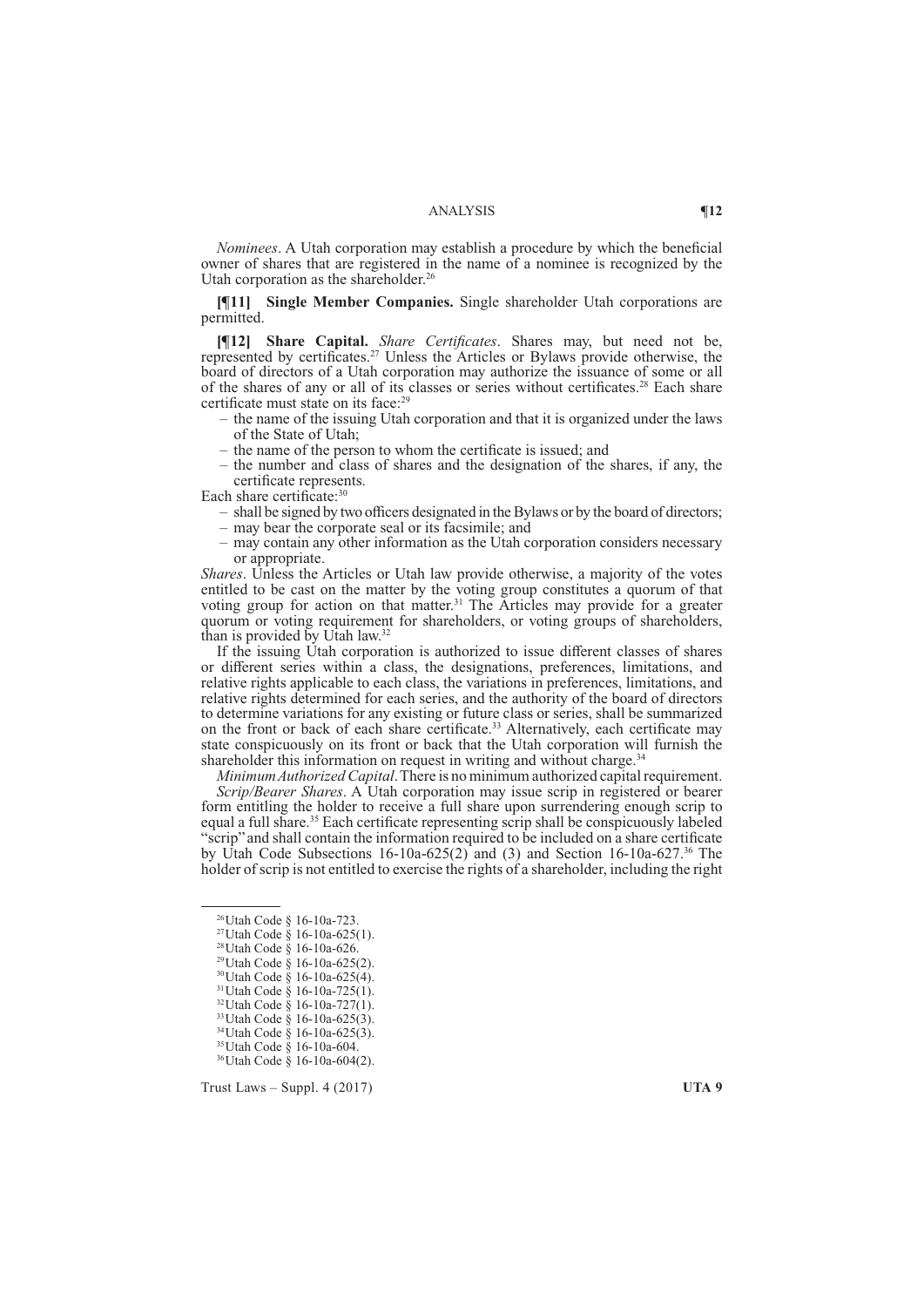to vote, to receive dividends, and to participate in the assets of the Utah corporation upon liquidation, unless the scrip provides otherwise. $37$ 

*Fractional Shares*. A Utah corporation may (i) issue fractions of a share or pay in money the value of fractions of share, and (ii) arrange for disposition of fractional shares by the shareholders.38 The holder of a fractional share is entitled to exercise the rights of a shareholder, including the right to vote, to receive dividends, and to participate in the assets of the Utah corporation upon liquidation.<sup>39</sup>

*Stock Options*. Subject to any provisions in its Articles, a Utah corporation may create and issue, whether or not in connection with the issuance and sale of any shares or other securities of the Utah corporation, rights or options for the purchase of shares or assets of the Utah corporation.40 The board of directors shall determine the terms upon which the rights or options are issued, their form and content, and the consideration for which the shares are to be issued.<sup>41</sup>

*Par Value*. A Utah corporation may, but is not required, to designate a par value in its Articles.<sup>42</sup>

*Transfer of Shares*. Utah permits restrictions on the transferability of shares. The Articles, the Bylaws, an agreement among shareholders, or an agreement between one or more shareholders and the Utah corporation may impose restrictions on the transfer or registration of transfer of shares of the Utah corporation.<sup>43</sup>

A restriction on the transfer or registration of transfer of shares is valid and enforceable against the holder or a transferee of the holder if the restriction is authorized by Utah Code Section 16-10a-627 and its existence is noted conspicuously on the front or back of the certificate, or if the restriction is contained in the information statement required by Utah Code Subsection 16-10a-626(2); unless so noted, a restriction is not enforceable against a person who does not have knowledge of the restriction.44

*Redeemable Shares*. A Utah corporation may issue redeemable shares and may redeem those shares at its option.<sup>45</sup>

*Outstanding Shares*. Shares that are issued are outstanding shares until they are reacquired, redeemed, converted, or cancelled.46

*Dividends/Distributions*. A board of directors may authorize, and the Utah corporation may make, distributions to its shareholders subject to any restriction in its Articles and the following limitations: no distributions may be made if, after giving it effect:

- the Utah corporation would not be able to pay its debts as they become due in the usual course of business; or
- the Utah corporation's total assets would be less than the sum of its total liabilities plus, unless its Articles permit otherwise, the amount that would be needed, if the Utah corporation were to be dissolved at the time of the distribution, to satisfy the preferential rights upon dissolution of shareholders whose preferential rights are superior to those receiving the distribution.<sup>47</sup>

| <sup>37</sup> Utah Code § 16-10a-604(3). |
|------------------------------------------|
| <sup>38</sup> Utah Code § 16-10a-604(1). |
| <sup>39</sup> Utah Code § 16-10a-604(3). |
| <sup>40</sup> Utah Code § 16-10a-624(1). |
| <sup>41</sup> Utah Code § 16-10a-624(1). |
| $42$ Utah Code § 16-10a-202(2).          |
| $43$ Utah Code § 16-10a-627(1).          |
| <sup>44</sup> Utah Code § 16-10a-627(2). |
| <sup>45</sup> Utah Code § 16-10a-601(3). |
| $\lambda$                                |

<sup>46</sup>Utah Code § 16-10a-603(1).

47Utah Code § 16-10a-640.

**UTA 10** Trust Laws – Suppl. 4 (2017)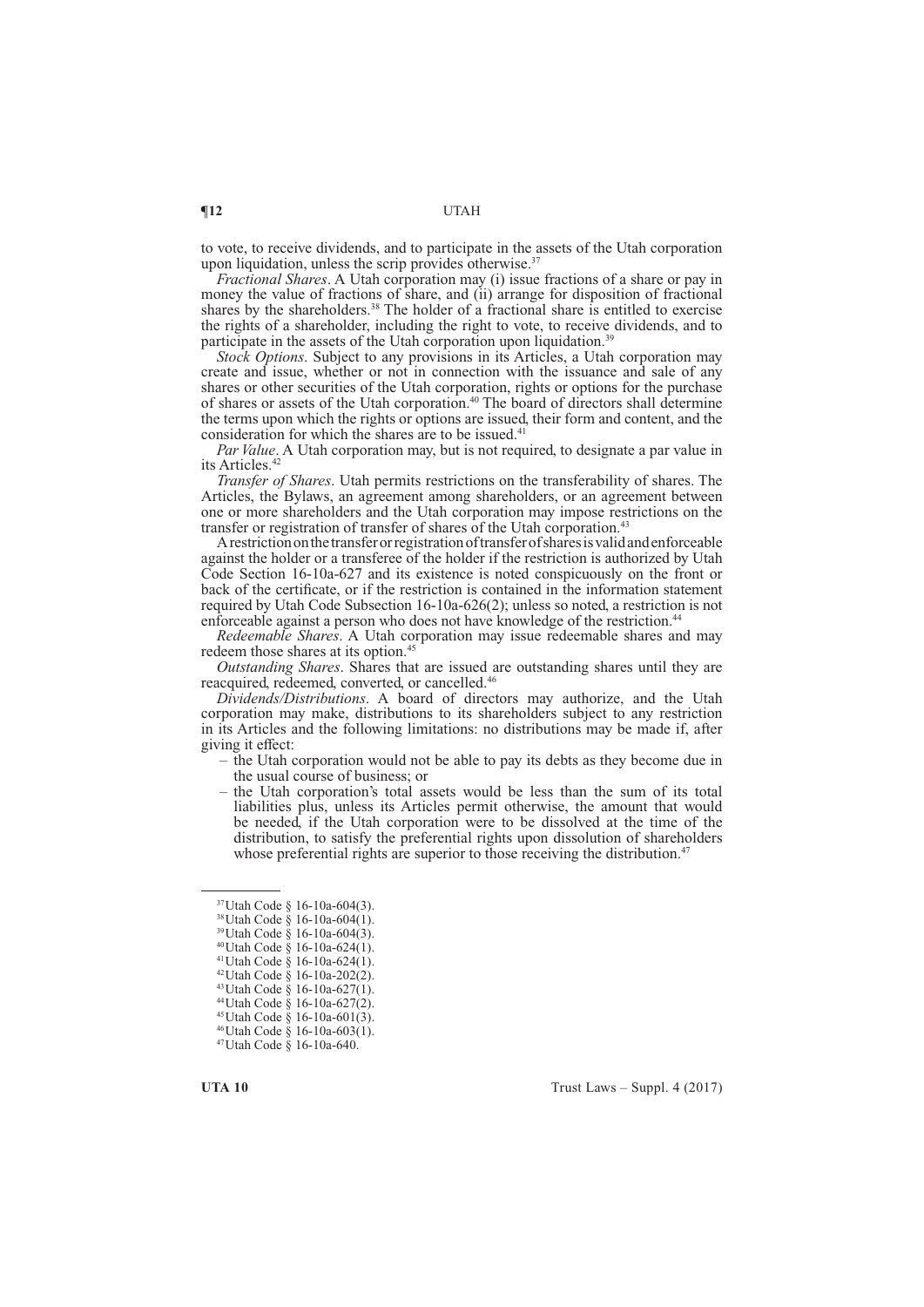**[¶13] Directors and Officers.** A Utah corporation's business and affairs is managed by its board of directors, unless otherwise set forth in an agreement of the shareholders.<sup>48</sup> A Utah corporation must have at least three (3) directors, subject to the following exceptions:<sup>49</sup>

– Before any shares are issued, a Utah corporation's board of directors may consist of one (1) or more individuals.

– After shares are issued and for as long as a Utah corporation has fewer than three  $(3)$  shareholders entitled to vote for the election of directors, its board of directors may consist of a number of individuals equal to or greater than the number of those shareholders.

The directors of a Utah corporation must be individuals.<sup>50</sup>

*Appointment*. Directors are appointed by vote of the shareholders.<sup>51</sup>

Unless a Utah corporation's Articles provide otherwise, if a vacancy occurs on a board of directors, including a vacancy resulting from an increase in the number of directors:<sup>52</sup>

- the shareholders may fill the vacancy;
- the board of directors may fill the vacancy; or
- if the directors remaining in office constitute fewer than a quorum of the board, they may fill the vacancy by the affirmative vote of a majority of all the directors remaining in office.

*Removal/Resignation*. The shareholders of a Utah corporation may remove one or more directors with or without cause unless the Articles provide that directors may be removed only for cause.<sup>53</sup> If a director is elected by a voting group of shareholders, only the shareholders of that voting group may participate in the vote to remove him.<sup>54</sup>

If cumulative voting is in effect, a director may not be removed if the number of votes sufficient to elect the director under cumulative voting is voted against removal. If cumulative voting is not in effect, a director may be removed only if the number of votes cast to remove the director exceeds the number of votes cast against removal.55

*Duties and Powers*. Every director of a Utah corporation owes certain duties to the Utah corporation, but those duties don't necessarily correspond to traditional fiduciary duties. The drafters of the URBCA explicitly chose not to call the duties owed by directors to a Utah corporation "fiduciary duties" so as to avoid confusion with the obligations imposed on a fiduciary of a trust by trust law.<sup>56</sup>

The URBCA requires that each director discharge his or her duties as a director: – in good faith;

- with the care that an ordinarily prudent person in a like position would exercise under similar circumstances; and
- in a manner the director reasonably believes to be in the best interests of the Utah corporation.<sup>57</sup>

- 50Utah Code § 16-10a-803(1).
- 51Utah Code § 16-10a-803(3).
- $52$ Utah Code § 16-10a-810(1).
- 53Utah Code § 16-10a-808(1).

Trust Laws – Suppl. 4 (2017) **UTA 11**

<sup>48</sup>Utah Code § 16-10a-801.

<sup>49</sup>Utah Code § 16-10a-803(1).

<sup>54</sup>Utah Code § 16-10a-808(2).

<sup>55</sup>Utah Code § 16-10a-808(3). 56Comment to Utah Code § 16-10a-808(3).

<sup>57</sup>Utah Code § 16-10a-840(1).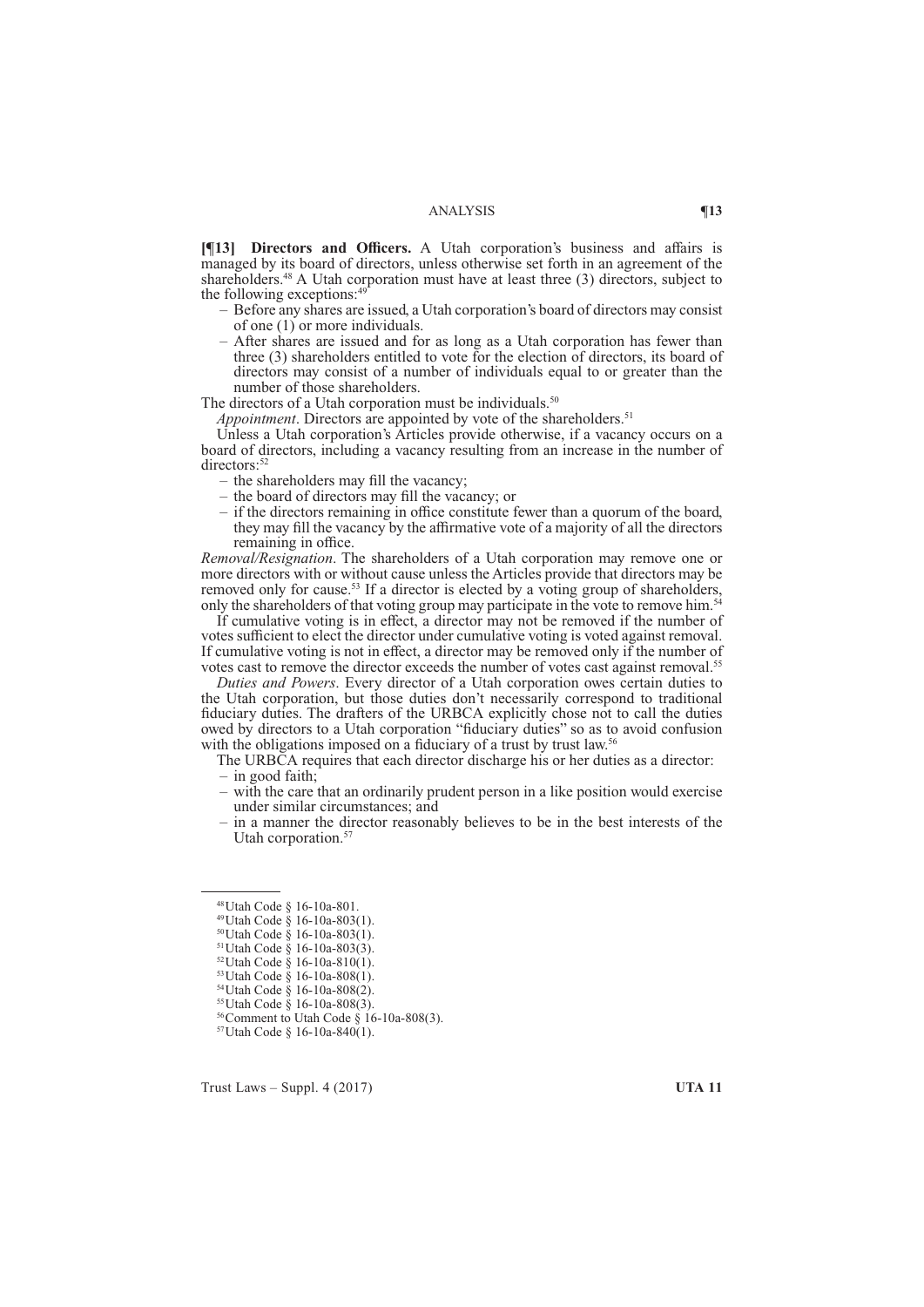# **¶13** UTAH

In discharging his or her duties a director can rely on information provided by:<sup>58</sup>

- the employees or officers of the Utah corporation, or of any corporation of which at least fifty percent (50%) of the outstanding shares of stock entitling the holder of the shares to vote in the election of directors is owned directly or indirectly by the Utah corporation, if the director reasonably believes them to be reliable and competent;
- legal counsel, public accountants, or other persons as to matters the director or officer reasonably believes are within the person's professional or expert competence; or
- a committee of the board of directors of which the director is not a member, provided (i) the committee is designated in accordance with the Articles or the Bylaws;  $(ii)$  the information is within the committee's designated authority;  $(iii)$ the director reasonably believes the committee merits confidence; and (iv) the director is acting in good faith when relying on the committee.

A director will not be liable to the Utah corporation, its shareholders, or any conservator or receiver, or any assignee or successor-in-interest thereof, for any action taken, or any action not taken, as a director unless:

- the director has breached or failed to perform the duties set forth above; or
- the breach constitutes (i) gross negligence, (ii) wilful misconduct; or (iii) intentional infliction of harm on the Utah corporation or its shareholders.

*Directors' Meetings*. Directors' meetings may be held in or out of the State of Utah.60 Participation in a directors' meeting may take place by any means of communication by which all directors participating may hear each other during the meeting.<sup>61</sup>

Unless the Articles, Bylaws, or the URCBA provide otherwise, the directors may take action by unanimous written consent of the directors without a meeting.<sup>62</sup>

*Committees*. Unless the Articles or the Bylaws provide otherwise, the board of directors may delegate its powers and duties to committees, each consisting of at least two members.<sup>63</sup> The sections of the URCBA that govern meetings, actions without meetings, notice, waiver of notice, and quorum and voting requirements of the board of directors, apply to committees and their members as well.<sup>6</sup>

*Officers*. A Utah corporation shall have the officers designated in its Bylaws or by the board of directors in a manner not inconsistent with the Bylaws.<sup>65</sup> Any officer shall be a natural person. The same individual may simultaneously hold more than one office in a Utah corporation.<sup>66</sup>

*Liability of Directors*. If so provided in the Articles and the Bylaws, a Utah corporation may eliminate or limit the liability of a director to a Utah corporation or to its shareholders for monetary damages for any action taken or failure to take any action as a director, except for: $\delta$ 

- the amount of a financial benefit received by a director to which he or she is not entitled;
- an intentional infliction of harm on the Utah corporation or the shareholders;

|  | <sup>58</sup> Utah Code § 16-10a-840(2). |
|--|------------------------------------------|
|  | $59$ Utah Code § 16-10a-840(4).          |
|  | <sup>60</sup> Utah Code § 16-10a-820(1). |
|  |                                          |

- $61$ Utah Code § 16-10a-820(2).
- $62$ Utah Code § 16-10a-821(1).
- 63Utah Code § 16-10a-825(1).
- 64Utah Code § 16-10a-825(3).
- 65Utah Code § 16-10a-830. 66Utah Code § 16-10a-830(3).
- 67Utah Code § 16-10a-841(1).

**UTA 12** Trust Laws – Suppl. 4 (2017)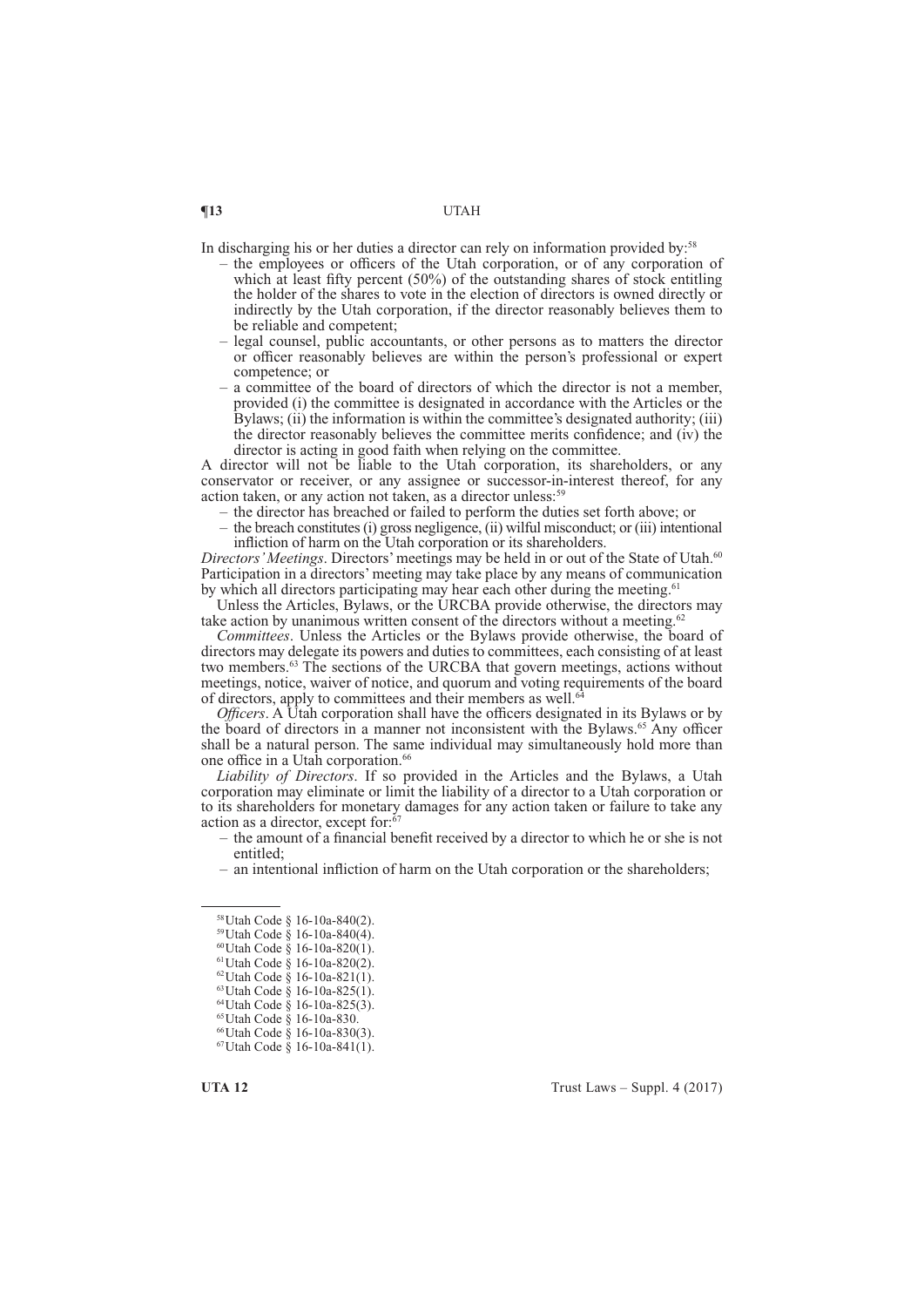– a distribution by the Utah corporation that exceeds the allowable amount under the URCBA; or

– an intentional violation of criminal law.

*Indemnification of Directors and Officers*. Unless otherwise limited by the Articles or Bylaws, a Utah corporation shall indemnify a director or officer who was successful, on the merits or otherwise, in the defense of any claim, issue, or matter in the proceeding, to which he or she was a party because he or she is or was a director of the Utah corporation, against reasonable expenses incurred by him or her in connection with the successful proceeding or claim.<sup>68</sup>

Additionally, a Utah corporation may indemnify an individual made party to a proceeding because he or she is or was a director against liability incurred in a proceeding if:<sup>69</sup>

– his or her conduct was in good faith; and

- he or she reasonably believed that his or her conduct was in, or not opposed to, the Utah corporation's best interest; and
- in the case of any criminal proceeding, he or she had no reasonable cause to believe his or her conduct was unlawful.

A Utah corporation may pay for or reimburse the reasonable expenses incurred by a director who is a party to a proceeding in advance of the final disposition of the proceeding if:70

- the director furnishes the Utah corporation a written affirmation of his or her good faith belief that he or she has met the applicable standard of conduct
- $\overline{a}$  the director furnishes to the Utah corporation a written undertaking to repay the advance if it is ultimately determined that he or she did not meet the standard of conduct; and
- a determination is made that the facts then known to those making the determination would not preclude indemnification under Utah Code Section 16-10a-904.

A Utah corporation may also indemnify and advance expenses to an officer, employee, fiduciary, or agent who is not a director to a greater extent, if not inconsistent with public policy, and if provided by the Articles, the Bylaws, general or specific action of its board of directors, or contract.<sup>71</sup>

A Utah corporation may purchase liability insurance on behalf of its directors, officers, employees and agents even where the Utah corporation is not permitted to indemnify those persons.<sup>7</sup>

**[¶14] Meetings.** Shareholder meetings may be held in or out of the State of Utah at the place stated in or fixed in accordance with the Bylaws.73 Unless otherwise provide in the Bylaws, any or all of the shareholders may participate in annual or special meetings by any means of communication by which all persons participating

Trust Laws – Suppl. 4 (2017) **UTA 13**

<sup>68</sup>Utah Code § 16-10a-903.

<sup>69</sup>Utah Code § 16-10a-902(1).

<sup>70</sup>Utah Code § 16-10a-904(1).

 $71$ Utah Code § 16-10a-907(3).

<sup>72</sup>Utah Code § 16-10a-908. 73Utah Code § 16-10a-701.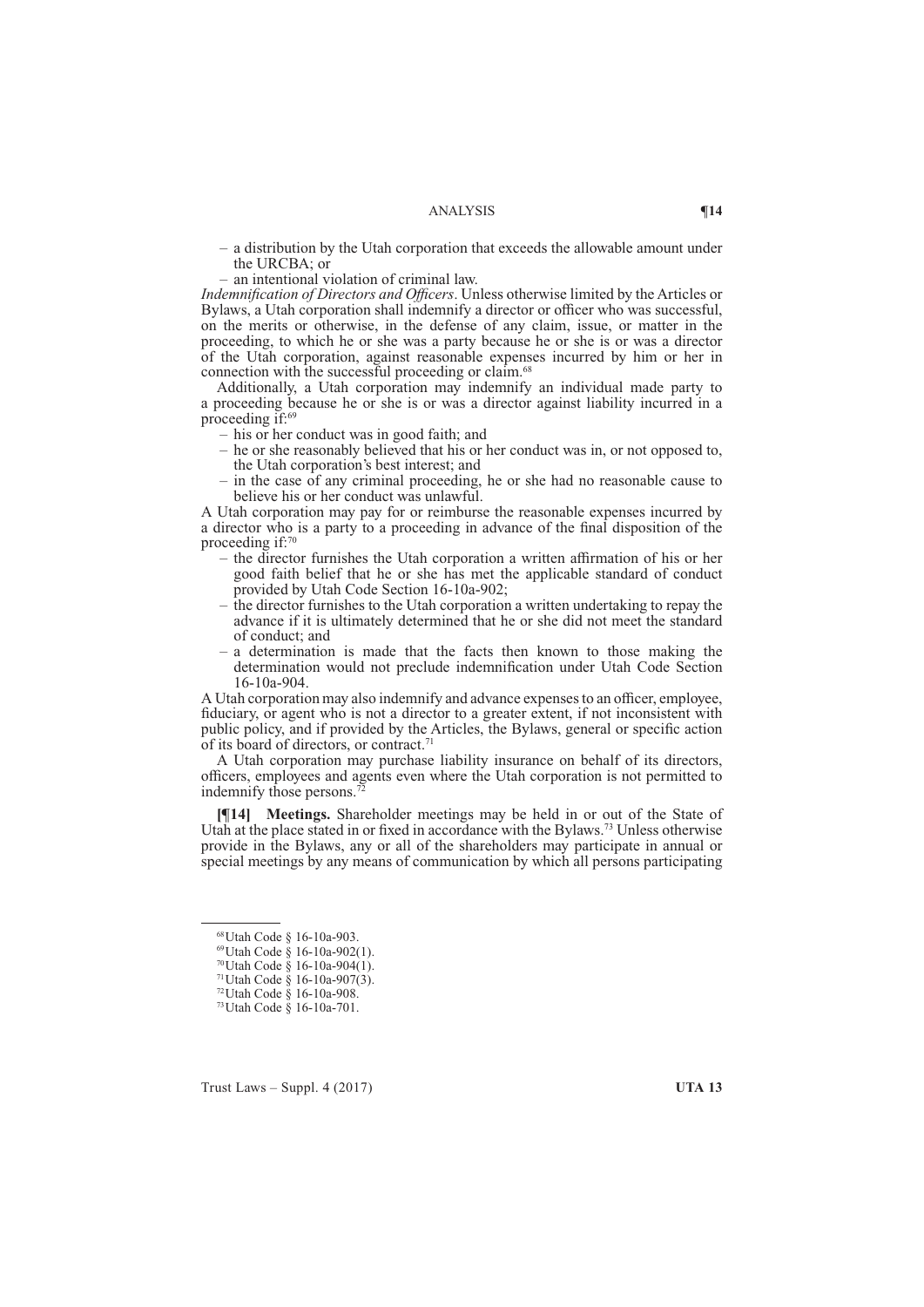**¶17** UTAH

in the meeting can hear each other during the meeting.74 Written notice of shareholder meetings must be given to shareholders at least 10, but no more than 60, days prior to the meeting.75 Shareholders may waive the notice requirement either before or after the time for notice.<sup>76</sup>

Except as otherwise provided in the URCBA, by applicable law, or in the Articles, each outstanding share, regardless of class, is entitle to one vote, and each fractional share is entitled to a corresponding fractional vote, on each matter voted on at a shareholders' meeting.

A proxy appointment is valid for eleven (11) months unless a longer period is expressly provided in the appointment form.<sup>7</sup>

In lieu of acting at a general or special meeting, and unless otherwise provided in the Articles, shareholders may take action by written consent of those shareholders holding outstanding shares having not less than the minimum number of votes that would be necessary to authorize or take the action at a meeting at which all shares entitled to vote on the action were present and voted.<sup>79</sup>

*Organizational Meeting*. After filing the Articles, the incorporator (or initial directors, if named in the Articles) must hold an organizational meeting to complete the organization of a Utah corporation by appointing officers, adopting Bylaws, electing directors and officers, and carrying on other business.<sup>80</sup>

*Annual Meeting*. An annual meeting must be held at a time stated in or fixed in accordance with the Bylaws.<sup>81</sup>

*Special Meetings*. Special meetings may be called by the directors or shareholders holding at least ten percent  $(10\%)$  of all the votes entitled to be cast on any issue proposed to be considered at the proposed special meeting.<sup>82</sup>

**[¶15] Resolutions.** Shareholder resolutions are governed by the Bylaws.

**[¶16] General Accounting Practices.** *Books of Account*. While a Utah corporation must maintain appropriate accounting records, the accounts need not be filed with the Division.

*Audit*. There is no audit requirement for Utah corporations.

**[¶17] Mergers & Acquisitions.** A Utah corporation may merge into another domestic or foreign entity if:<sup>83</sup>

- the board of directors of the Utah corporation adopts the merger and the Utah corporation's shareholders, if required by the URBCA, approve the plan of merger; and
- any other entity that plans to merge approves the plan of merger as provided by the statutes governing that entity.

**UTA 14** Trust Laws – Suppl. 4 (2017)

<sup>74</sup>Utah Code § 16-10a-708.

<sup>75</sup>Utah Code § 16-10a-705(1). 76Utah Code § 16-10a-706(1).

 $77$ Utah Code § 16-10a-721(1).

 $78$ Utah Code § 16-10a-722(3).

<sup>79</sup>Utah Code § 16-10a-704.

<sup>80</sup>Utah Code § 16-10a-205(1).

 $81$ Utah Code § 16-10a-701(1).

 $82$ Utah Code § 16-10a-702(1).

 $83$ Utah Code § 16-10a-1101(1).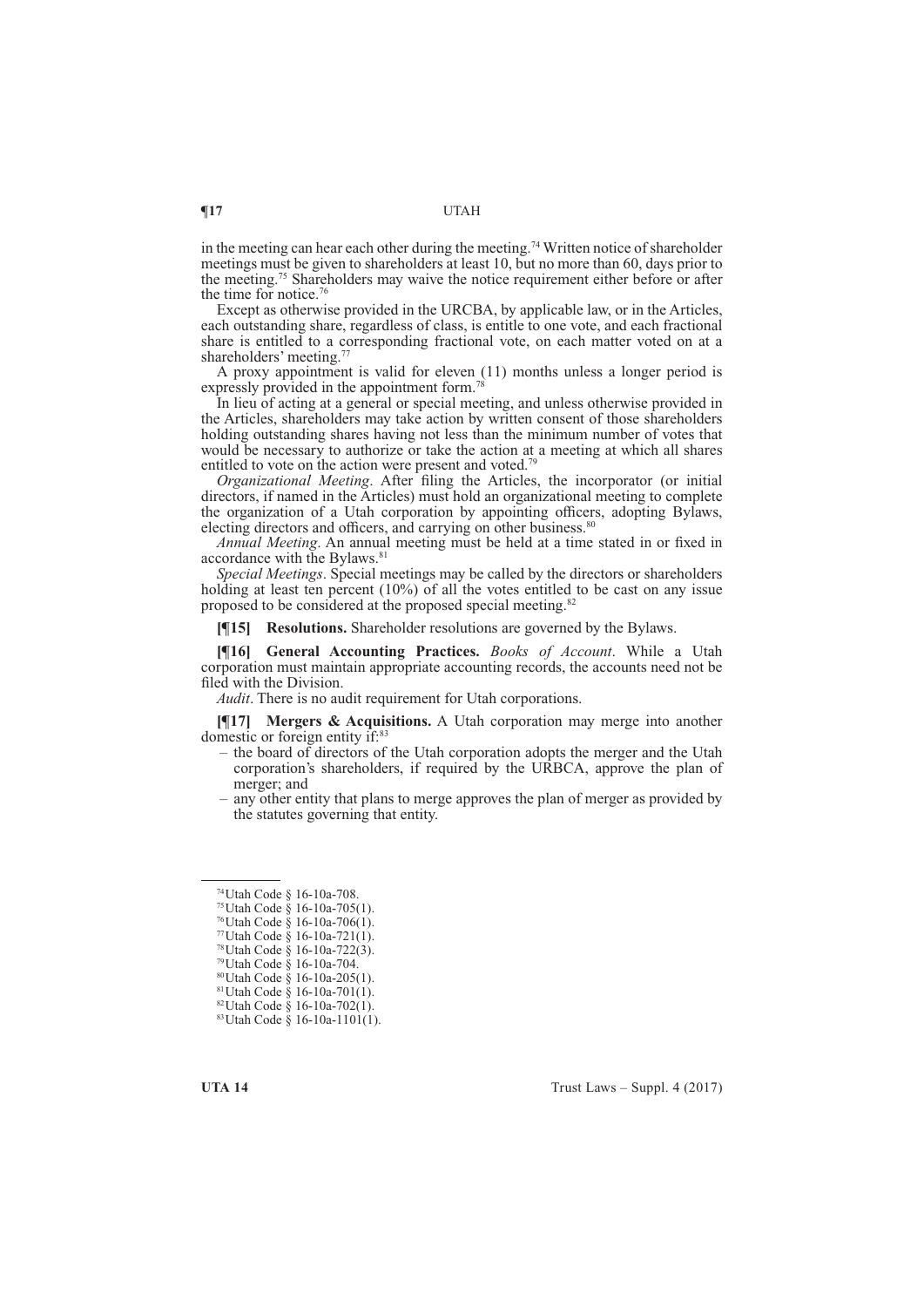A Utah corporation owning at least ninety percent (90%) of the outstanding shares of each class of a subsidiary corporation may either merge the subsidiary into itself or merge itself into the subsidiary.<sup>84</sup>

When a merger takes effect:<sup>85</sup>

- every other corporation party to the merger merges into the surviving corporation and the separate existence of every corporation except the surviving corporation ceases;
- the title to all real estate and other property owned by each corporation party to the merger is transferred to and vested in the surviving corporation without reversion or impairment;
- the surviving corporation has all liabilities of each corporation party to the merger;
- the Articles of the surviving corporation are amended to the extent provided in the plan of merger; and
- the shares of each corporation party to the merger, which are to be converted into shares, obligations, or other securities of the surviving or any other corporation or into money or other property, are converted, and the former holders of the shares are entitled only to the rights provided in the Articles or their dissenters' rights under the URBCA.

Shareholders dissenting from a merger have appraisal rights (the right to require the Utah corporation to purchase the dissenting shareholder's shares).<sup>8</sup>

**[¶18] Liquidation/Dissolution.** *Voluntary Dissolution*. If a Utah corporation has not yet issued shares, a majority of its directors, or if no directors have been elected or if elected directors are no longer serving, a majority of its incorporators may authorize the dissolution of the Utah corporation.<sup>87</sup> Otherwise, a Utah corporation may be voluntarily dissolved by adoption of a resolution by the directors to that effect (unless the directors determine that due to a conflict of interest or other special circumstance they cannot make a recommendation to the shareholders) and approval by affirmative vote of a majority of shareholders holding the Utah corporation's outstanding stock.88 A dissolved Utah corporation will continue its existence for the purpose of winding up its affairs and disposing of its property.<sup>89</sup>

*Involuntary Dissolution*. The Division may commence a proceeding for administrative dissolution if:<sup>90</sup>

- the Utah corporation does not pay any taxes, fees, or other penalties imposed by the URBCA or other applicable state law when they are due;
- the Utah corporation does not deliver a corporate or annual report to the Division when it is due;

<sup>84</sup>Utah Code § 16-10a-1104(1).

<sup>85</sup>Utah Code § 16-10a-1106(1).

<sup>86</sup>Utah Code § 16-10a-1302.

<sup>87</sup>Utah Code § 16-10a-1401.

<sup>88</sup>Utah Code § 16-10a-1402. 89Utah Code § 16-10a-1405.

<sup>90</sup>Utah Code § 16-10a-1420.